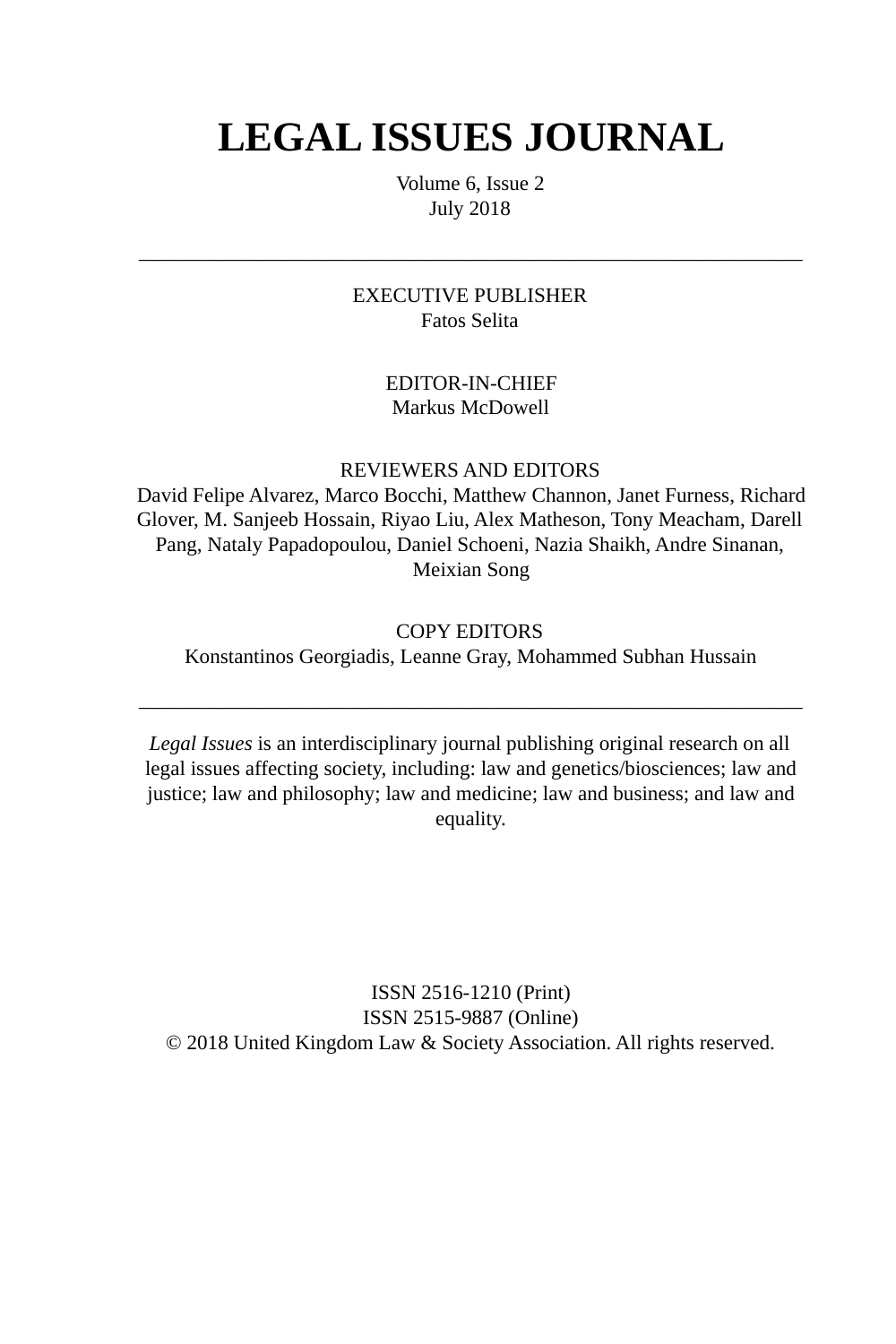# The Jurisdiction of the International Criminal Court in War Crime Trials and the Use of Force

## <span id="page-1-1"></span>Paul Dale[1](#page-1-0) *————————————————*

In December 2017, it was decided that the International Criminal Court is to activate its jurisdiction over the crime of aggression on the 17th July 2018, which is directed towards the leadership of a state who plan an aggressive war. Lower level military commanders on the ground, will not be able to be tried for the crime. Further, the 'equality of belligerents' principle protects soldiers on the battleground from decisions of their leaders. Meaning that lower-level military commanders cannot be held accountable for taking part in an illegal war.

This preserves the distinction between jus ad bellum (justifications for going to war) to the jus in bello (law regulating conduct in war). However, preserving this distinction and bringing the crime of aggression under its jurisdiction, means that the ICC can now rule the same civilian deaths as being lawful and unlawful, in the same time and place.

This article addresses this concern, arguing that by means of proportionality rules contained within Article 8(2)(b)(iv) of the Rome Statute, that the ICC has the ability to prosecute military commanders who participate in an aggressive war. It will show that the rules of proportionality has developed to a point where there exists an overlap in jus ad bellum and the jus in bello; the former now defines the perimeter of the latter. When examined in this new light, the ICC can prosecute a lower level military commander who takes part in an aggressive war.

<span id="page-1-0"></span> $1$  PhD Candidate in the Jurisprudence of International Law at the University of Birmingham; Associate Lecturer in Law at Aston University and The Open University.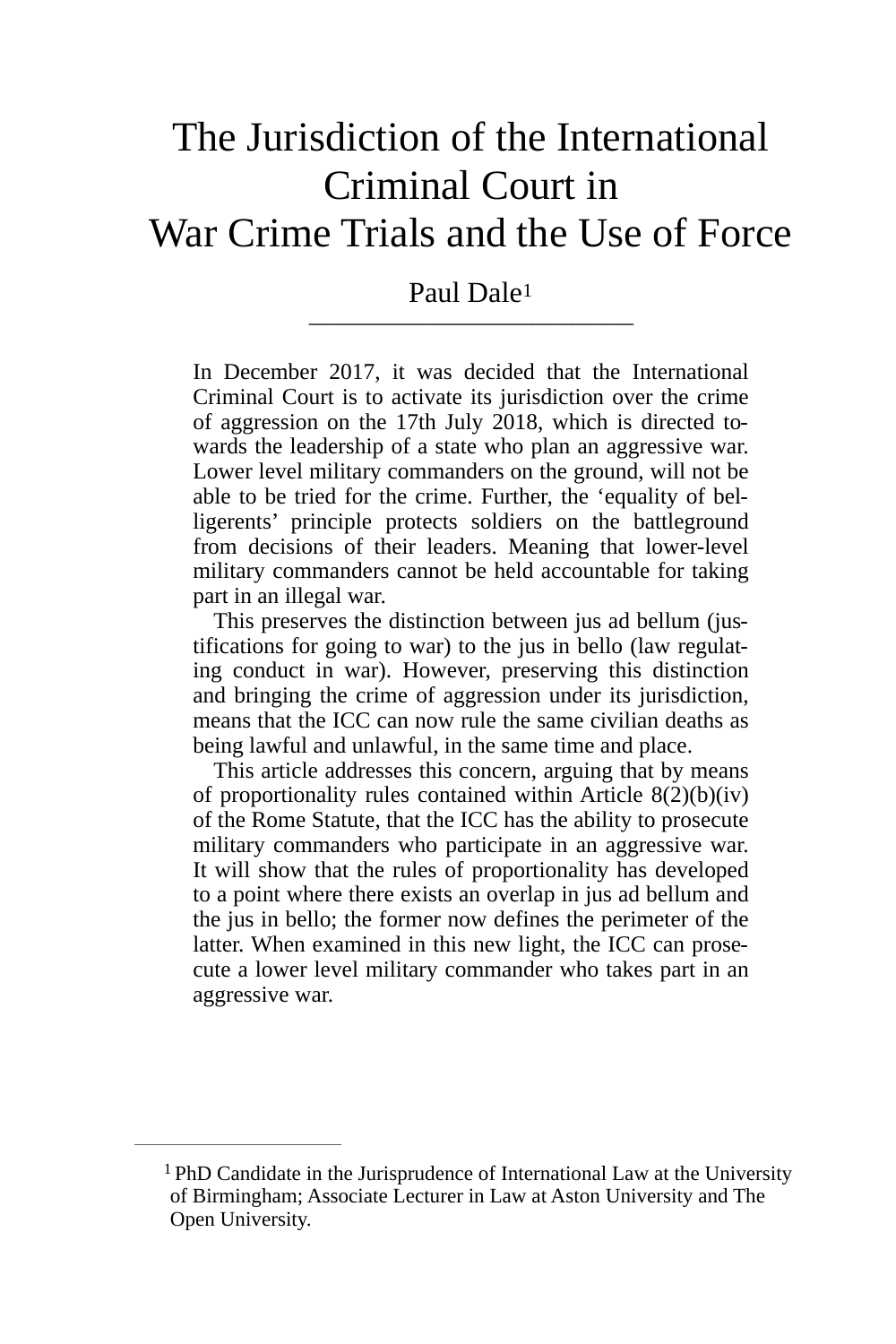## <span id="page-2-4"></span><span id="page-2-3"></span>**Introduction**

This article evaluates the relationship of differing rules governing proportionality in the use of force, in *jus ad bellum* (law regulating justifications for resort to war) and the *jus in bello* (law regulating conduct in war). It contends that there is an overlap in the substance of the factual elements, as such the International Criminal Court (ICC) has jurisdiction to consider the prohibition on the use of force when considering the guilt of a military commander for a disproportionate attack under Article 8(2) (b)(iv) of the Rome Statute.

At its conception, the ICC did not have jurisdiction over the crime of aggression, because states have had difficulty in providing a workable definition. The matter (as settled by the Kampala agreement in 2010), had been placed on hold until January 2017. It is aimed at high level officials, in particular heads of state, or those closely associated with them, who implemented the decision for an aggressive use of force.  $2 \text{ In De-}$ cember 2017, at the sixteenth session of The Assembly of States Parties, it was decided that the International Criminal Court is to activate its jurisdiction over the crime of aggression on the  $17$ th July  $2018<sup>3</sup>$  $2018<sup>3</sup>$  $2018<sup>3</sup>$  However, in line with the 'equality of belligerents' principle of just war theory, lower level commanders taking part in an aggressive war cannot be prosecuted. The ethos being that lower level soldiers are not accountable for the illegal decisions of their leaders.

The ICC can now rule a civilian's death, or a group of civilian deaths, as both lawful and unlawful at the same time. When trying a high level leader under the crime of aggression a death maybe ruled unlawful, but when trying a lower level military commander under a war crime that same death maybe ruled lawful. This situation defies logic; it undermines foundational principles, which could delegitimise its work. The preamble to the Rome Statute states that the most serious of crimes must not go unpunished and there must be an end of impunity for perpetrators[. 4](#page-2-2)

<span id="page-2-5"></span>Proportionality is considered in recent literature, asking whether the crime of aggression can be brought under the jurisdiction of the ICC via the 'back door' approach, making use of alternative war crimes, such as

<span id="page-2-0"></span><sup>&</sup>lt;sup>[2](#page-2-3)</sup> Lorraine Smith, 'What did the ICC Review Conference achieve?', Equality Arms Review, Vol 2, Issue 2, Nov2010

<span id="page-2-1"></span><sup>&</sup>lt;sup>[3](#page-2-4)</sup> ICC Press Release: 15th December 2017, 'Assembly activates Court's jurisdiction over crime of aggression' at https://www.icc-cpi.int/Pages/ item.aspx?name=pr1350 [accessed 23rd February 2018]

<span id="page-2-2"></span>[<sup>4</sup>](#page-2-5) *Rome Statute of the International Criminal Court*, 17/07/1998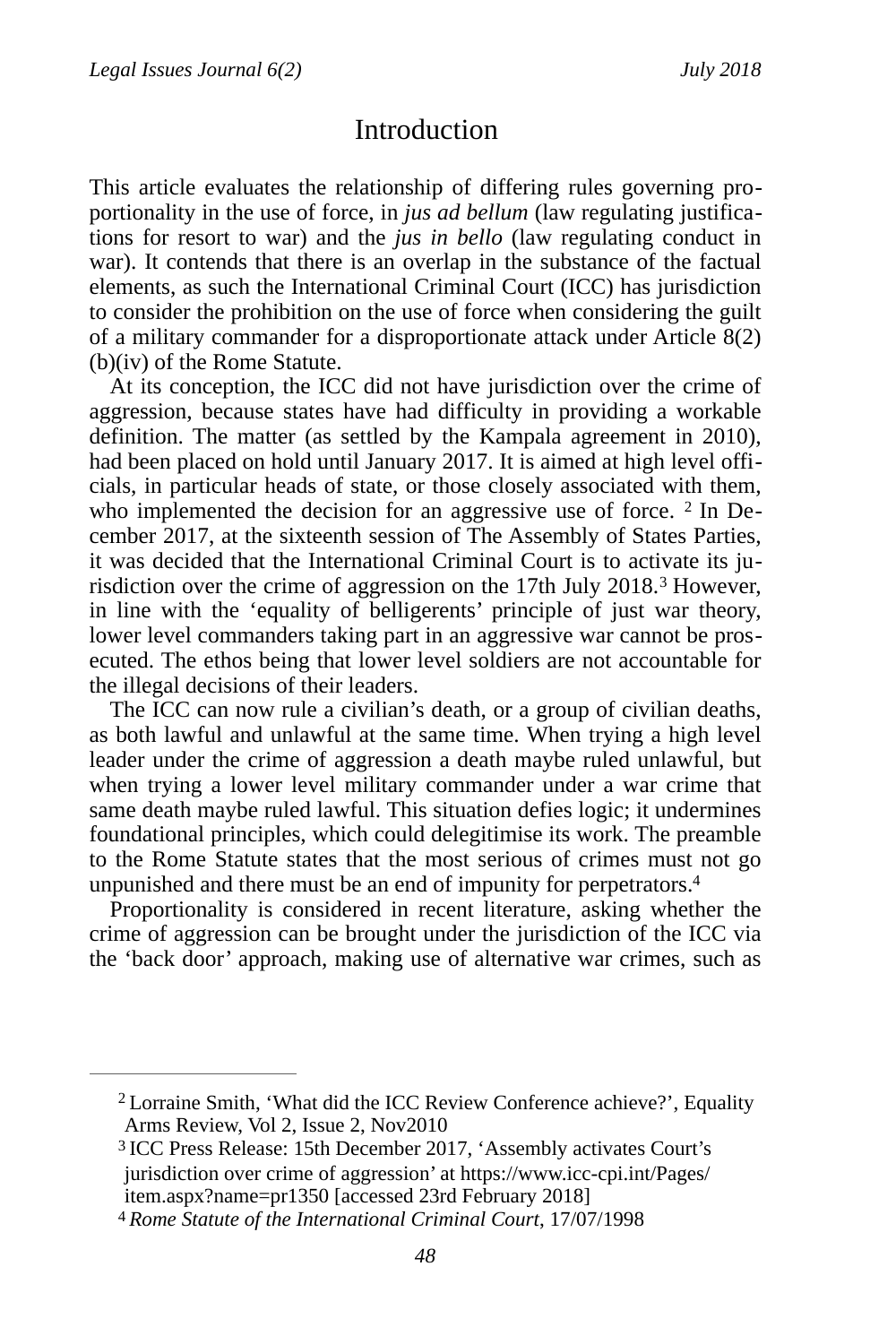<span id="page-3-2"></span>crimes against humanity, which are already under its jurisdiction.<sup>5</sup> Inevitably, this confronts the debate surrounding the conflation of the rules of *jus ad bellum* to *jus in bello*, which traditionally operates as separate conceptual regimes*.* This article builds upon this debate by focusing on the concept of proportionality and asking whether due to its overlapping factual features across the conceptual regimes, the ICC can exercise jurisdiction over the prohibition on the use of force, as contained in Article  $2(4)$  of the UN Charter. The point of focus is Article  $8(2)(b)(iv)$ , of the Rome Statute, which obliges military commanders not to take action that is 'clearly excessive' to the 'overall military advantage' of an attack. The standard of proportionality used is troublesome to apply, as the variables used are incommensurable. In addition, as there are only rare instances of military commanders or soldiers being sanctioned, so the characteristics of the proportionality in *jus in bello* lacks clarity[. 6](#page-3-1)

<span id="page-3-3"></span>In the absence of determinative sources to measure *jus in bello* proportionality, this article contends that the *jus ad bellum* concept of proportionality can be used as a guide for interpretative purposes. Though traditionally *jus ad bellum* and *jus in bello* have been kept separate, there is nothing unusual in factual overlaps across two areas of law that deal with the same subject matter. Though arguing that the distinction between the two regimes must be distinct in their application, the practical reality of their overlapping factual features in war, means that the use of one area of law to assist in the interpretative process of another, provides certainty to the judicial process. This is not to bring the crime of aggression, *per se*, in through the 'back door', as some would like to see, but rather to use the *jus ad bellum* for the interpretation process of the laws of armed conflict already under ICC jurisdiction.

This article consists of three sections and a conclusion. The first section demonstrates the development of *jus ad bellum* proportionality and defines its characteristics. It shows that a legitimate calculation can only be assessed on the basis of a legal war, after either of the two exceptions under the UN Charter regime are engaged and qualified with necessity. This ensures that all use of force in *jus ad bellum* must be aimed at legitimate military targets, demonstrated through a focus upon International Court of Justice (ICJ) jurisprudence. The second section considers *jus in bello* proportionality, contending that the scale of a response must be assessed by the cumulative impact of the military advantage. This is determined by the opinions of states and the jurisprudence of international

<span id="page-3-0"></span><sup>&</sup>lt;sup>[5](#page-3-2)</sup> See for example the Benjamin B Ferenz essay competition, Washington University of Law https://law.wustl.edu/harris/pages.aspx?id=9126 [accessed 05/12/15]

<span id="page-3-1"></span> $6$  see Aaron Fellmeth, 'The Proportionality Principle in Operation: Methodological Limitations of Empirical Research and the Need for Transparency', Israel Law Rev, 45:125-50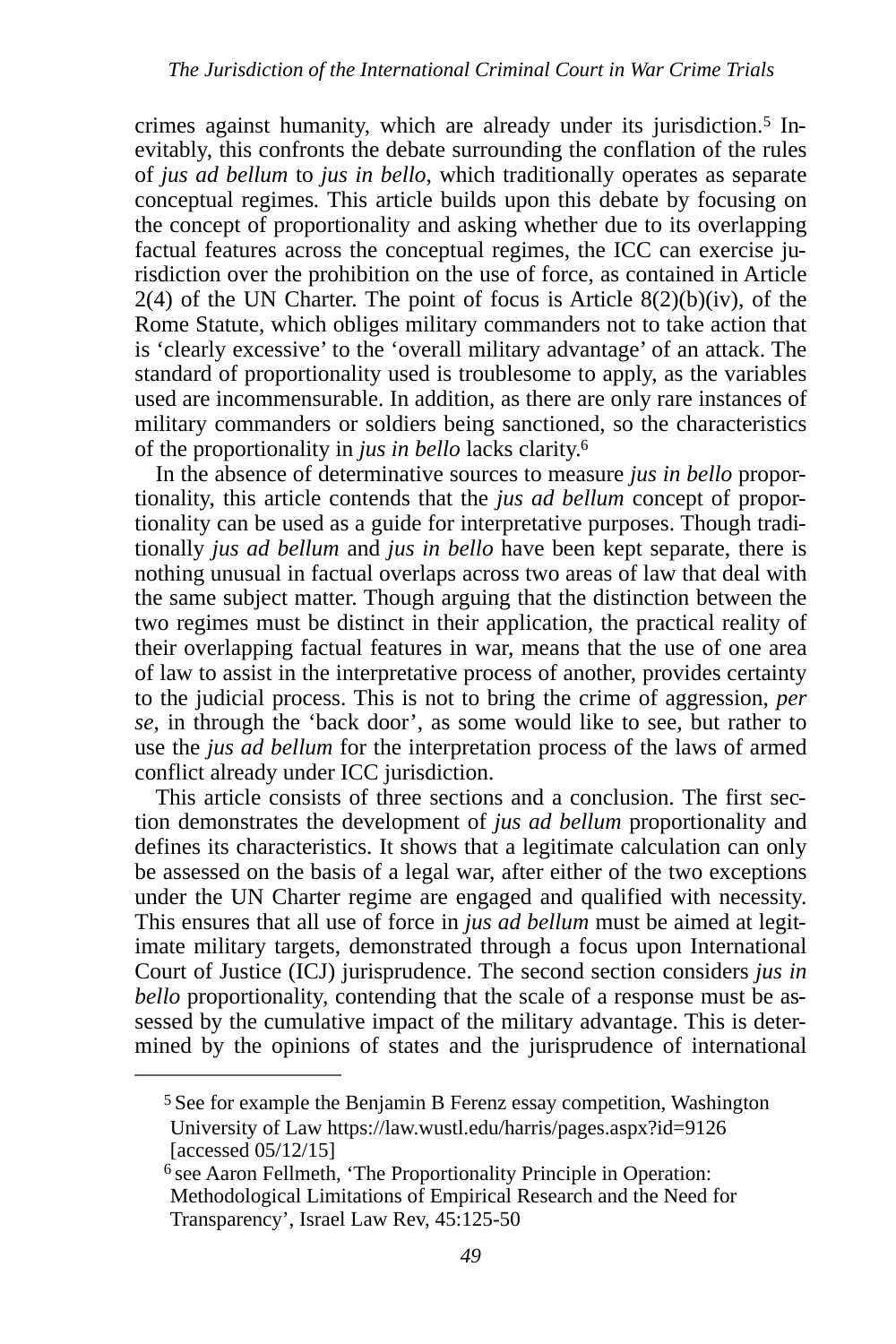criminal law tribunals. The third section considers an overlap between the doctrines and argues that there is an inter-relation that cannot be ignored. This is not to conflate the two doctrines, but rather to argue that the ICC cannot ignore the context of the *jus ad bellum* when assessing *jus in bello* proportionality. This takes into account other areas of international law as provided for by VCLT Article 31(3)(c). This means that a lower-level military commander must determine the legality of the war as being an important distinguishing feature when assessing the proportionality or disproportionality of an attack. The conclusion is that a disproportionate use of force in *jus ad bellum* is the outer limit of its counterpart in *jus in bello*. Therefore, contrary to traditional judicial interpretation of the Court, it has the capability to consider the prohibition on the use of force in war crimes trials.

# Section One - Sources of Proportionality in Jus Ad Bellum

The starting point for any assessment of proportionality under *jus ad bellum* rules is the prohibition on the use of force contained in Article 2(4) of the UN Charter. Two exceptions to the prohibition exist. Firstly, a collective decision of the UN Security Council by means of Chapter VII powers and secondly, the inherent right to self-defence under Article 51. However, when a state engages in one of the exceptions, as Bonafede states, an authorisation of the use of force does not become a 'blank cheque'to defeat the enemy.<sup>[7](#page-4-0)</sup> Action must be qualified with necessity, whereby a state must enquire whether there are alternative options available. Only then is a proportionality equation used to limit the excessive use of force, if considered disproportionate, the response as a whole becomes illegal. As Greenwood states, this means that a continual assessment is occurring once one of the exceptions is triggered.<sup>8</sup>

<span id="page-4-3"></span><span id="page-4-2"></span>The UN Charter does not define proportionality; it is necessary to examine its development from just war theory rules to the status of customary international law to evaluate its meaning.

<span id="page-4-0"></span>Michael Bonafede,'Here, There and Everywhere: Assessing the [7](#page-4-2) Proportionality Doctrine and US Uses of Force in Response to Terrorism After the September 11 Attacks',88 Cornell L Rev, 185

<span id="page-4-1"></span><sup>&</sup>lt;sup>[8](#page-4-3)</sup> Christopher Greenwood, The relationship between jus ad bellum and jus in bello', Review of International. Studies, Vol.9 (1983), 221-34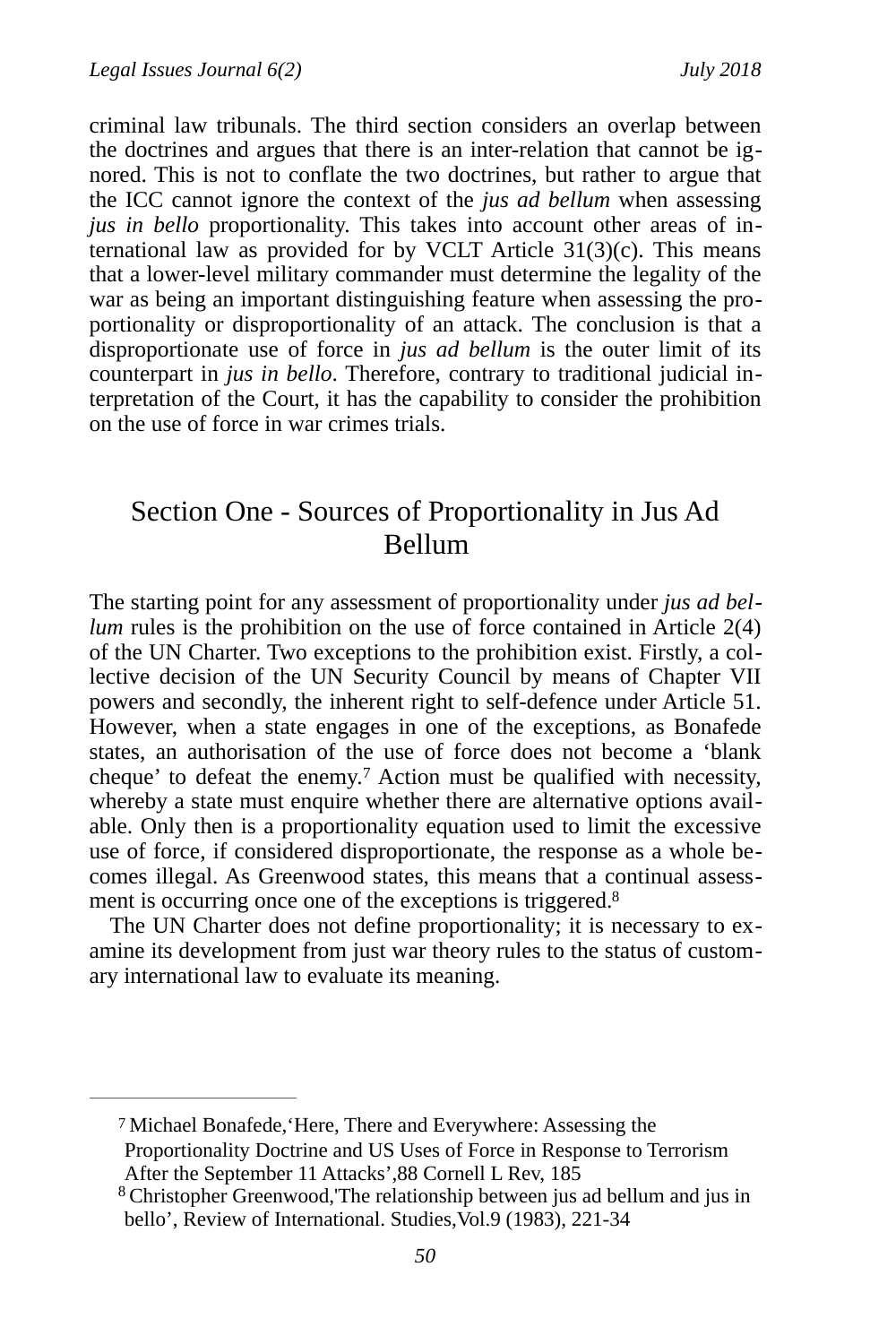#### <span id="page-5-7"></span><span id="page-5-6"></span><span id="page-5-5"></span>**JUST WAR THEORY**

Proportionality, in *jus ad bellum*, as a limit to war originated from the traditional just war theory. Writers such as Augustine, Cicero, Vitoria and Suarez developed its concept. At its heart were rules to limit civilian casualties. According to St Thomas of Aquinas, 'an act *(of war)* may be rendered unlawful, if it be out of proportion to the end … if he repel force with moderation his defence will be lawful'[.](#page-5-0)<sup>9</sup> Hugo Grotius, arguing from concepts of a universal law inherent in human nature stated, 'it is not for a man to put his fellow man to a wasteful use'[.](#page-5-1)<sup>10</sup> Highlighting *the Constitutions of Clemens Romanus*, he quotes 'it is not all killing whichis considered unlawful, but only that of the innocent.'<sup>[11](#page-5-2)</sup> It is only when the aim of the war outweighs all of the expected killing that proportionality is legitimate. As Newton and May state, 'the underlying premise was that force ought to be focused on the achievement of specific goals. $12$ 

<span id="page-5-8"></span>The *Caroline Incident* is cited for advancing the proportionality concept to its customary legal status. US Secretary Daniel Webster in his letter to his British counterpart Lord Ashburton stated, that it must be shown that the militia, acting out of necessity 'did nothing unreasonable *or excessive*, since the act, justified by the necessity of self-defence, must be limited by that necessity, *and kept clearly within it*.'.<sup>[13](#page-5-4)</sup> The role of the principle was therefore to limit excessiveness and, restrain force within the necessity of the situation.

<span id="page-5-9"></span>It should be noted that this development of proportionality occurred at a time where no prohibition on the use of force existed in international law. Prior to the drafting of the UN Charter in 1945, though viewed as a last resort in international relations, an ability to go to war was nonetheless a tool that could be utilised in the interests of state. Though limits were placed on how a state was to engage in military action, self-preservation and maintenance of international relations underpinned the relevant rules of the just war theory. Therefore, proportionality became an important caveat to limit excessive destruction of the opposing state's civilian infrastructure and loss of innocent lives.

With no other limitations on war, proportionality, along with necessity, became the defining feature on the war's legality or illegality. The doc-

<span id="page-5-0"></span> $9$ Thomas Aquinas, Summa Theologica, Pt11-11, Qu.49, Art. 1

<span id="page-5-1"></span>Hugo Grotius,*On the Law of War and Peace*,Walter Black, New York,2, [10](#page-5-6) 577

<span id="page-5-2"></span> $11$  ibid, 38

<span id="page-5-3"></span><sup>&</sup>lt;sup>[12](#page-5-8)</sup> Michael Newton and Larry May, *Proportionality in International Law*, Oxford University Press, 2014, 62

<span id="page-5-4"></span><sup>&</sup>lt;sup>[13](#page-5-9)</sup> Letter of 27/071842, in Green, *The International Court of Justice and selfdefence in international law*, OHP, 2009, 88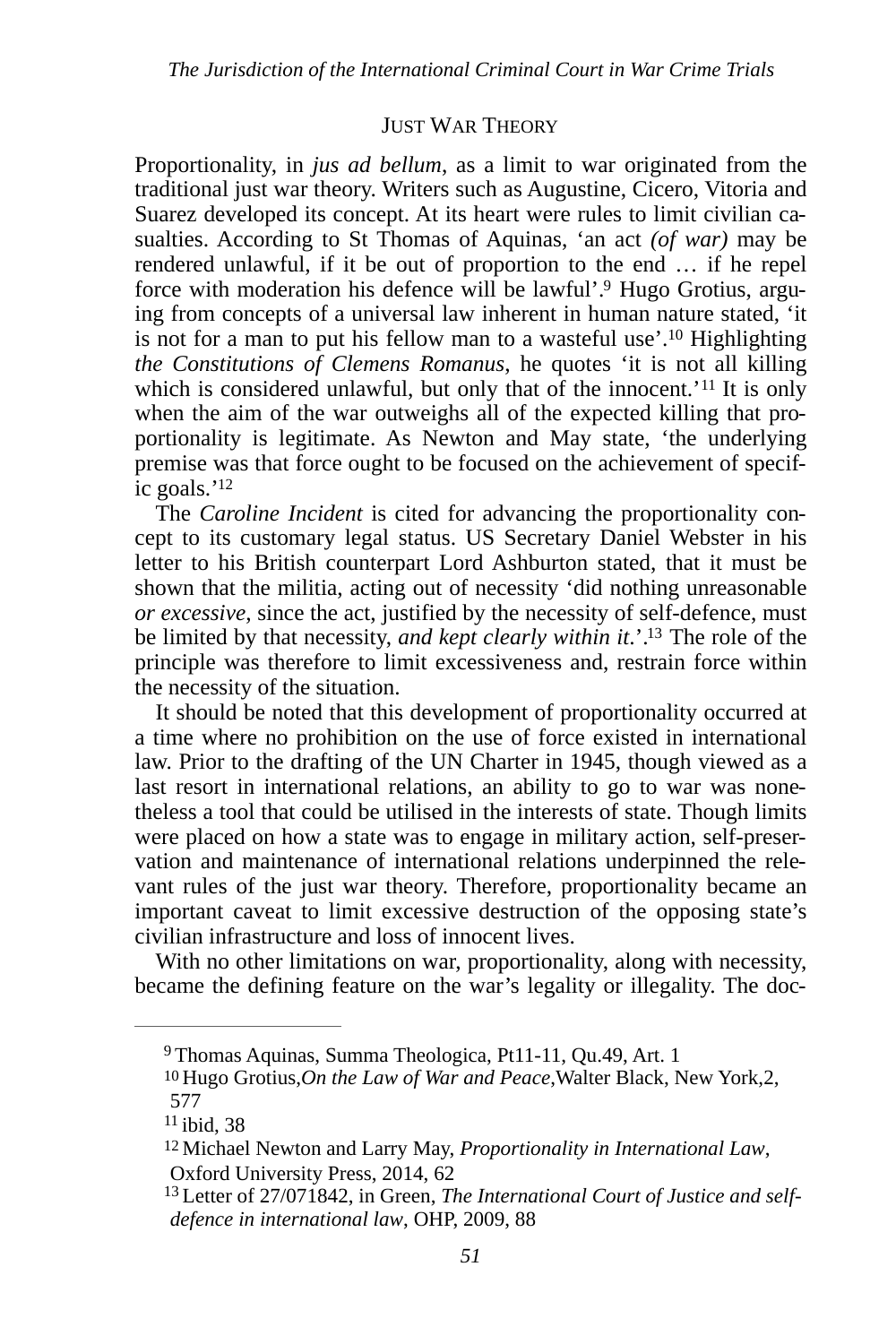trine of proportionality became intrinsic to the stated aim of the war, (whatever the aim may be) and confined by the necessity to achieve that aim. However, in the post UN Charter environment, when the Security Council is tasked with maintaining international peace and security, proportionality adopted a different meaning in international law. As will be demonstrated, it is only to be assessed after the legality to go war is triggered by UN Charter mechanisms and necessity considered. The political deadlock that exists within the Security Council means that it does not perform this task effectively. This means that states increasingly obviate the UN Charter mechanisms, and adopt an approach, which reverts to this archaic concept of proportionality found in just war theory to legitimise unilateral action.

#### PROHIBITION ON THE USE OF FORCE UNDER THE UN CHARTER

In the aftermath of World War II, the United Nations formed, ensuring legal responsibility for international peace and security. States did not want to repeat the atrocities of the War, so there was felt a need to place legal restrictions on its use. The use of force became prohibited under international law, save two exceptions in Article 2(4) of the UN Charter; collective decision of the UN Security Council using Chapter VII powers and the inherent right of self-defence contained in Article 51.

After an exception is triggered, the doctrine of necessity is used to ask whether there were any alternatives to the use of force. Rather than war being the last resort as a tool of international relations, any use of force is now the last resort after an exception is triggered. If force is deemed as necessary via one of the exceptions, then an assessment of proportionality is used to limit any excessiveness through constraining action by that initial necessity. Whilst an excessive use of force can still deem any action illegal, despite passing the stages of one of the exceptions, necessity and proportionality are no longer the only caveats on war as was their early counterparts in just war theory.

Under Chapter VII powers the doctrine of proportionality appears straightforward, as it pertains to the aim of the specific goal set by the Security Council. Once achieved, proportionality dictates that action must cease. As Okimoto states, Chapter VII authorises the use of force for a variety of purposes, all of which is to maintain international peace andsecurity.<sup>[14](#page-6-0)</sup> So, by way of example, UN Security Council Resolution 678 in 1990 famously provided legal authorisation for the first Gulf War using Chapter VII powers. Once the aim of expelling Saddam Hussein

<span id="page-6-1"></span><span id="page-6-0"></span> $14$  Keiichiro Okimoto, Distinction and Relationship Between Jus Ad Bellum and Jus in Bello (Studies in International Law), Bloomsbury Publishing, 2011, 1211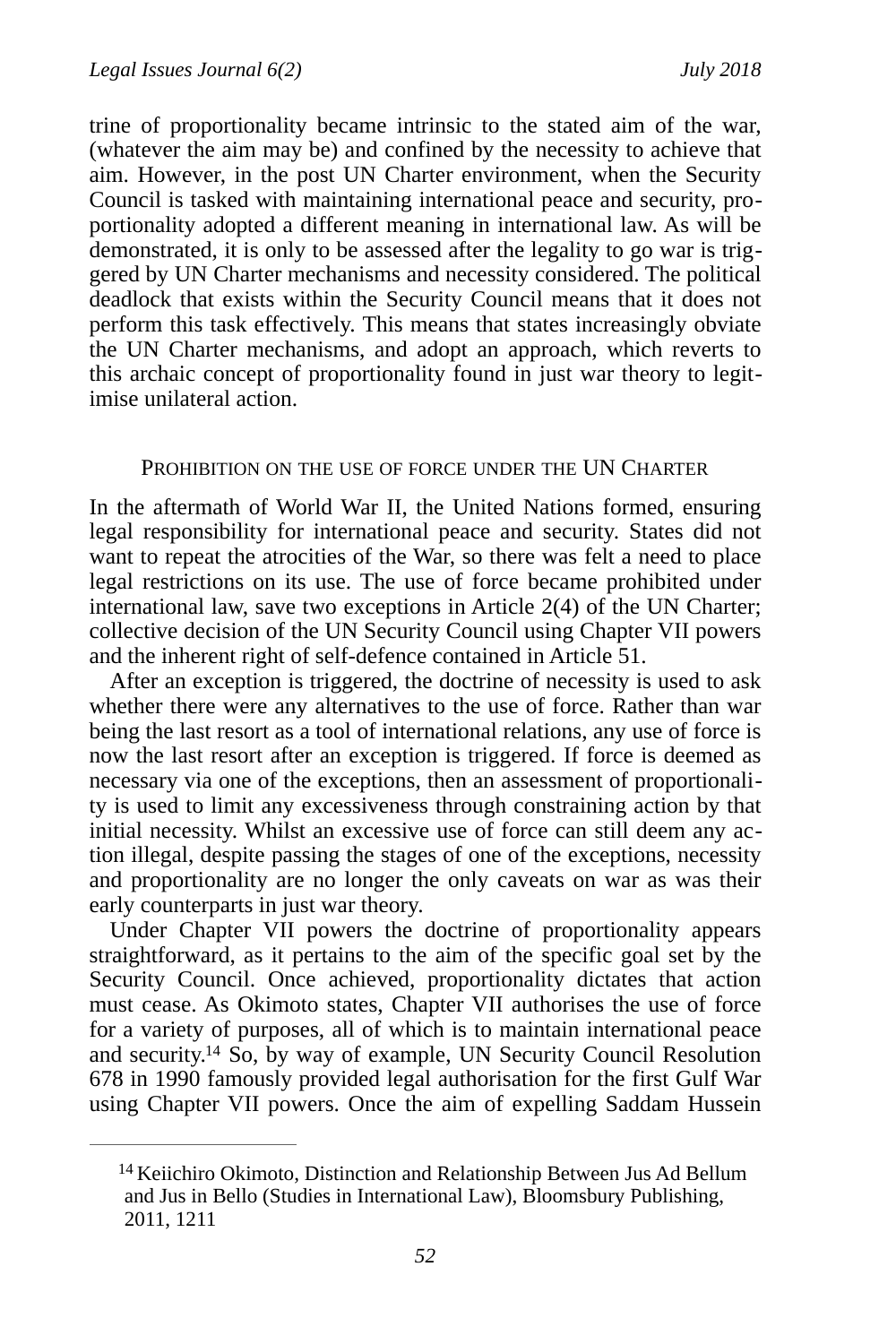forces from Kuwait was achieved, express orders were made by General Schwarzkopf not to pursue Iraqi forces retreating to Baghdad. This satis-fied the proportionality requirement[.](#page-7-0)<sup>[15](#page-7-0)</sup>

<span id="page-7-3"></span><span id="page-7-2"></span>However, with the Security Council being an inherently political body, containing powerful veto holding nations of the United States, Russia, China, France and the United Kingdom, difficulties arise in securing Chapter VII consensus. This is exacerbated when one of those veto-holding nations is involved in the military campaign, leaving no collective political will to intervene. This is typified by the lack of any clear direction from the UN Security Council in the Syrian conflicts, despite being tasked by the international community in 1945 with ensuring peace and security. As Judge Jennings states, in *Nicaragua v USA*, 'an essential element in the Charter design is missing'.<sup>[16](#page-7-1)</sup> The political deadlock that is evident on the Security Council has resulted in those powerful states who hold a veto, using force unilaterally outside of any authorisation. The list is long, but by way of example, the United States and France in Syria, Russia in Crimea, China in Taiwan and the United Kingdom in Iraq. Due to the Security Council's inability to swiftly deal with matters that threaten international peace and security, these states attempt to push the boundaries of the legality of a war through the other exception available to them: namely, the Article 51 'inherent right' of self-defence. If they do not legitimise their use of unilateral force they leave themselves open to the accusation of breaking international law. As these nations permanently belong on the Security Council, tasked with upholding the rule of international law, it seems ironic that they seek to expand UN mechanisms devices to legitimise action taken in their own interests.

#### 'INHERENT RIGHT' OF SELF-DEFENCE IN ARTICLE 51

The result of powerful nations expanding the meaning of the second exception means that there now exists confusion as to what constitutes the inherent right of self-defence, between one view of an ever-expanding

<span id="page-7-0"></span>[15](#page-7-2) See PBS interview with General Norman Schwarzkopf http:// www.pbs.org/wgbh/pages/frontline/gulf/oral/schwarzkopf/1.html [accessed 06/04/2016]

<span id="page-7-1"></span><sup>&</sup>lt;sup>[16](#page-7-3)</sup> Military and Paramilitary Activities In and Against Nicaragua, Merits (herein called the Nicaragua case*)*, ICJ, 1986, Sep Op, Jennings, 534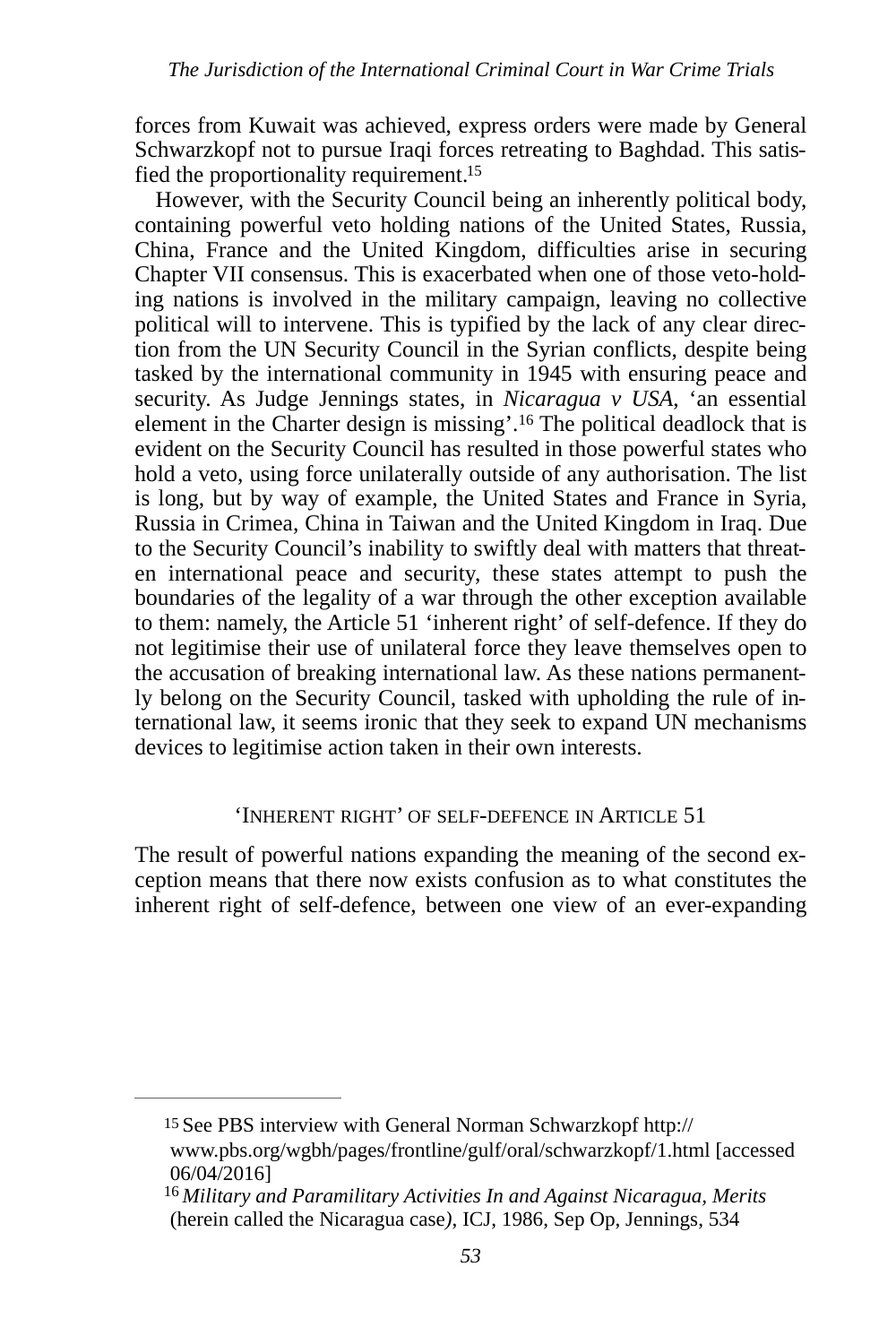<span id="page-8-3"></span>development of customary international law to a narrow view confined by the UN Charter.<sup>[17](#page-8-0)</sup>

<span id="page-8-5"></span><span id="page-8-4"></span>Kretzmer prefers to term proportionality as a 'means end' concept, linked to the aim of an expansive view of self-defence. In his 2013 article, he devotes a section of this proposition to a discussion of what is considered legitimate under Article  $51<sup>18</sup>$  $51<sup>18</sup>$  $51<sup>18</sup>$  Those who seek to expand the definition of the 'inherent right' argue that the UN Charter is not static, and that customary international law has evolved to keep up with aspects of modern warfare. They argue that the 'inherent right' now encompasses a pre-emptive right of attack, defence against non-state actors in the context of terrorism and a right to rescue nationals. Whereas, those who offer a more restrictive interpretation of Article 51 do so by arguing for a holistic approach to the Charter, that preserves the territorial integrity and sovereign equality of states, holding that the prohibition on the use force has the characteristic of *jus cogens*, from which customary international law cannot override. They argue that this is restrained to state on state action to repel a cross border attack that has already occurred or is immi-nently occurring.<sup>[19](#page-8-2)</sup> The contentious issues of the meaning of the 'inherent right' in the context of an 'armed attack' have been hotly debated and space does not allow for a detailed discussion here. Suffice it to say, that this author favours the restrictive interpretation of self-defence, not least due to all four seminal cases of the International Court of Justice (ICJ), *Nicaragua, Oil Platforms, Palestinian Wall* and *DRC v Uganda* affirming this view. Further, Article 51 places a temporal limit on self-defence action, before reporting the matter to the UN Security Council for their consideration. Interpreting Article 51 holistically to other principles of the UN Charter is preferred, namely the Preamble and Articles  $2(1)$  and the latter half of  $2(4)$  to respect the 'sovereign equality' and 'territorial integrity' of nations. When Article 51 is interpreted in light of the Vienna Convention on the Law of Treaties (VCLT) Article 31(1) principle of 'good faith in accordance with the ordinary meaning' requirement, the 'inherent right' must be construed strictly in accordance with the *jus cogens* status of the prohibition on the use of force.

<span id="page-8-0"></span><sup>&</sup>lt;sup>[17](#page-8-3)</sup> See the Bowett/Brownlie debate in Christine Gray, *International Law and the Use of Force*, Third Edition, Oxford University Press, 2013, 117-119. This author favours the Brownlie approach, for reasons that are outside the scope of this article. See Paul Dale,'Is the inherent right of States to selfdefence susceptible to abuse?' (unpublished) at http://www.academia.edu/ 29920130/Is the inherent right of States to self-

defence\_susceptible\_to\_abuse\_A\_critique\_of\_the\_Brownlie\_-

\_Bowett\_debate [accessed 24th February 2018]

<span id="page-8-1"></span> $18$  David Kretzmer, 'The Inherent Right to Self-Defence and Proportionality in Jus Ad Bellum', EJIL (2013), Vol.24 No.1, 235–282

<span id="page-8-2"></span>[<sup>19</sup>](#page-8-5) see Christine Grey (n16), 117-9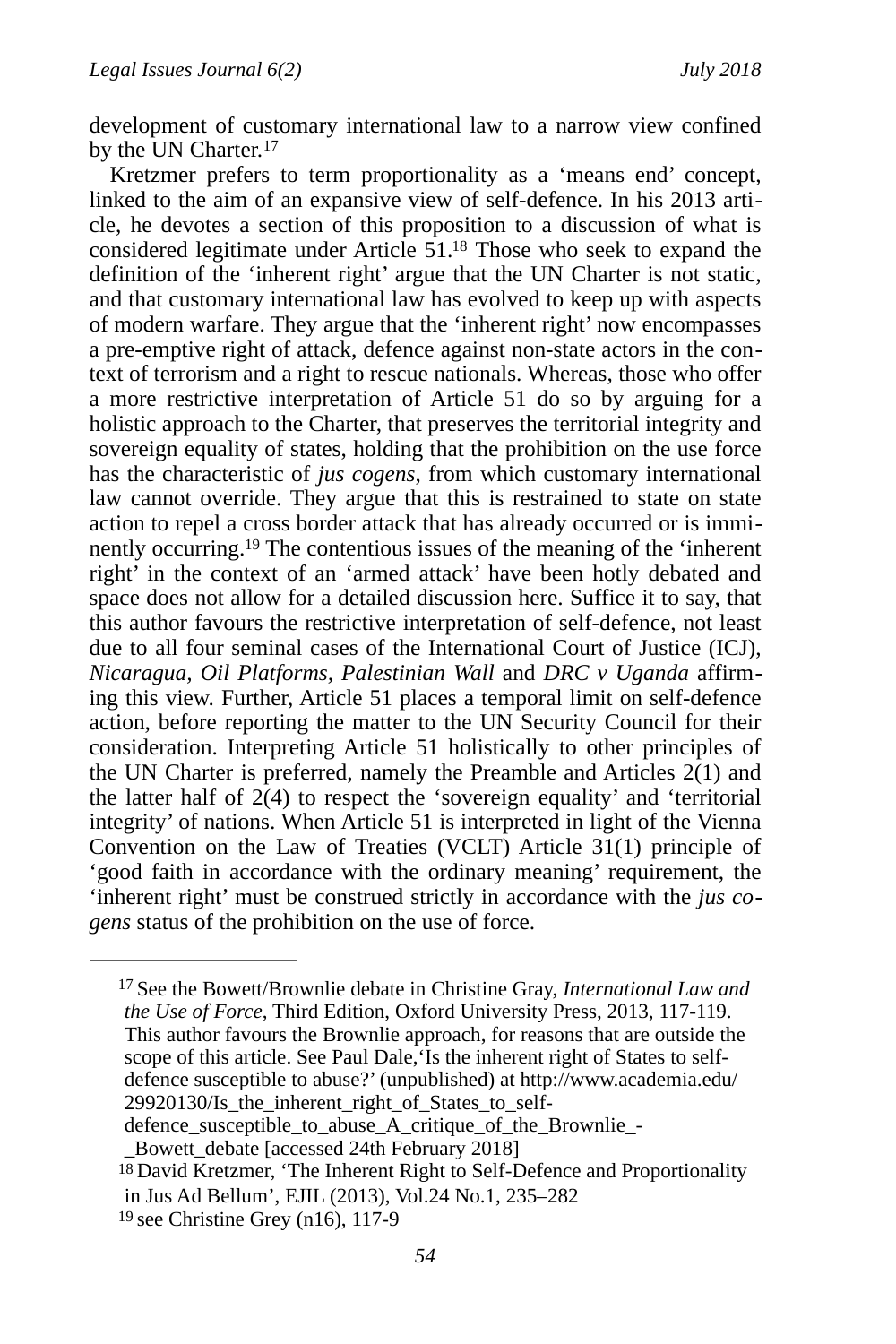#### <span id="page-9-4"></span><span id="page-9-3"></span>UNCERTAINTY OF PROPORTIONALITY

Much of the uncertainty in proportionality in the *jus ad bellum* context of self-defence stems from the differing points of view concerning the legitimacy of the unilateral force used.

Commentators, such as Kretzmer, argue that proportionality should be legitimately measured against the objective in these contentious areas.<sup>[20](#page-9-0)</sup> For example, the Obama drone warfare program encompasses arguments of self-defence on two contentious issues, a pre-emptive response and as against non-state actors. In 2010, Harold Koh, Legal Advisor of the Department of State, delivered a speech in Washington DC, in which he justified the use of drones, under the Obama drone warfare program, as a legitimate self-defence response against Al-Qaeda terrorist networks.<sup>[21](#page-9-1)</sup> With the aim being the security of the United States from future terrorist attacks, Koh stated that the precision of the drone attack was justified as a proportionate response under *jus ad bellum* purposes, but from a *jus in bello* perspective of limiting casualties. Under this stance *jus ad bellum*  proportionality not only becomes conflated with *jus in bello*, but is measured by the aim of the military action, irrespective of whether that military action be legitimate or illegitimate. This means that states begin to define what is considered a proportionate use of force for their own ends, rather than a definition constrained by UN mechanisms. The danger is that a working definition of proportionality becomes open-ended. Consequently, Dinstein suggests that once the legality of the war is legitimised that a total defeat of the enemy can ensue under the guise of proportionality. Under this approach, he argues that authorisation for the first Iraq War by means of Resolution 678 of 1990 could be legitimately used for the second Iraq War in 2003; it was proportionality rules that, according to him, provided the legitimacy of the later war.<sup>[22](#page-9-2)</sup> However, this views runs contrary to the consensus of states, along with affirmation in the Chilcott inquiry, that Resolution 678 placed a temporal limit on action, specific to the goal of expelling Iraq from Kuwait. As correctly observed when General Schwarzkopf did not chase Saddam Hussein and his forces to Beirut. Defining proportionality properly is an important caveat in drawing the line between a war's legal legitimacy and illegitimacy.

<span id="page-9-5"></span>The confusion surround proportionality and its legitimacy in self-defence was evident when states submitted opinions to the *Nuclear Weapons Case* on the potential use of nuclear weapons, as many used

<span id="page-9-0"></span> $20$  Kretzmer (n17) 239

<span id="page-9-1"></span><sup>&</sup>lt;sup>[21](#page-9-4)</sup> Speech available at http://www.state.gov/s/l/releases/remarks/139119.htm [accessed 07/07/2015]

<span id="page-9-2"></span><sup>&</sup>lt;sup>[22](#page-9-5)</sup> Yoram Dinstein, *War, Aggression and Self-Defence*, 5thEdition, Cambridge University Press, 262-7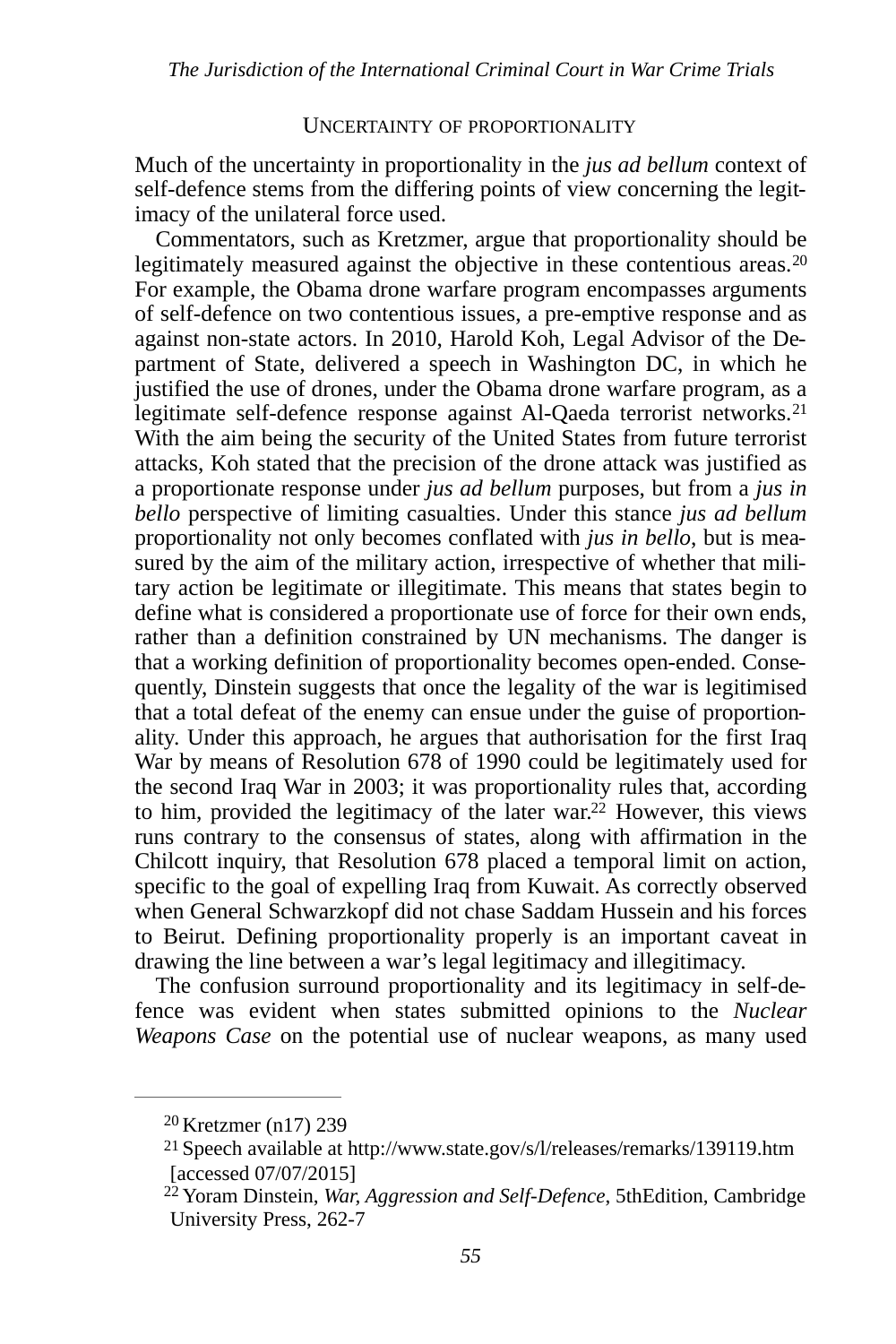<span id="page-10-4"></span>different standards of variables.<sup>[23](#page-10-0)</sup> For example, the United Kingdom submitted that proportionality be measured, not by responding to an armed attack, but to the threat posed against the state. The Attorney General orally submitted, "[i]f one is to speak of 'disproportionality', the question arises: disproportionate to what? The answer must be 'to the threat posed to the victim State' … [s]o one has to look at al1 the circumstances, in particular the scale, kind and location of the threat."<sup>24</sup>

States have utilised the blurred definitions of the proportionality doctrine to legitimise their own military action. Proportionality has illegitimately become a conceptual tool to define the inherent right of self-defence. This stands in contrast to UN Charter rules defining self-defence, where necessity and proportionality calculations place extra limitations on its use. This latter view should rightly be observed in international law, as the rest of this section shall expand upon.

#### <span id="page-10-6"></span><span id="page-10-5"></span>SOURCES OF LAW IN JUS AD BELLUM PROPORTIONALITY

The ICJ has discussed proportionality on a case-by-case basis. However, as Christodoulidou states, the Court has failed to provide a theoretical framework or a clear description of how it applies.  $25$  Though this author agrees that judicial opinions are mixed, there is still enough substance to provide some shape of customary international law on the doctrine. As the following sub-section shows, a working definition of proportionality in *jus ad bellum* can be extrapolated. A legitimate assessment of proportionality assessed by means of *scale, geography, timing of the response,* can only be made after 'armed attack' triggers the 'inherent right' of selfdefence and a necessity of action decision by means of a last resort op-tion taken.<sup>[26](#page-10-3)</sup> Once, the inherent right to self-defence is triggered, and a necessity decision on the response as a last resort made, proportionality is then measured against the necessity of halting and repelling that attack.

<span id="page-10-7"></span><span id="page-10-0"></span>*Legality of the Threat or Use of Nuclear Weapons, Advisory Opinion*,I.C.J, [23](#page-10-4) 226,08/07/1996, (herein known as the Nuclear Weapons Case) - statements of Egypt, India, Iran, Malaysia, Netherlands, New Zealand, Solomon Islands, Sweden, United Kingdom, United States and Zimbabwe  $24$  ibid, Dissenting Opinion of Schwebel, p 321

<span id="page-10-2"></span><span id="page-10-1"></span><sup>&</sup>lt;sup>[25](#page-10-6)</sup> Theodora Christodoulidou, 'The Principle of Proportionality from a Jus Ad Bellum Perspective', in [The Oxford Handbook of the Use of Force in](http://www.oxfordhandbooks.com/view/10.1093/law/9780199673049.001.0001/oxfordhb-9780199673049)  [International Law,](http://www.oxfordhandbooks.com/view/10.1093/law/9780199673049.001.0001/oxfordhb-9780199673049) Marc Weller(eds), Jan 2015, 1189

<span id="page-10-3"></span> $26$  A reasoned explanation of these characteristics of proportionality is found in, Sina Etazazian, 'The nature of the self-defence proportionality requirement', Journal on the Use of Force and International Law, 25/07/2016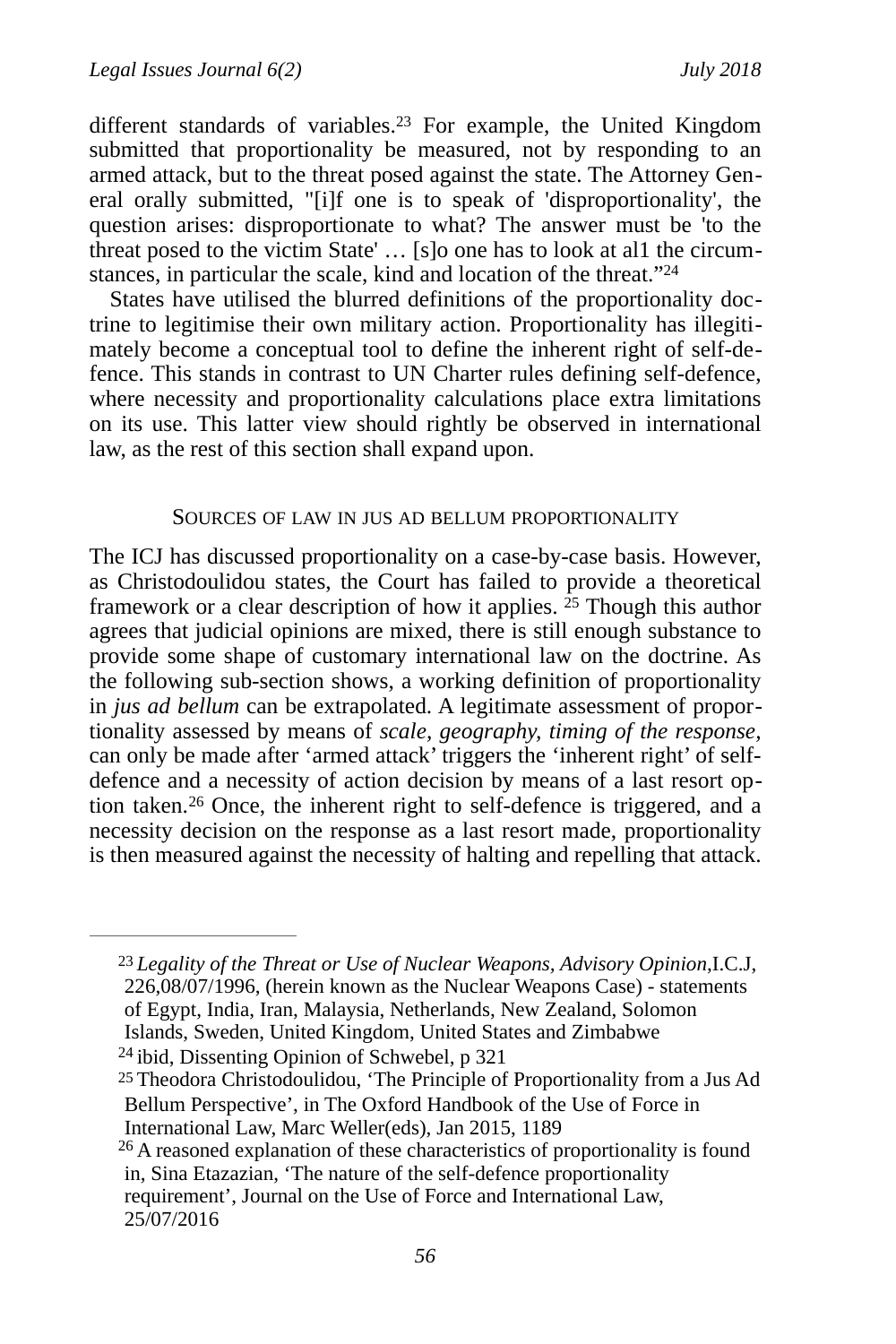<span id="page-11-7"></span>This ensures that self-defence action is concerned with *military targeting,*  not civilian[. 27](#page-11-0)

#### CHARACTERISTICS OF JUS AD BELLUM PROPORTIONALITY ACCORDING TO THE ICJ

<span id="page-11-8"></span>The judgment in *Nicaragua* states, "there is a specific rule whereby selfdefence would warrant only measures which are proportional to the armed attack and necessary to respond to it, a rule well established in customary international law", without any real expansion of what the definition is. $28$  As an armed attack was not established, the judgment stated that proportionality takes on a different significance. The court held that the USA acted disproportionately, in its *scale*, in the 'mining of Nicaraguan ports, and the attacks on oil installations' forming an 'additional ground of wrongfulness' as a reaffirmation that proportionality rules can define an aggressive war.<sup>[29](#page-11-2)</sup> The court focused upon the delay between the alleged attack by Nicaragua and the US response, which was "long after the period in which any presumed attack by Nicaragua could reasonably be contemplated", placing a *timing* limitation.<sup>[30](#page-11-3)</sup> This timing of the response is linked to necessity, as Green states in his 2015 article, the defensive necessity had elapsed. $31$ 

<span id="page-11-12"></span><span id="page-11-11"></span><span id="page-11-10"></span><span id="page-11-9"></span>The ICJ in *Oil Platforms*, held that the aims of proportionality are only assessed within the context of a self-defence response to a legitimate 'armed attack', which in this instance the Court held had not occurred (based on the inconclusiveness of evidence attributable to Iran)[.](#page-11-5) $32$  This high evidential burden demonstrates the importance of Article 2(4) and the *jus cogens* status of the prohibition on the use of force.<sup>[33](#page-11-6)</sup> It is the armed attack, interpreted restrictively, that is the gateway for any necessary and proportionate response in *jus ad bellum*.

The submissions placed an emphasis upon military targeting, overlapping the rules of *jus in bello*. Iran used the example of attacking an ag-

<span id="page-11-13"></span><span id="page-11-0"></span> $27$  ibid

<span id="page-11-1"></span>[<sup>28</sup>](#page-11-8) Nicaragua Case (n15) 176

<span id="page-11-2"></span> $29$  ibid 122-3

<span id="page-11-3"></span>[<sup>30</sup>](#page-11-10) ibid 237

<span id="page-11-4"></span> $31$  James Green, 'Military Targeting in the Context of Self-Defence actions', Nordic Journal of International Law, (2015) 84, 13

<span id="page-11-5"></span>[<sup>32</sup>](#page-11-12) Case Concerning Oil Platforms (Islamic Republic of Iran v. United States of America, International Court of Justice (ICJ), 6 November 2003, (herein known as the Oil Platforms Case) 72

<span id="page-11-6"></span> $33$  Nicaragua Case(n16)190, Kamrul Hossein, The Concept of Jus Cogens and the Obligation Under the UN Charter', SCJIL, Vol 3, Issue 1, 72-98 for an alternate view, see James Green, 'Questioning the Peremptory Status if the Prohibition of the Use of Force', MJIL, 2011, Vol 32, Issue 2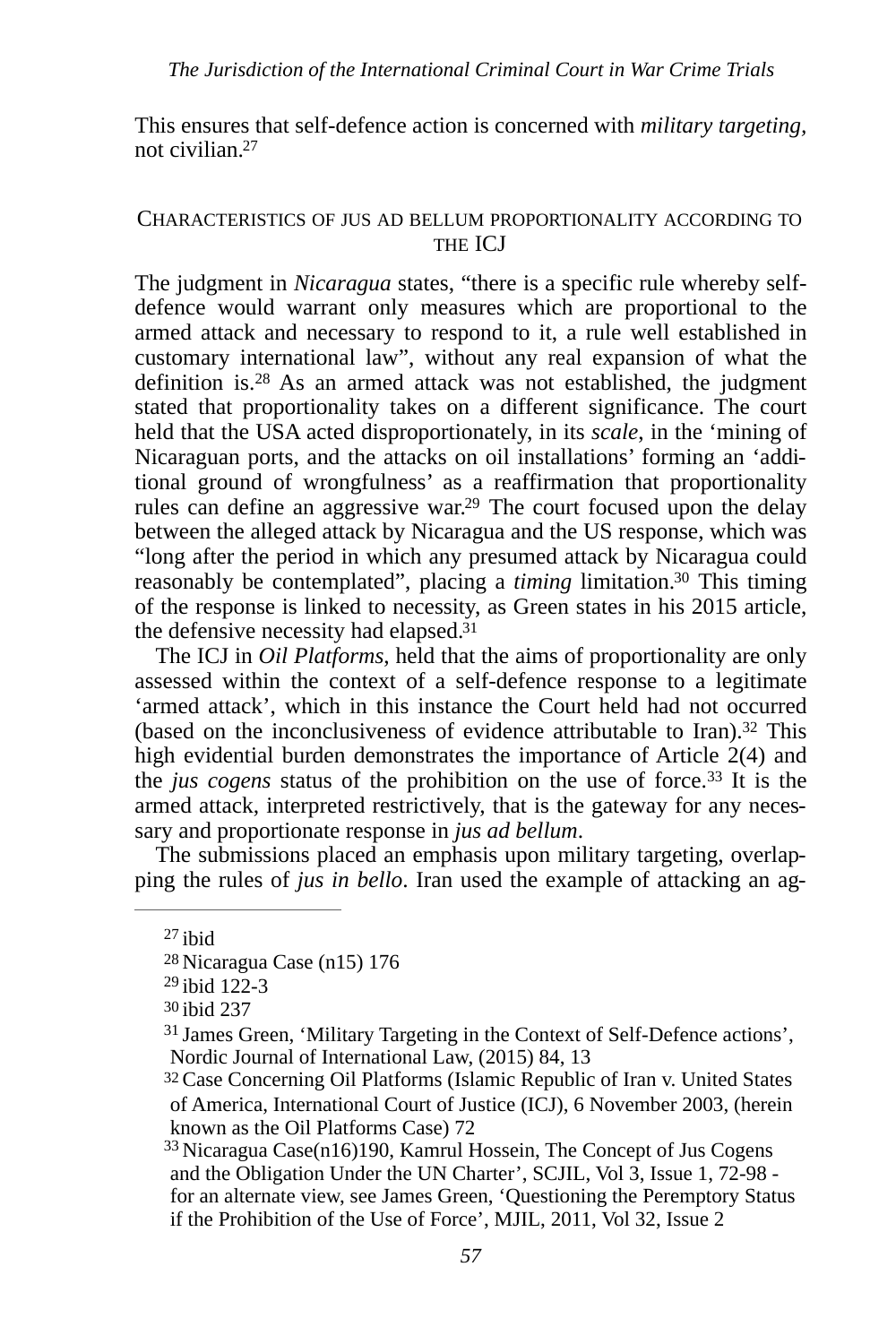<span id="page-12-6"></span>gressor's military bases in a different part of the world as not proportionate from a *geographical* stance. They argued that self-defence must address the *'right target'*, the source of threat. Iran relied upon *Nicaragua*, where the Court held that US attacks on Nicaraguan ports and installations did not meet the proportionality requirement, as they were not pro-portionate to any aid provided to the armed opposition in El Salvador.<sup>[34](#page-12-0)</sup> Any measures taken need to be limited to the necessity of the case. The US put forward arguments that the level of casualties or damage to civil-ian property was the bearing of proportionality.<sup>[35](#page-12-1)</sup> The targets chosen, they argued, were used for military purposes and limited by 'time, place and objective'. They further argued that they were not located in or near civilian areas[.36](#page-12-2)

<span id="page-12-8"></span><span id="page-12-7"></span>Judge Koojimans pointed out that even if a wider view of self-defence be adopted and favour given to the United States contention that self defence involves protecting security interests, that the US still acted disproportionally due to lack of *necessity*. He expressed that the destruction of the oil platforms was part of a larger more punitive action. The United States never contended that the oil platforms played a part in the laying of the mines. Therefore, for Koojimans the necessity and proportionate response goes beyond what was required. Judge Simma acknowledged that any use of the oil platforms for monitoring the United States may have been a nuisance to military decision-makers, however emphasising the principle of necessity, the decisions to destroy the platforms was not a necessary one and therefore disproportionate to requirements of self defence due to its *lack of legitimacy in targeting*. [37](#page-12-3)

<span id="page-12-9"></span>The judgment considered that for the action to be jus ad bellum proportionate, that the target must be a military one, overlapping the doctrine to the *jus in bello*, as will be demonstrated in Section Two. Emphasising the importance of a military target, it stated, '[t]he United States must also show that its actions were necessary and proportional to the armed attack made on it, and the platforms were a *legitimate military target* open to attack in the exercise of self-defence'.<sup>[38](#page-12-4)</sup> Green argues that this demonstrates that *jus ad bellum* action taken in self-defence must be directed towards military targets only.<sup>[39](#page-12-5)</sup> Legitimate military targeting was also at issue in the *Nuclear Weapons case*, in relation to the environment. The court held, '[s]tates must take environmental considerations into account when assessing what is necessary and proportionate in the pursuit

- <span id="page-12-2"></span>[36](#page-12-8) ibid 4.35
- <span id="page-12-3"></span> $37$  ibid 15
- <span id="page-12-4"></span>[38](#page-12-10) ibid 51
- <span id="page-12-5"></span>[39](#page-12-11) Green (n30) 2

<span id="page-12-11"></span><span id="page-12-10"></span><span id="page-12-0"></span>[<sup>34</sup>](#page-12-6) Oil Platforms (n31) 4.24, 4.25

<span id="page-12-1"></span> $35$  ibid 4.34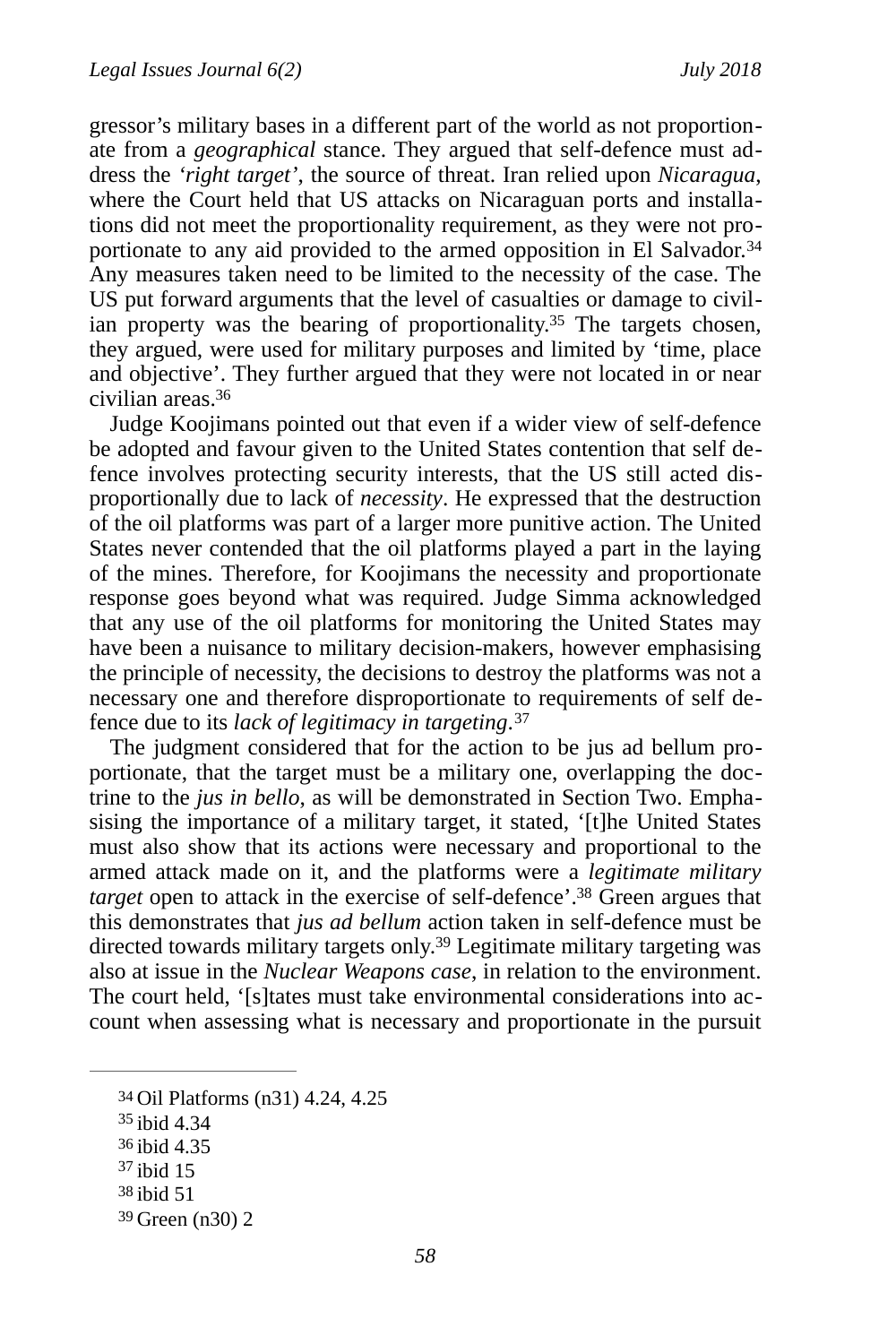<span id="page-13-7"></span>of *legitimate military objectives*'.<sup>[40](#page-13-0)</sup> Green concludes that unless a target is a military one, that by definition it is not the source of the armed attack, therefore it is unlikely that a civilian target will be proportional when balanced against the goal of stopping an attack.<sup>[41](#page-13-1)</sup>

<span id="page-13-10"></span><span id="page-13-9"></span><span id="page-13-8"></span>Further, in *Oil Platforms*, the Court assessed the *scale* of the response, when it stated that it cannot 'close its eyes to the *scale* of the whole operation', which involved the destruction of a number of other vessels and frigates. Acting in armed response to the unidentified mining of the US Navy missile frigate *USS Samuel B Roberts*, without loss of life or sinking, that 'Operation Praying Mantis as a whole, nor the part of it that de-stroyed the platforms, be considered proportionate.<sup>['](#page-13-2)[42](#page-13-2)</sup> The Court arguably created confusion on proportionality by previously stating in the same paragraph that had they found that the attack on the civilian oil tanker *MV Sea Isle City* qualified as an armed attack, that the response by the US three days later in destroying the two oil platforms may have been considered proportionate.<sup>[43](#page-13-3)</sup> At issue is whether the initial mining of a merchant ship, as opposed to a US Navy ship, if hypothetically being considered an 'armed attack', would bear a difference upon the proportionality requirement in the context of the small-scale response of destroying the platforms. Green argues that it does. He deduces that one reading of this paragraph could be that the military to civil distinction of the target of the initial armed attack is of importance to the Court's findings. He states that, 'the nature of the target attacked (military or mer-chant) has a bearing on what constitutes a proportional response'[.](#page-13-4)<sup>[44](#page-13-4)</sup> The Court appears to offer a differing deontological weight on the initial armed attack.

<span id="page-13-11"></span>In *DRC v Uganda,* the ICJ affirmed the requirement for an armed attack and necessity, adding a *geographical limitation* on the response. The Court held that in self-defence 'the taking of airports and towns many hundreds of kilometres from Uganda's border would not seem proportionate  $\ldots$  nor be necessary to that end'.<sup>[45](#page-13-5)</sup> Christodoulidou notes that the implication is that *remoteness* of actions violates the principle of propor-tionality.<sup>[46](#page-13-6)</sup> Uganda's counterclaim to the DRC, in justification of their troops being within the border was that it was acting in self-defence against rebel groups. As the acts of the groups were not attributable to the

<span id="page-13-6"></span>[46](#page-13-13)Christodoulidou (n25) 1191

<span id="page-13-13"></span><span id="page-13-12"></span><span id="page-13-0"></span><sup>&</sup>lt;sup>[40](#page-13-7)</sup> Oil Platforms Case (n31)

<span id="page-13-1"></span>[<sup>41</sup>](#page-13-8) Green (n30) 13

<span id="page-13-2"></span><sup>&</sup>lt;sup>[42](#page-13-9)</sup> Oil Platforms Case (n31) 77

<span id="page-13-3"></span>[<sup>43</sup>](#page-13-10) ibid 77

<span id="page-13-4"></span>Green (n12) 86-87 [44](#page-13-11)

<span id="page-13-5"></span>*Case Concerning Armed Activities on the Territory of the Congo* [45](#page-13-12) *(Democratic Republic of the Congo v. Uganda, (herein known as DRC v.* Uganda) ICJ,01/07/2000, 147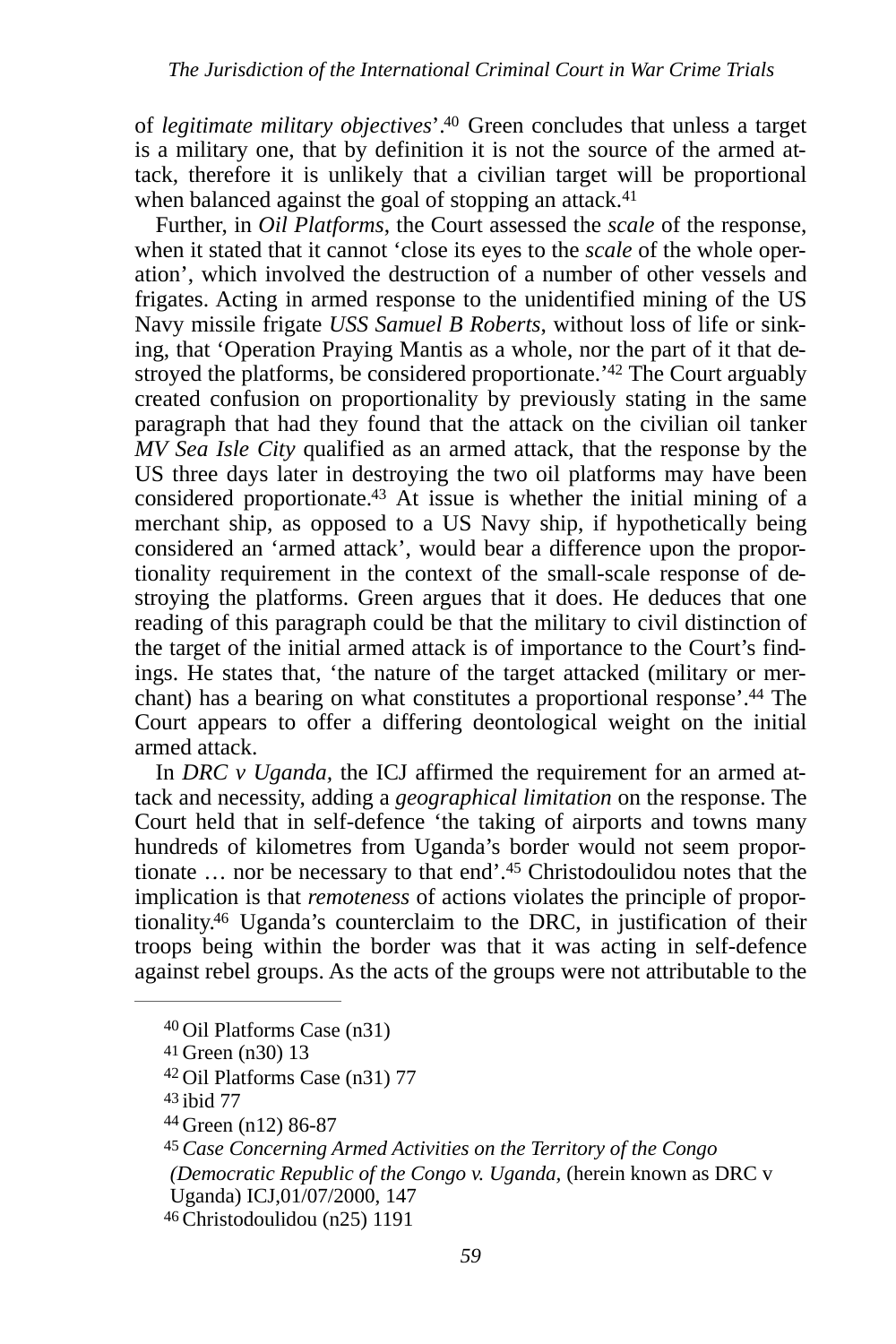DRC, the court held that an 'armed attack' for the purposes of Article 51 of the UN Charter had not occurred[. 47](#page-14-0)

#### <span id="page-14-9"></span>IS JUS AD BELLUM PROPORTIONALITY ASYMMETRIC TO AGGRESSION OF THE ARMED ATTACK OR THE NECESSITY OF REPELLING THE ATTACK?

<span id="page-14-12"></span><span id="page-14-11"></span><span id="page-14-10"></span>In order to halt and repel an 'armed attack' disproportionate dimensions may be required, as Robert Ago states, '[i]t would be mistaken...to think that there must be proportionality between the conduct constituting the armed attack and the opposing conduct.'<sup>48</sup> In *Oil Platforms*, Iran suggested an equation that any self-defence response should be proportionate to the 'actual needs of self-defence'. They argued that proportionality was not measured against the aggression, but rather proportionate in the measures needed to repel the armed attack.<sup>[49](#page-14-2)</sup> There are two elements, 'the degree and form of force to be used' and 'the target chosen for mea-sures in self defence'<sup>[50](#page-14-3)</sup> In *Nuclear Weapons*, the Separate Opinion of Judge Fleischhauer stated that even recourse to a nuclear response may satisfy the requirement of proportionality.<sup>[51](#page-14-4)</sup> Judge Higgins in her dissent, cited Ago, asserting that the response need not be symmetric to the initial attack, but rather be proportionate to repelling that attack.<sup>[52](#page-14-5)</sup> Robert Ago explains that it is a mistake to think that proportionality is assessed between the conduct of the armed attack and that of the response. The opposing conduct may be greater than the initial armed attack and assume what appears to be a disproportionate dimension. The lawfulness he sug-gests should be measured by achieving the desired result[.](#page-14-6)<sup>[53](#page-14-6)</sup>

<span id="page-14-15"></span><span id="page-14-14"></span><span id="page-14-13"></span>Those who seek to expand on the definition of self-defence employ Higgins' view to justify an expansive view of proportionality. For instance, Dinstein writes that '[o]nce a war is legitimately started … it can be fought to the finish (despite any ultimate lack of proportionality).'[54](#page-14-7) Kretsmer terms this approach a 'just deserts' proportionality, before then arguing that Ago, supported by Higgins, is suggesting a 'means-end' test[.](#page-14-8)<sup>[55](#page-14-8)</sup> On the contrary, Ago has re-iterated that a proportional use of

<span id="page-14-8"></span>[55](#page-14-17) Kretzmer (n16), 238

<span id="page-14-17"></span><span id="page-14-16"></span><span id="page-14-0"></span> $47$ (n44) 147

<span id="page-14-1"></span>[<sup>48</sup>](#page-14-10) Robert Ago, 'Addendum to the Eighth Report on State Responsibility', *Yearbook of International Law Commission*, 1980, Vol II(1), A/CN.4/318/ ADD.5-7, 60, 121

<span id="page-14-2"></span> $49$  Oil Platforms (n31) para 4.21

<span id="page-14-3"></span>[<sup>50</sup>](#page-14-12) ibid 4.22

<span id="page-14-4"></span><sup>&</sup>lt;sup>[51](#page-14-13)</sup> (n23) SepOp Fleischhauer

<span id="page-14-5"></span>[<sup>52</sup>](#page-14-14) ibid diss op 5

<span id="page-14-6"></span> $53$  Ago (n47) 69

<span id="page-14-7"></span> $54$  Dinstein (n21)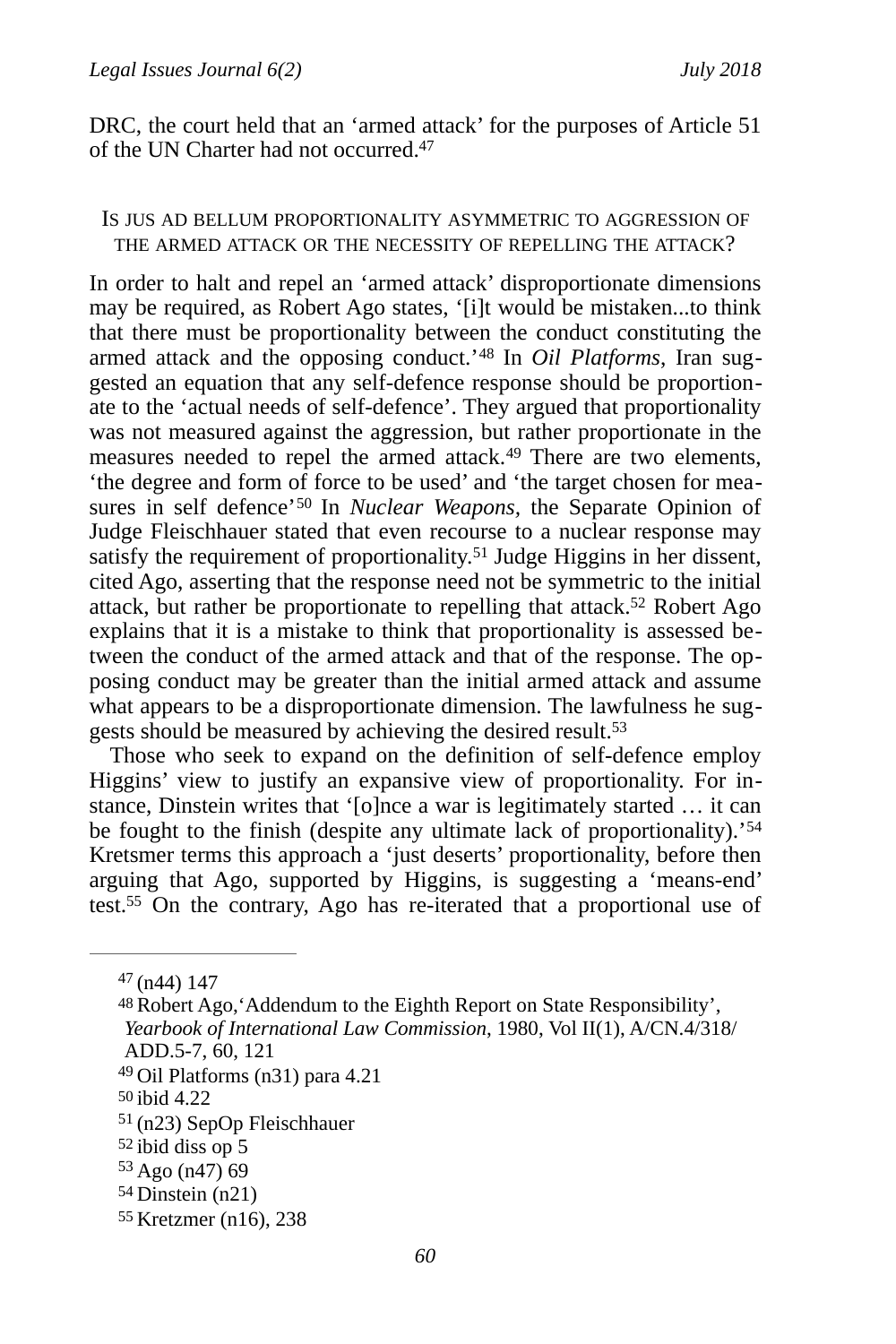force must be measured as the necessity of repelling a legitimate Article 51 'armed attack', whether the opposing conduct is greater or not. Judith Gardam has noted that 'it is the repulsion of the attack giving rise to the right that is the criterion against which the response is measured', and that the "restoration of the territorial *status quo ante bellum*" is the key to the measure.<sup>56</sup> She concludes, that the nature and magnitude of the anticipated or actual armed attack will dictate the characteristic of the re-sponse.<sup>[57](#page-15-1)</sup>

<span id="page-15-6"></span><span id="page-15-5"></span><span id="page-15-4"></span>Greenwood argues that in modern warfare, proportionality rules construed in the manner of repelling of an armed attack has implications for subsequent hostilities[.](#page-15-2)<sup>[58](#page-15-2)</sup> When proportionality is triggered, it is assessed by the means and methods of warfare. Christoudouplas states that proportionality provides for extra limitations, such as the choice of weaponry, geographical limits, decisions on air strikes and how any action influences the aim of the campaign; namely, repelling an armed attack.<sup>59</sup>

<span id="page-15-7"></span>It is when *jus ad bellum* proportionality is assessed under this construction, along with the four characteristics, of the *scale of force* used, *geographical limitations*, *timing requirements* and *legitimate military targeting* that there is an inter-relation with the *jus in bello*, to which Section two shall now expound. Section three of this thesis contends that proportionality framed in this manner acts as a perimeter to its *jus in bello* counterpart. Thus, when a decision to attack a military target is taken by a military commander, it can only be considered as proportionate or disproportionate by taking in to account the overlapping features of *jus ad bellum* rules.

# Section Two - Sources of Proportionality in Jus in Bello

Proportionality within *jus in bello* is concerned with the military action on the battlefield, it is assessed in detail on the micro-level, as opposed to the *jus ad bellum* reasoning for going to war on the macro-level. The doctrine is evaluated by measuring two variables: the anticipated military advantage of an attack against any incidental or excessive loss of civilian life. Like *jus ad bellum* proportionality, to assess the concept we turn to its historical development and formation in customary international law.

<span id="page-15-0"></span><sup>&</sup>lt;sup>[56](#page-15-4)</sup> Judith Gardam, Necessity, Proportionality and the Use of Force by States,

CUP, 2004, 156

<span id="page-15-1"></span><sup>&</sup>lt;sup>[57](#page-15-5)</sup> ibid 179

<span id="page-15-2"></span>[<sup>58</sup>](#page-15-6) Greenwood (n6) 221-234

<span id="page-15-3"></span>[<sup>59</sup>](#page-15-7)Christidoupoulus (n24) 1193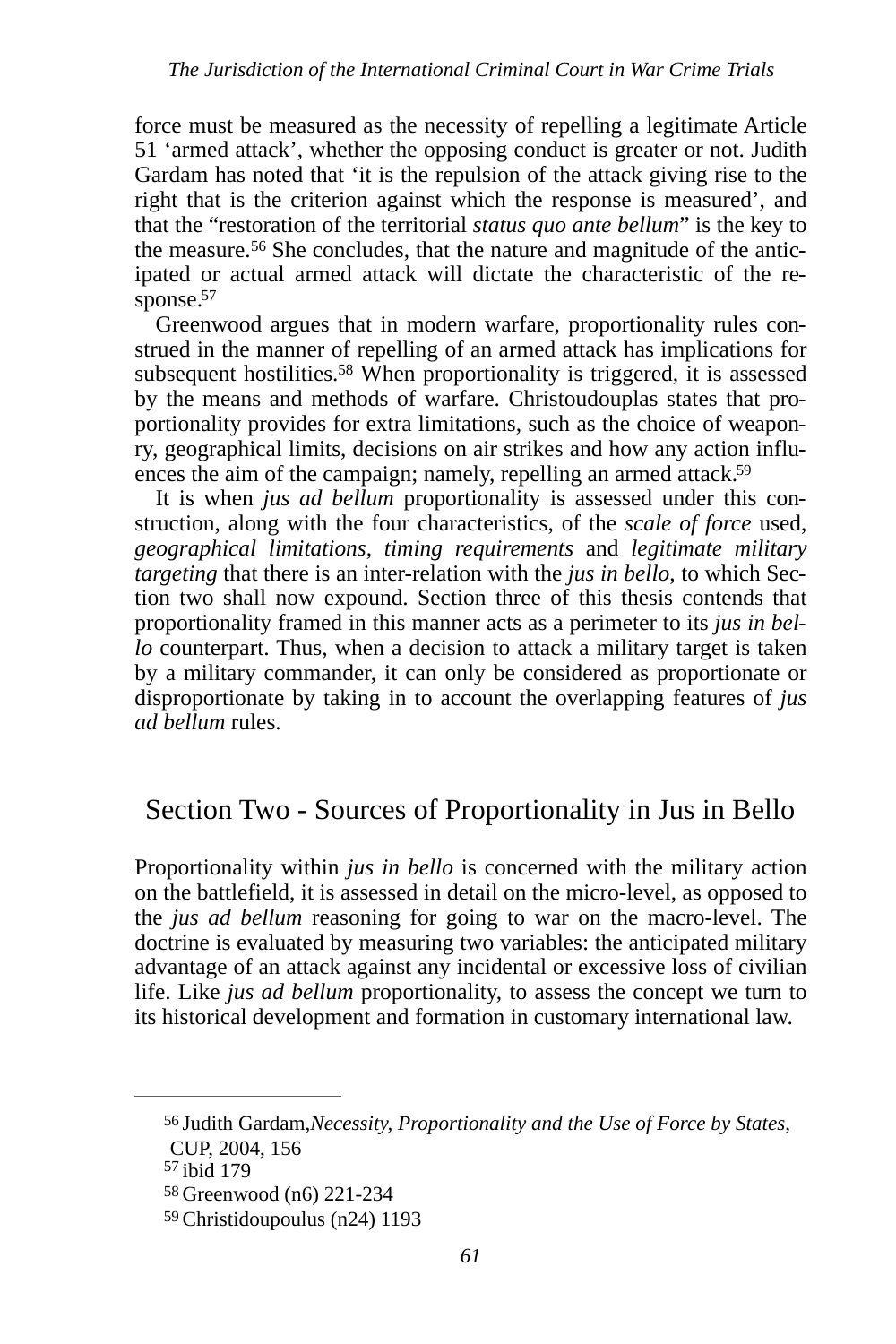#### <span id="page-16-11"></span><span id="page-16-9"></span><span id="page-16-8"></span><span id="page-16-7"></span>JUST WAR THEORY

Hugo Grotius wrote that, '[n]o action shall be attempted whereby innocent persons may be threatened with destruction". $60$  The likely consequences of battlefield strategy were rooted in deontic considerations, special duties were owed to one class of persons over another, with an emphasis placed on restricting civilian deaths. Thomas Hobbes, in *De Cive*, called for a prohibition of cruelty in war, stating, 'to hurt a man without reason is contrary to the laws of nature … the breach of this law is commonly called cruelty'. [61](#page-16-1)

The American Civil War put legal analysis of the doctrine under the spotlight. The Lieber Code began as a request from General in Chief of the Union Armies over his confusion as to what constituted the defining features of lawful and unlawful combatants.<sup>[62](#page-16-2)</sup> Military targeting in the laws of warfare became concerned with military necessity, though there was an allowance any incidental or unavoidable loss of civilian casualties[.](#page-16-3) [63](#page-16-3)

<span id="page-16-12"></span><span id="page-16-10"></span>The concept further developed in the Preamble to the 1868 St Petersburg Declaration, which holds that the only legitimate object of war for Statesto achieve is to weaken the military forces of the enemy.<sup>[64](#page-16-4)</sup> The laws of warfare developed, through the Hague Conventions of 1899 and 1907, resulting in the Geneva Conventions of 1949.<sup>65</sup> To confirm its customary status, a number of military manuals re-iterate the principle of proportionality within an attack and many states have enacted legislation to make the carrying out of an attack an offence if it violates proportionality. [66](#page-16-6)

<span id="page-16-13"></span>The balancing of targeting military objectives with the loss of civilian life was paramount to the laws of warfare. Its justiciability under international law is now confirmed by international criminal law courts; for

<span id="page-16-0"></span> $60$  Grotius (n9) 734

<span id="page-16-1"></span>[<sup>61</sup>](#page-16-8) Thomas Hobbes, *De Cive* EWII Ch3, 11

<span id="page-16-2"></span> $62$  see Newton and May (n11) p106

<span id="page-16-3"></span><sup>&</sup>lt;sup>[63](#page-16-10)</sup> Article 14 defined military necessity, whilst Article 15 allowed for the incidental or 'unavoidable destruction persons other than 'armed' enemies. Article 19 instructs commanders to take into consideration non-combatants. Saint Petersburg Declaration of 1868, or in full *Declaration Renouncing* [64](#page-16-11)

<span id="page-16-4"></span>*the Use, in Time of War, of Explosive Projectiles Under 400 Grammes Weight*

<span id="page-16-5"></span>[<sup>65</sup>](#page-16-12) (n11), p 109

<span id="page-16-6"></span> $66$  Rule 14 ICRC Proportionality in Atttack, fn, lists the military manuals of Australia, Belgium, Benin, Cameroon, Canada, Colombia, Croatia, Ecuador, France, Germany, Hungary, Indonesia, Israel, Kenya, Madagascar, Netherlands, New Zealand, Nigeria, Phillipines, South Africa, Spain, Sweden, Switzaerland, Togo, United Kingdom, United States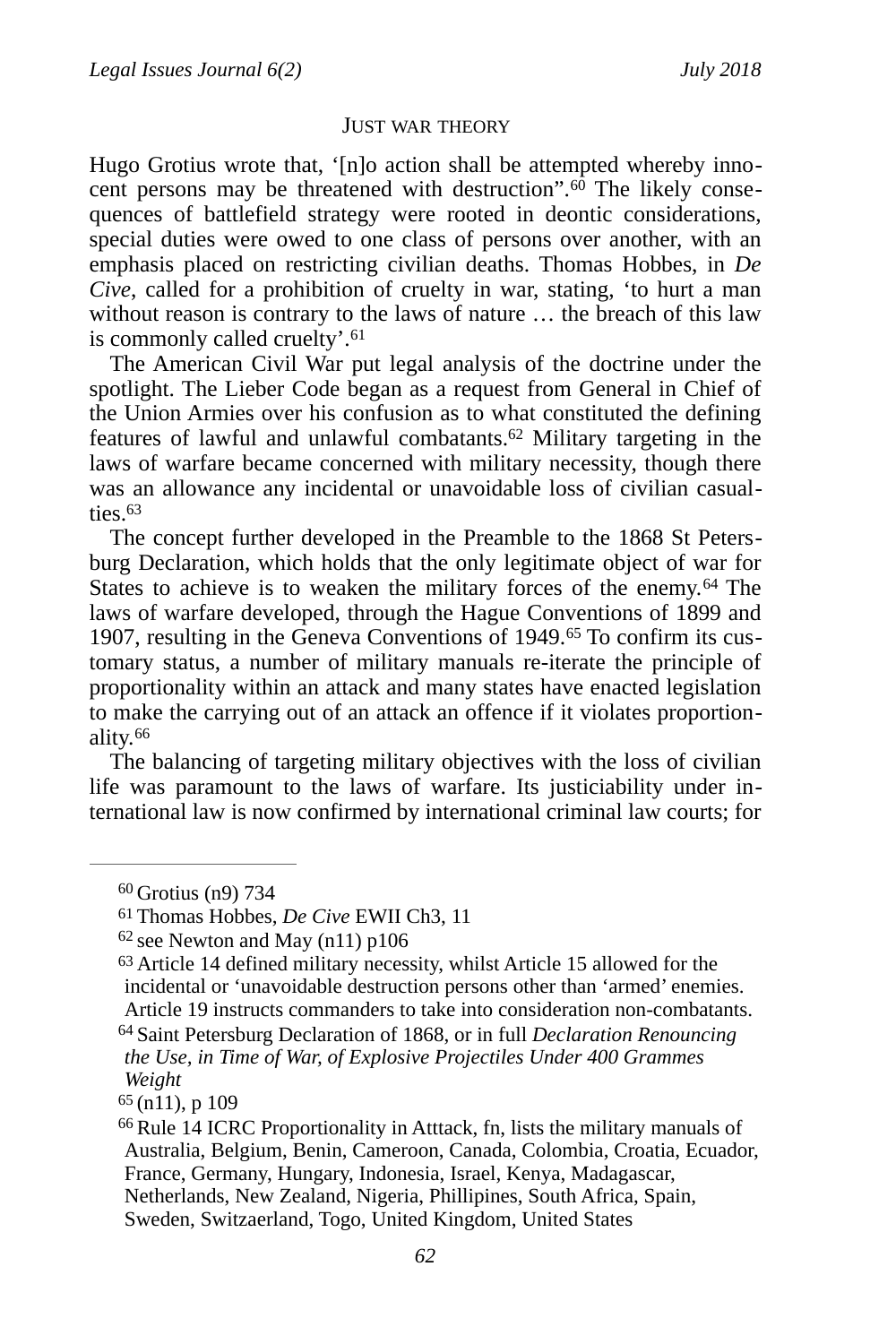example, tribunals dealing with the former Yugoslavia (ICTY), Rwanda (ICTR), the Special Court for Sierra Leone (SCSL) and more recently, the permanent International Criminal Court that is the focus of this article.

#### <span id="page-17-6"></span><span id="page-17-5"></span>UNCERTAINTY IN CUSTOMARY INTERNATIONAL LAW

In the Appeals Chamber, the ICTY in *Kupreskic*, asserted that proportionality is to be found within customary international law, as it has not been contested by states. Even those who have not ratified instruments are bound by its principle. $67$  The problem in providing a working definition is that clear examples tend to be used in its assessment. The Chamber in *Galic,* stated that the principle of proportionality is 'a largely subjective standard … its application may involve the prohibition of at least the most glaringly disproportionate injuries to civilians'. <sup>[68](#page-17-1)</sup>For example, it would be legitimate to bomb a railway bridge to prevent armaments from reaching the battlefield if a civilian was sitting by the riverbank, but illegitimate when a scheduled train filled with civilians is about to cross. The *Final Report to the Prosecutor by the Committee* established to review the NATO bombing campaign in the Former Yugoslavia, stated that, "[u]nfortunately, most applications of the principle of proportionality are not quite so clear cut. It is much easier to formulate the principle of proportionality in general terms"[.69](#page-17-2)

<span id="page-17-8"></span><span id="page-17-7"></span>In the formulation of customary international law, Fellmeth states, state practice in warfare has shown a general disregard for civilian deaths.<sup>[70](#page-17-3)</sup> Carpet bombing, the use of toxic gases, landmines, sea mines, unguided rockets and the use of the atomic bomb during World War II have all demonstrated that states do not live up to their rhetoric during times of war. Additionally, military practice is generally secret, with access to the battlefield constrained and decisions taken with great urgency[.](#page-17-4)<sup> $71$ </sup> These realities make it difficult to assess the custom of proportionality through any sort of empirical observation. As the Appeals Chamber stated, in *Tadic,* '[w]hen attempting to ascertain State practice with a view to establishing the existence of a customary rule or a general principle, it is difficult, if not impossible, to pinpoint the actual behaviour

<span id="page-17-9"></span><span id="page-17-0"></span>*Kupreskic et al(Appeals Judgement)*,IT-95-16-A,ICTY,23/10/2001; Trial [67](#page-17-5) judgment IT-95-16-T, 14/1/200, 524,; *Final Report to the Prosecutor by the Committee Established to Review the NATO Bombing Campaign Against the Federal Republic of Yugoslavia*, June 2000, 39ILM1257, 48 *Stanilav Galic*, IT-98-29-T, ICTY, 5/12/2003, 8 [68](#page-17-6)

<span id="page-17-2"></span><span id="page-17-1"></span> $69(n66)$  $69(n66)$  48

<span id="page-17-3"></span> $70$  Felmeth (n5)

<span id="page-17-4"></span>[<sup>71</sup>](#page-17-9) ibid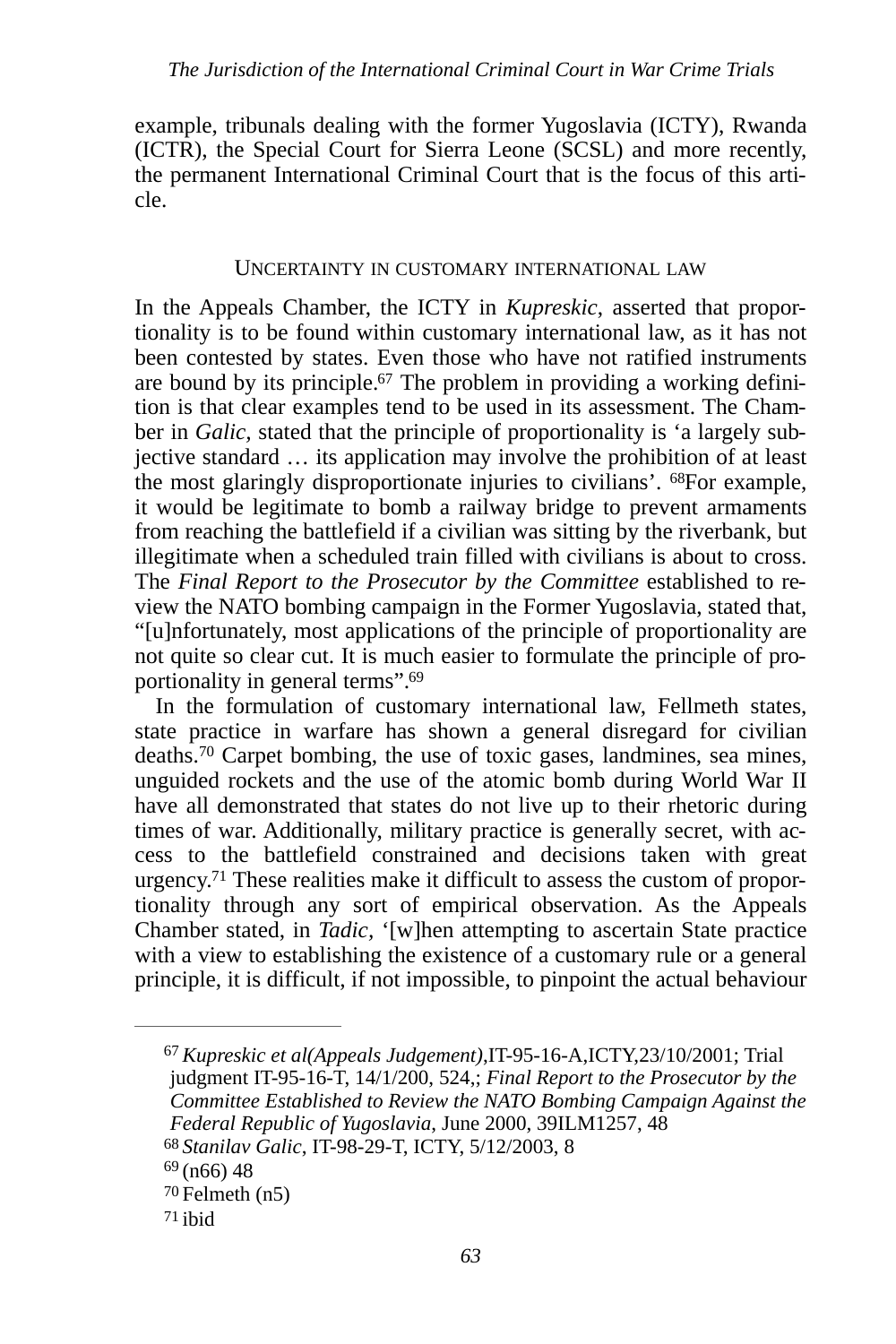<span id="page-18-5"></span>of the troops in the field for the purpose of establishing whether they in fact comply with, or disregard, certain standards of behaviour'.<sup>72</sup>

In the absence of observable state practice, lessons in the formation of custom can be taken from the US Court of Appeals, New York, in *Filartiga v Pena-Irala*, regarding the prohibition of torture found in international human rights law (IHRL). It held that declarations made by states could be a binding source of custom, as it creates an expectation of adherence. The UN Secretariat memorandum of the Office of Legal Affairs was relied upon, which says that, 'insofar as the expectation is gradually justified by State practice, a declaration may by custom be-come recognised as laying down rules binding upon the States'.<sup>[73](#page-18-1)</sup> In the absence of any empirical data, it is necessary to examine the *opinio juris*  of states through treaties ratified and submissions to tribunals, so that a legitimate proportionality calculation can be assessed by a military commander.

#### <span id="page-18-8"></span><span id="page-18-7"></span><span id="page-18-6"></span>SOURCES OF LAW IN JUS IN BELLO PROPORTIONALITY

As battlefield technology advanced, minimising cruelty in war began to take on legal character. Newton and May note that there is a direct line in the doctrine from the Lieber Code to the 1977 Additional Protocols of Geneva Conventions.<sup>[74](#page-18-2)</sup> Like its *jus ad bellum* counterpart, proportional military targeting became constrained by necessity. In the same manner, it allowed for an incidental or unavoidable loss of civilian casualties, by placinglimits on excessiveness.<sup>[75](#page-18-3)</sup> Laws of warfare were developed through the Hague Conventions of 1899 and 1907, with Article 22 stating, that 'the right of belligerents to adopt means of injuring the enemy is not unlimited'. Then codified in the Geneva Conventions of 1949 and formulated in Article 35 of Additional Protocol I of the Geneva Convention. Though these treaties do not contain the word 'proportionality', a principle developed within a notion of restraint in hostilities. [76](#page-18-4)

<span id="page-18-9"></span>Proportionality is legally codified in Article 85(3)(b) of Additional Protocol I to the Geneva Conventions. Article 57 and 58 expands upon precautions to be taken in an attack, with an emphasis upon the military objective expected to be gained, which have to an extent, elaborated upon precautions to be taken in attack. For instance, warnings should be

<span id="page-18-0"></span>*Tadić*, ICTY,Appeal 02/10/1995, 99 [72](#page-18-5)

<span id="page-18-1"></span>*Filártiga v. Peña-Irala*, 630 F.2d 876 (2d Cir. 1980); 34U.N.ESCOR,Supp. [73](#page-18-6) (No. 8)15, U.N.Doc. E/cn.4/1/610 (1962) (memorandum of Office of Legal Affairs, U.N. Secretariat).

<span id="page-18-2"></span><sup>&</sup>lt;sup>[74](#page-18-7)</sup> Newton (n11) 109

<span id="page-18-3"></span>[<sup>75</sup>](#page-18-8) ibid

<span id="page-18-4"></span>[<sup>76</sup>](#page-18-9) Newton (n11) 91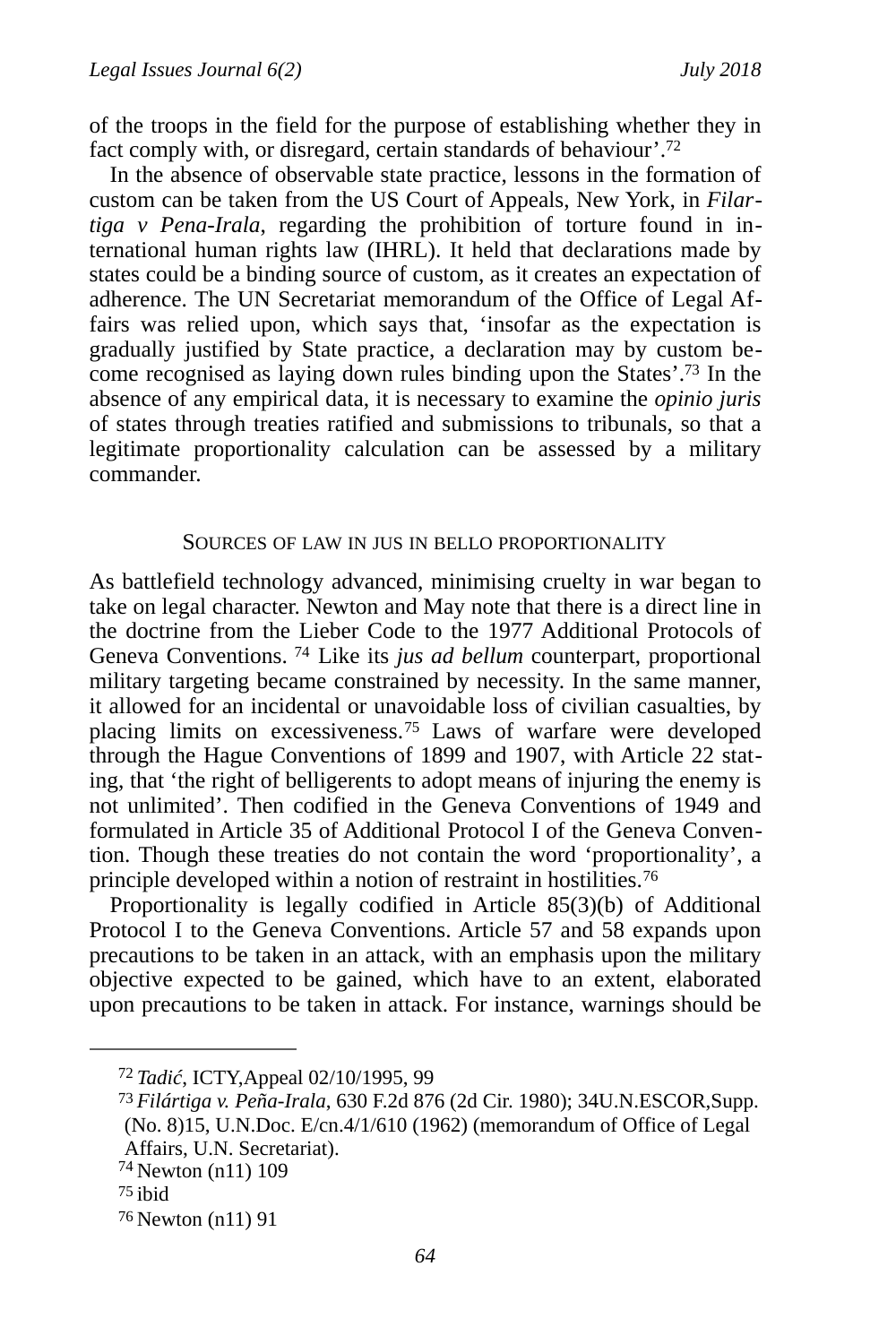<span id="page-19-8"></span><span id="page-19-7"></span>given if circumstances allow, or an attack cancelled if it becomes apparent that the objective is not a military one.<sup> $77$ </sup> If a choice is available for the means to carry out a specific military objective, the one causing the least danger to civilians should be chosen.<sup>78</sup> The *Eritrea-Ethiopia Claims Commission* held in *Central Front- Ethiopa's Claim 2* that Article 57 proportionality reflects customary international law on proportionality as far as precautionary measures are concerned.<sup>[79](#page-19-2)</sup>

<span id="page-19-11"></span><span id="page-19-10"></span><span id="page-19-9"></span>As observed at the ICTY in *Kupreskic*, the principle is applied in conjunction with discrimination rules of Article  $51(4)$  and  $(5)(b)$ [.](#page-19-3)<sup>80</sup> In *Gotovina*, the Trial Chamber used 'discrimination' and 'proportionality' interchangeably. The case concerned the firing of shells on an apartment housing Milan Martic, a senior Serbian commander. The shelling commenced between 7.30-8.00am, as well as in the evening, from a distance of 25 kilometres away. There was only a slight chance of hitting the building creating significant risk for a high number of casualties. A disproportionality finding, was held from evidence of the indiscriminate attacks. The Trial Chamber held that the risk was excessive in light of the military advantage, though the Chamber did not elaborate about how to assess that advantage.  $81$  The decision was overturned by three votes to two, at the Appeals Chamber, which held that the Trial Chamber had not made a comparative analysis of the military advantage. The majority disagreed over the disproportionate calculation of shells falling 200 metres and stated that disproportionate attacks were only of limited value to the doctrine of discrimination[.](#page-19-5)<sup>82</sup> Gardam states though related to discrimination, the rules are conceptually different. Discrimination specifies situations in which the level of civilian casualties is deemed unacceptable; proportionality allows for an assessment to be made, while taking into account the factor of the military advantage. As some civilian deaths and damage to civilian infrastructure are inevitable and acceptable in war, the proportionality doctrine is designed as a restraint on the level deemed  $\frac{1}{2}$  acceptable, through choice of targets being militarily advantageous.  $83$ 

## <span id="page-19-13"></span><span id="page-19-12"></span>ROME STATUTE OF THE ICC

Article 8(2)(b)(iv) of Rome Statute codifies the principle of proportionality, which reads,

<span id="page-19-0"></span> $77$  Article 57 (2) Additional Protocol I, 1977; Newton (n12)

<span id="page-19-1"></span> $78$  ibid, Article 57(3); Newton (n12)

<span id="page-19-2"></span>*Eritrea-Ethiopia Claims Commission*, *Central Front- Ethiopa's Claim 2* [79](#page-19-9)

<span id="page-19-3"></span>[<sup>80</sup>](#page-19-10) Kupreskic (n66), Gardam( n56) 94-5

<span id="page-19-4"></span>*Gotovina et al. Vol 2*, IT-06-90-T, (ICTY), 15/04/2011, 1910-11 [81](#page-19-11)

<span id="page-19-5"></span>[<sup>82</sup>](#page-19-12) *Gotovina and Markac*, IT-06-90-A, ICTY, 16/11/2012, 82

<span id="page-19-6"></span>[<sup>83</sup>](#page-19-13) Gardam (n55) 94-5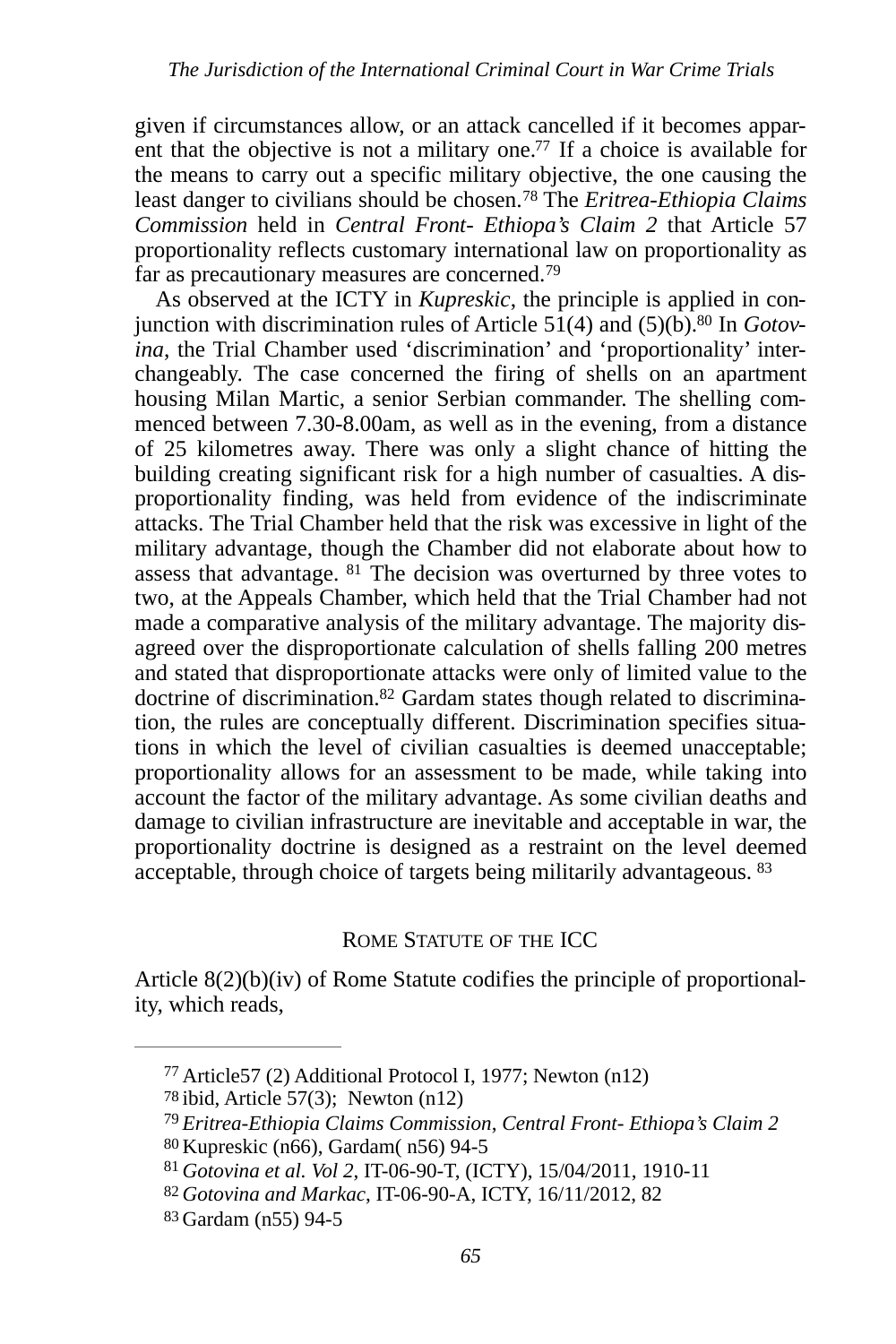'Intentionally launching an attack in the knowledge that such attack will cause incidental loss of life or injury to civilians or damage to civilian objects or widespread, longterm and severe damage to the natural environment which would be clearly excessive in relation to the concrete and direct overall military advantage anticipated'

To assess the Article within the context of customary international law, it is necessary to discuss the customary meaning of 'armed conflict', as the trigger mechanism for the Rome Statute. A discussion of the definition of 'intentionally launching an attack', followed by the principles of distinction and military necessity is required. Afterwards, proportionality can be assessed.

#### TRIGGERING NEXUS OF PROPORTIONALITY

In *jus ad bellum* self-defence, an 'armed attack' is the nexus for use-offorce proportionality. Similarly, before any proportionality assessment of *jus in bello*, an 'armed conflict' nexus must be triggered. The two types of nexus contain overlapping factors, yet have variants in their characteristics.

The first is that an 'armed conflict' can refer to either international and internal armed conflicts within a state (e.g., wars of national liberation). As Common Article 3 states, 'armed conflicts not of an international character occurring in the territory of one of the High Contracting Parties' can suffice for an 'armed conflict' nexus. The Appeals Chamber of the ICTY in *Tadic* stated that in addition to an 'armed conflict' existing in the use of force between States, that it also exists in, 'protracted armed violence between governmental authorities and organised armed groups or between such groups within a State.' <sup>[84](#page-20-0)</sup> An 'armed conflict' having the added characteristic of applying to internal situations means that IHL, as a body of law, can offer a higher protection due to its broader application.

<span id="page-20-1"></span>However, Article  $8(2)(b)$  states that war crimes, including  $8(2)(b)(iv)$ , are applicable to international armed conflicts, excluding an internal conflict application. This means that the nexus as far as proportionality is applied, share characteristics, as only an international armed conflict

<span id="page-20-0"></span><sup>&</sup>lt;sup>[84](#page-20-1)</sup> Tadic Prosecutor v. Dusko Tadic (Appeal Judgement), IT-94-1-A, International Criminal Tribunal for the former Yugoslavia (ICTY), 15 July 1999, p70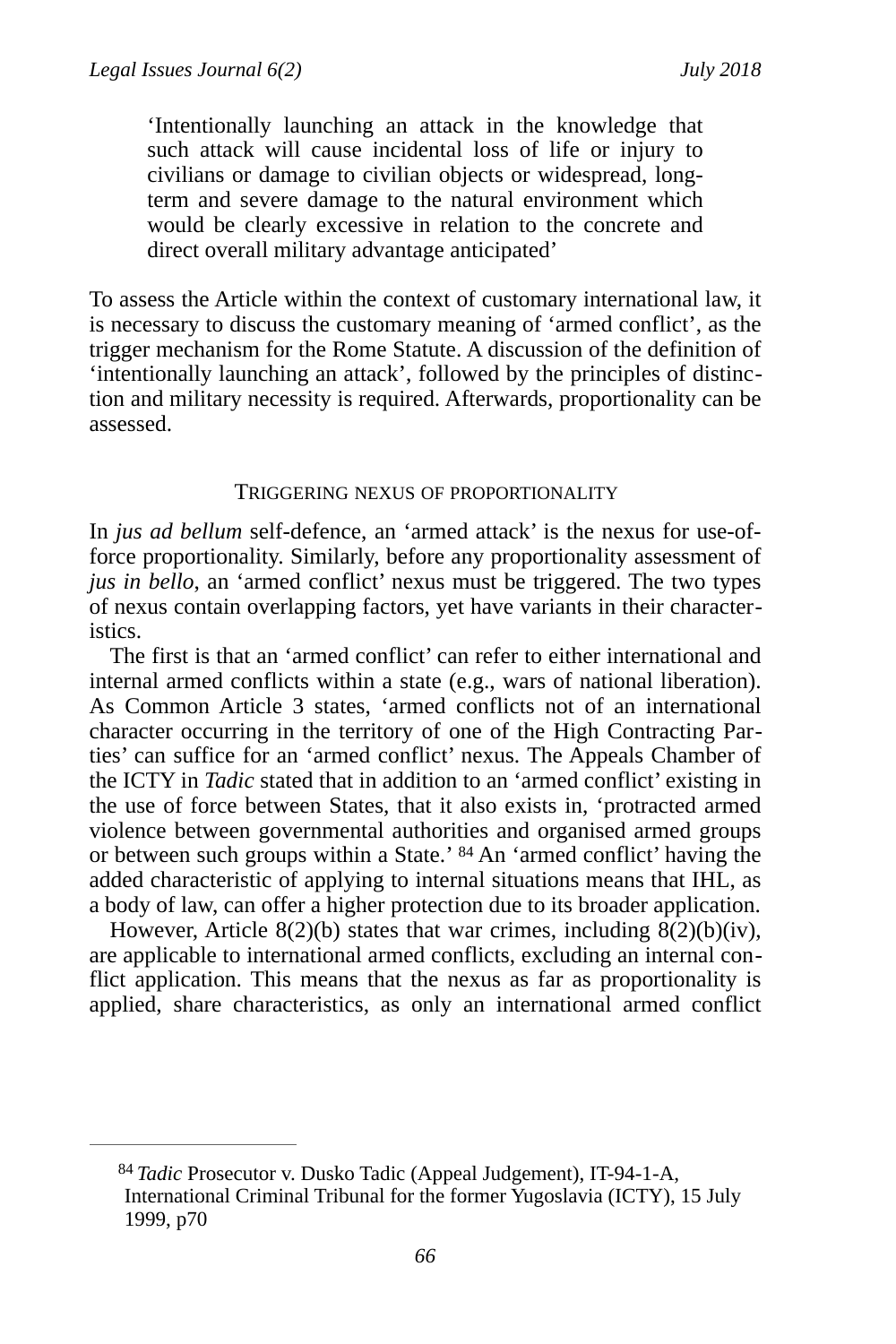overlaps with the *jus ad bellum* context due to the international character of an 'armed attack' requiring state action.<sup>85</sup>

<span id="page-21-8"></span><span id="page-21-7"></span><span id="page-21-6"></span>There is a further, though recognised as debateable differential in the size of the triggering incident. An 'armed attack', according to *Nicaragua*, must be the most grave of incidents and mere frontier incidents are not sufficient.  $86$  Whereas some argue, that an 'armed conflict' may cover a solitary incident.<sup>[87](#page-21-2)</sup> For example, in March 2007, fifteen UK marines were captured in Iranian waters and taken into custody for thirteen days. The United Kingdom argued that the laws of armed conflict continued to apply, this despite Article 2(4) not being engaged. Gasser states, 'any use of armed force by one State against the territory of another, triggers the applicability of the Geneva Conventions between the two States', which may include the detaining of prisoners or controlling a part of its territory. [88](#page-21-3)

## <span id="page-21-9"></span>MEANING OF "INTENTIONALLY LAUNCHING AN ATTACK'

As far as a proportionality assessment under the Rome Statute goes, after jumping the hurdle of an international armed conflict nexus, 'intentionally launching an attack' is to be considered as central to an analysis of proportionality. This is to be viewed as something more than an isolated incident. When interpreted holistically, even more so, in the context of Article 51(b) and 57(2), the customary international law definition would suggest a military operation. In practice, modern warfare dictates that singular attacks are usually part of a more complex military operation, with a particular objective. $89$  Gardam argues that any proportionality equation must take into account the broader picture, because an operation in isolation may appear disproportionate.<sup>90</sup>

<span id="page-21-11"></span><span id="page-21-10"></span><span id="page-21-0"></span> $85$  As held in Nicaragua (n16) 'effective control test'. For a view that a differential exists with regards to an 'armed attack' being committed by only one state, whereas an 'armed conflict' requires a response see Alexander Orakhelashvili, 'Undesired, Yet Omnipresent: Jus ad Bellum in Relation to Other Areas of International Law', *Journal on the Use of Force and International Law*, 09/10/2015

<span id="page-21-1"></span><sup>&</sup>lt;sup>[86](#page-21-7)</sup> Nicaragua (n15) 191

<span id="page-21-2"></span>see Hans-Peter Gasser, *International Humanitarian Law: an Introduction*, [87](#page-21-8) in: *Humanity for All: the International, Red Cross and Red Crescent Movement*, Haug (ed.), Paul Haupt Publishers, Berne, 1993, 510-511 in fn 7 ICRC Opinion Paper, March 2008

<span id="page-21-3"></span> $88$  ibid

<span id="page-21-4"></span>[<sup>89</sup>](#page-21-10) Gardam (n55) 99

<span id="page-21-5"></span>[<sup>90</sup>](#page-21-11) ibid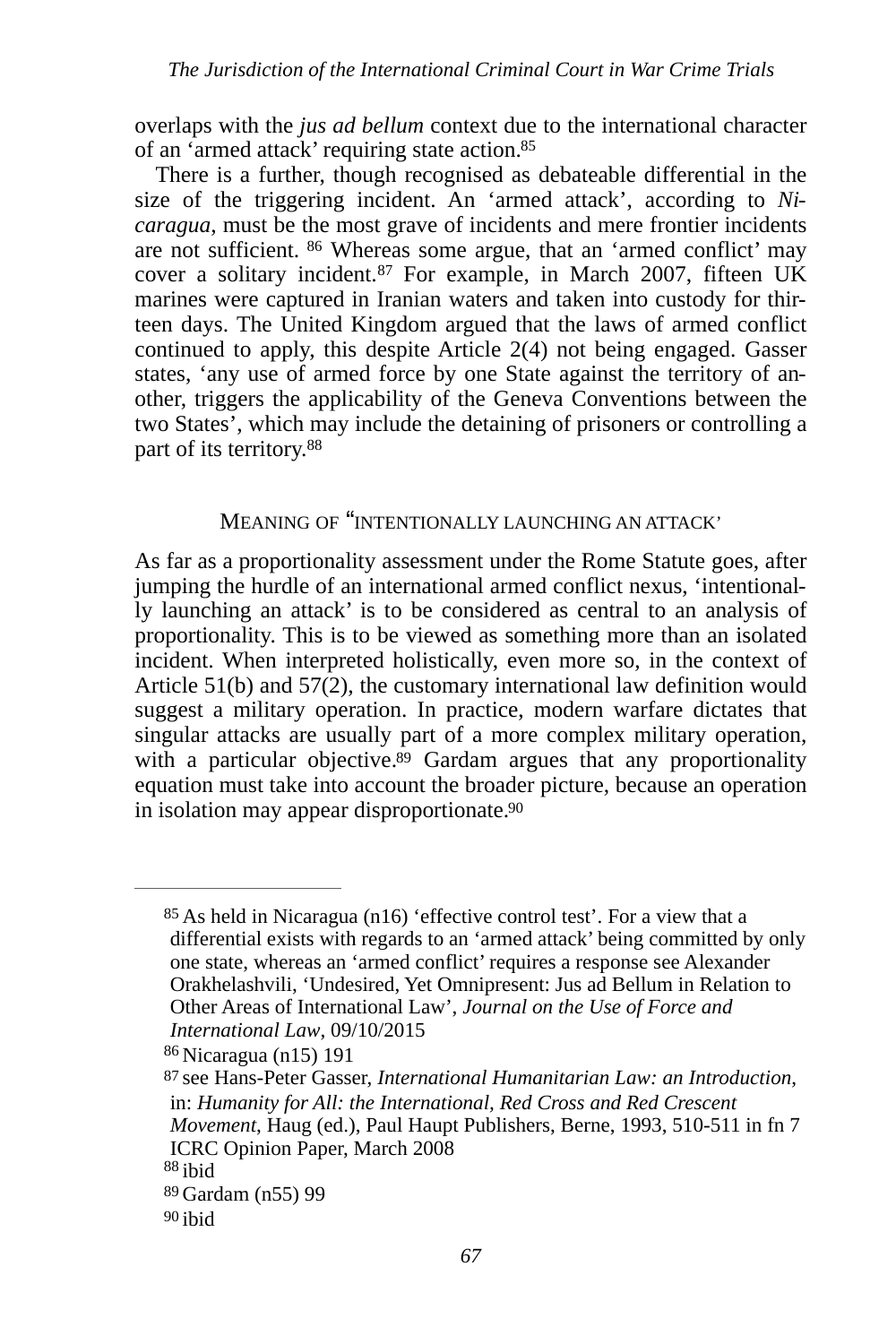#### ASSESSMENT OF PROPORTIONALITY ONLY AFTER DISTINCTION AND MILITARY NECESSITY

Proportionality is interpreted along with other aspects of IHL; before a military commander is able to make a legitimate proportionality equation, he must consider the principles of distinction and military necessity in targeting.<sup>[91](#page-22-0)</sup> Like *jus ad bellum* proportionality, the doctrine co-exists with areas of laws dealing with warfare.

<span id="page-22-6"></span><span id="page-22-5"></span>The Appeals Chamber of the ICTY in *Galic*, stated that, the practical application of the principle of distinction means that all feasible precautions are taken in limiting civilian damage. Like its *jus ad bellum* counterpart where a leadership decision is made, once the military character of an attack is determined, only then does the military commander con-sider proportionality, from a reasonable well-informed person stance.<sup>[92](#page-22-1)</sup> This is evident from Article 48 of Additional Protocol I of the Geneva Conventions, ensuring that he is targeting a 'military objective'. It is from this objective which a proportionality equation can be made. As Cannizaro states, this does not require the commander to be prudent or charitable, but rather his actions to be based upon a careful analysis of the facts available and an objective balancing of the advantage.<sup>[93](#page-22-2)</sup>

<span id="page-22-7"></span>IHL provides guidelines on the distinction between civilian and military objects. The principle differs with discrimination, which concerns general targeting, such as indiscriminate rockets fired from the Gaza Strip by Hamas towards Israel without specific knowledge as to where they land, in the hope of (rather than directed) striking of the civilian population. Though the resulting civilian damage is the same, the mental requirement is different. Controversially in *Galic, Blaskic, Kordic* and *Strugar,* the ICTY allowed for the civil law notion of *dolus eventualis*, akinto common law recklessness, to satisfy the *mens rea* element.<sup>[94](#page-22-3)</sup> This has led some commentators to suggest that 'distinction' has been confused with 'proportionality', because it allows for criminal liability under targetingwith a high risk of civilian casualties.<sup>[95](#page-22-4)</sup> Prohibited targets, in 'distinction' include undefended towns, villages, dwellings or buildings not used for military purposes, hospitals, historic monuments and reli-

<span id="page-22-9"></span><span id="page-22-8"></span><span id="page-22-0"></span> $91$  Newton (n11) 102

<span id="page-22-1"></span>[<sup>92</sup>](#page-22-6) Galic (n63) 57-8

<span id="page-22-2"></span> $93$  Enzo Cannizaro, 'Proportionality in the Law of Armed Conflict', in Clapham (eds), The Oxford Handbook of International Armed Conflict, OUP, 2014, 340

<span id="page-22-3"></span>[<sup>94</sup>](#page-22-8) Galic (n63), BlaskicIT-95-14-A, KordicIT-95-14/2-A, StrugarIT-01-42-A

<span id="page-22-4"></span><sup>&</sup>lt;sup>[95](#page-22-9)</sup> See Jens Ohlin, 'Targeting and the Concept of Intent'(2013) 34 MJIL, 92-8, ibid; Robert Cryer et al, *An Introduction to International Criminal Law and Procedure*, Third Edition, Cambridge University Press, June2014, 292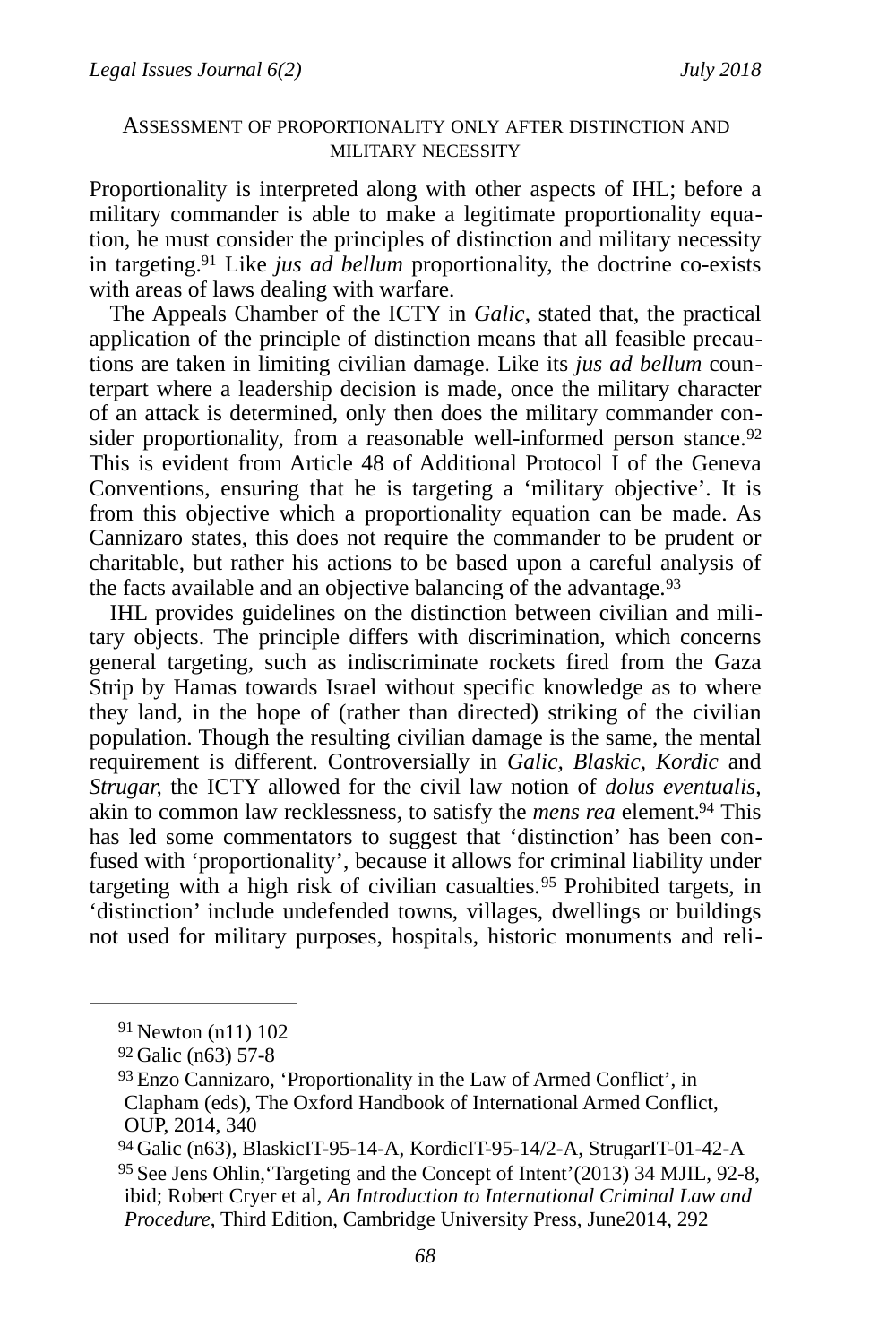<span id="page-23-8"></span>gious buildings. $96$  By way of example, it was reported by Human Rights Watch, in March 2016, that Saudi Arabia had deliberately conducted air strikes against civilians in Yemen, by targeting food factories, warehouses, farms and power stations, resulting in more than 3,200 civilian deaths and causing long term damage to infrastructure.<sup>97</sup> 'Distinction' is concerned with all that is deliberate.

<span id="page-23-13"></span><span id="page-23-12"></span><span id="page-23-11"></span><span id="page-23-10"></span><span id="page-23-9"></span>Military necessity, in *jus in bello*, is a general principle of IHL and sometimes portrayed as the source of a proportionality requirement.<sup>[98](#page-23-2)</sup> The doctrine dictates that an attack, as part of the military objective, must makes an effective contribution on the military advantage[.](#page-23-3)<sup>99</sup> Its characteristics are generalised, not readily quantifiable through legal sources and lacks substantive content[.](#page-23-4)<sup>[100](#page-23-4)</sup> An early mention of the doctrine is found in Article 13 of the Lieber Code, "Military necessity … consists of the necessity of those measures which are indispensable for securing the ends of the war, and which are lawful according to the modern law and usages of war". <sup>101</sup> The *Hostages Case* held that the doctrine is not a defence to war crimes. It does not 'justify a violation of positive rules … [which are] superior to military necessities of the most urgent nature except where regulations themselves specifically provide to the contrary.' Instead '[m]ilitary necessity permits a belligerent, subject to the laws of war, to apply any amount and kind of force to compel the complete submission of the enemy with the least possible expenditure of time, life, and money'[.](#page-23-6)<sup>[102](#page-23-6)</sup> The ICRC supports this view by stating that the doctrine permits measures which weaken the enemy, which are necessary to achieve a military objective, as long as it is not forbidden in IHL[.](#page-23-7) [103](#page-23-7)

<span id="page-23-14"></span>Schmitt writes, that the principle reinforces and sustains the individual rules of IHL and exists in equilibrium to humanitarian needs. It is a sym-

<span id="page-23-15"></span><span id="page-23-0"></span>[<sup>96</sup>](#page-23-8)Cryer et al (ibid) 290-2

<span id="page-23-1"></span><sup>&</sup>lt;sup>[97](#page-23-9)</sup> Bombing Businesses, Saudi Coalition Airstrikes on Yemen's Civilian Economic Structures, July 10, 2016 https://www.hrw.org/report/2016/07/10/ bombing-businesses/saudi-coalition-airstrikes-yemens-civilian-economicstructures [accessed 23/08/16]

<span id="page-23-2"></span>[<sup>98</sup>](#page-23-10) Gardam (55) 7

<span id="page-23-3"></span>[<sup>99</sup>](#page-23-11) Article 52, Additional Protocol I

<span id="page-23-4"></span><sup>&</sup>lt;sup>[100](#page-23-12)</sup> Marco Sassoli et al, *How Does Law Protect in War*, ICRC, available at https://casebook.icrc.org/casebook/doc/glossary/military-necessityglossary.htm [accessed 23 Aug 2016]

<span id="page-23-5"></span> $101$  Gardam (n56) 8, see also Nobuo Hayashi, Contextualizing Military Necessity, EILR, International Law and Policy Institute,Vol27,30/07/2013 *Hostages Case,List & others*, VIIILRTWC66-9 [102](#page-23-14)

<span id="page-23-7"></span><span id="page-23-6"></span> $103$  ICRC, "Practice Relating to Rule 14. Proportionality in Attack Section B. Determination of the anticipated military advantage", https://ihldatabases.icrc.org/customary-ihl/eng/docs/

v2\_cha\_chapter4\_rule14\_sectionb [accessed 12th Aug, 2016]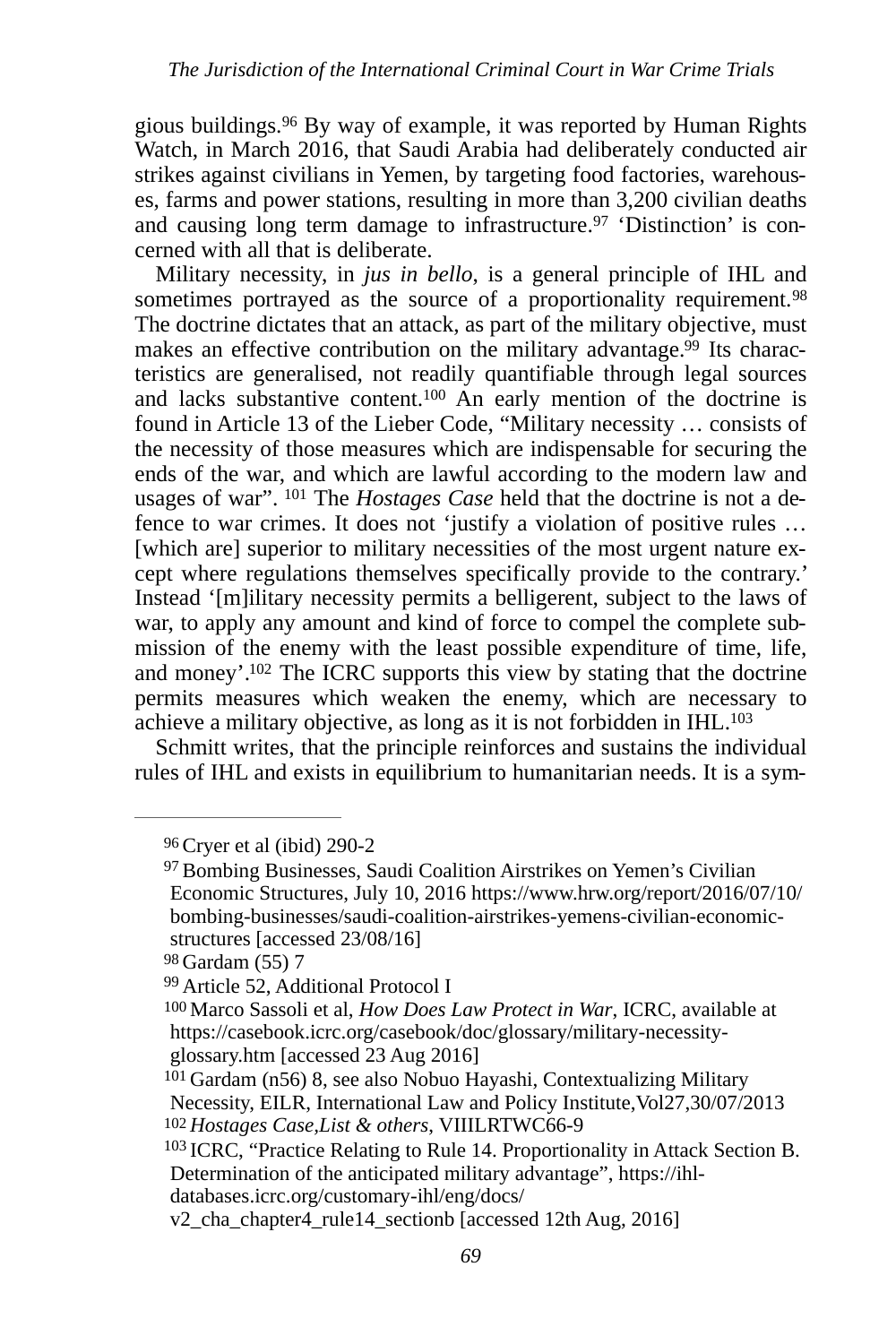<span id="page-24-4"></span><span id="page-24-3"></span>biotic relationship, which determines how rules of IHL are applied on the battlefield, and, as with the development of treaty law, states must consider both military and humanitarian interests.  $104$  This was reiterated at the Israeli Supreme Court, in *Beit Sourik Village Council v Israel*, which describes IHL and military necessity as two poles, delicately balanced 'against the rights, needs, and interests of the local population'.<sup>105</sup> Hayashi says that the principle in its normative interaction with the law of armed conflict asks, 'whether a certain kind of conduct tends to constitute or is deemed capable of constituting a material military necessity or non-necessity'. Before asserting that 'international humanitarian law should obligate, authorise, restrict, or prohibit this kind of conduct.["106](#page-24-2) As such, once military necessity is assessed as legitimate, it operates in relation to other rules of IHL, which for the purpose of this thesis, are the rules that protect civilians from disproportionate attacks.

#### <span id="page-24-5"></span>MEANING OF A 'CONCRETE AND DIRECT OVERALL MILITARY ADVANTAGE ANTICIPATED'

This leads on to what is meant by the term 'concrete and direct overall military advantage' and begs the questions as to whether military action taken in an illegal war can delegitimise the 'military advantage'.

Footnote 36 of the Elements of Crimes incorporates an interpretive assistance to Article 8(2)(b)(iv). It states that, '[t]he expression 'concrete and direct overall military advantage' refers to a military advantage that is foreseeable by the perpetrator at the relevant time. Such advantage may or may not be temporally or geographically related to the object of the attack". The provision of the advantage not being linked to a geographical or temporal requirement is at a variance with limitations set out in *DRC v Uganda* in *jus ad bellum*. However, this variant reinforces the inter-relationship between the two regimes, as expanded upon in the following section. The differences in geographical and temporal requirements reflects a cumulative impact of the military advantage in *jus in bello*.

Though the selection of the target would have already been made under military necessity, distinction and discrimination rules, the advantageous aspect of the target is a proportionality question that is inevitably

<span id="page-24-0"></span> $104$  Michael N. Scmitt, 'Military Necessity and Humanity in International Humanitarian Law: Preserving the Delicate Balance', 01/05/2010, VJIL, Vol50, Issue4, 796

<span id="page-24-2"></span><span id="page-24-1"></span>*Beit Sourik Village Council v. The Government of Israel*, HCJ [105](#page-24-4) 2056/04, Israel: Supreme Court, 30 May 2004, 34 [106](#page-24-5) Hayashi (n96)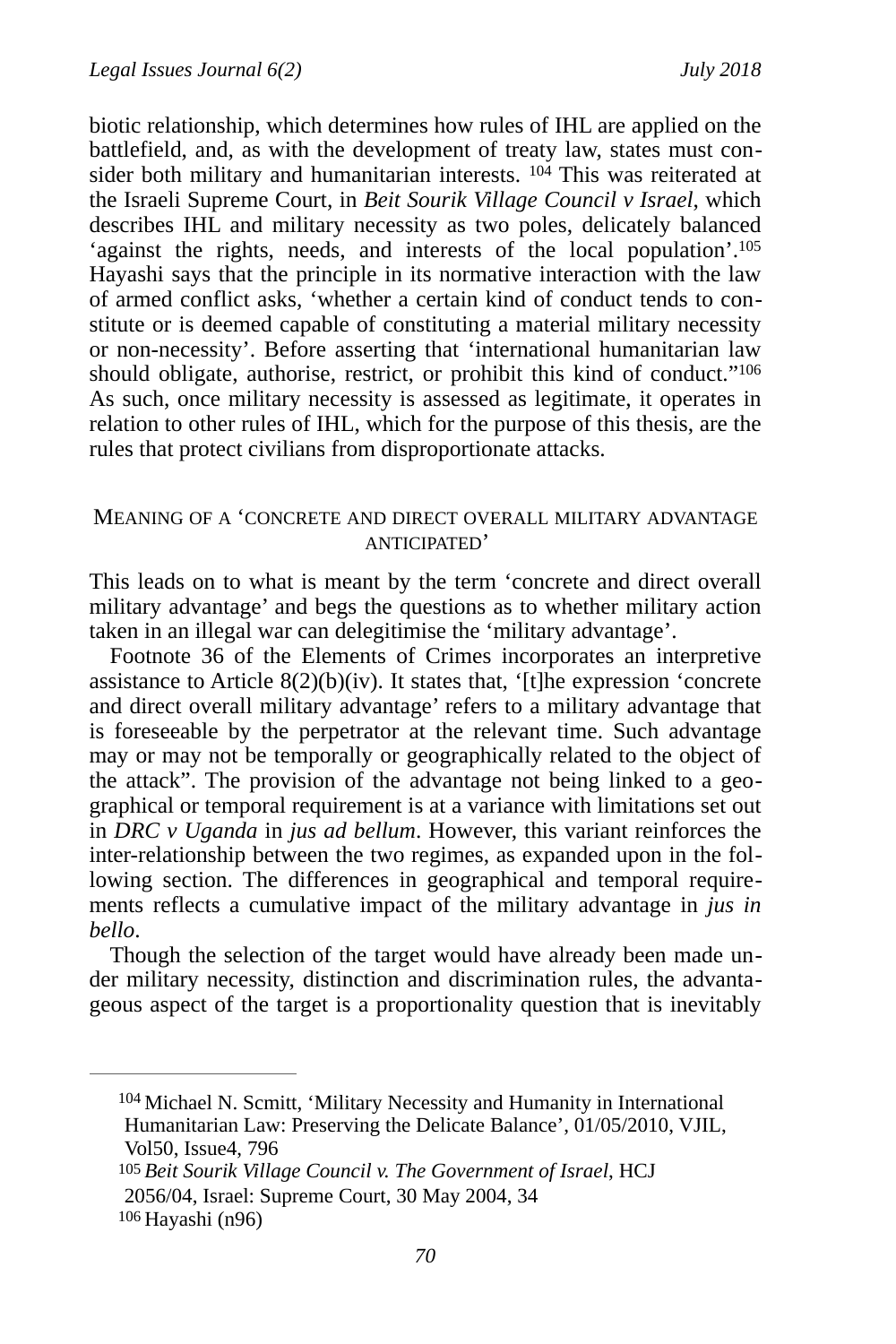inextricably linked to the military objective of the war, traditionally a *jus ad bellum* question. [107](#page-25-0)

<span id="page-25-9"></span><span id="page-25-8"></span><span id="page-25-7"></span><span id="page-25-6"></span>According to ICRC commentary, the 'military advantage' should be 'substantial and relatively close', with 'concrete and direct', meaning 'specific'[.](#page-25-1)<sup>[108](#page-25-1)</sup> A cumulative impact of a military advantage is arguably reflected in Article 8(2)(b)(iv) by adding the word 'overall'. A number of states upon ratifying Additional Protocol I of the Geneva Convention made declarations as their understanding of the term to mean a cumulative military advantage, rather than an advantage from an isolated attack. Australia, Belgium, Canada, France, Germany, Italy, Netherlands, New Zealand, Spain and the UK, in the drafting procedures of the Statute, all stated that 'military advantage' used in Article 51 and 57 of the Geneva Conventions refer to the cumulative impact[.](#page-25-2)<sup>[109](#page-25-2)</sup> To confirm its customary status, a number of states offer the cumulative impact as their interpretation of its meaning in their military manuals. For instance, Australia, Belgium, Canada, Ivory Coast, Netherlands, Nigeria, Spain, USA and UK military manuals, all state that the attack must make a relevant contribution the operation as a whole, rather than the isolated incident.<sup>110</sup> Gardam has reservations that the military advantage should not to be linked to the long term cumulative impact on the war, despite conceding that a significant number of state parties have determined that proportionality measured as part of the whole operation is a more workable def-inition.<sup>[111](#page-25-4)</sup>. The cumulative view is more sound. The ICRC Representative, at the Rome Conference stated that 'the word 'overall' could give the impression that an added unspecified element has been added to the Additional Protocol I'. The intention, he explains, was that the phrase reflected the consensus that a military advantage must be understood to mean that a particular target can have a military advantage over a lengthy period of time and affect areas outside of its immediate vicinity. This meaning already exists in Additional Protocol I and, as such, should not be interpreted to mean there is a variant between the Protocol and the Rome Statute.<sup>112</sup> Cassesse notes that when one is evaluating proportionality, it is not the isolated attack that is to be assessed, but rather the gains

<span id="page-25-11"></span><span id="page-25-10"></span><span id="page-25-0"></span>[<sup>107</sup>](#page-25-6) see Gardam (n55) 100

<span id="page-25-1"></span> $108$  ibid 101

<span id="page-25-2"></span><sup>&</sup>lt;sup>[109](#page-25-8)</sup> ICRC, "Practice Relating to Rule 14. Proportionality in Attack Section B. Determination of the anticipated military advantage", https://ihl-

databases.icrc.org/customary-ihl/eng/docs/

<span id="page-25-3"></span>v2\_cha\_chapter4\_rule14\_sectionb [accessed 12th Aug, 2016]  $110$  ibid

<span id="page-25-4"></span>[<sup>111</sup>](#page-25-10) Gardam (n55) 102

<span id="page-25-5"></span>[<sup>112</sup>](#page-25-11) UNDoc. A/CONF183/INF/10, 13/07/1998, 1-2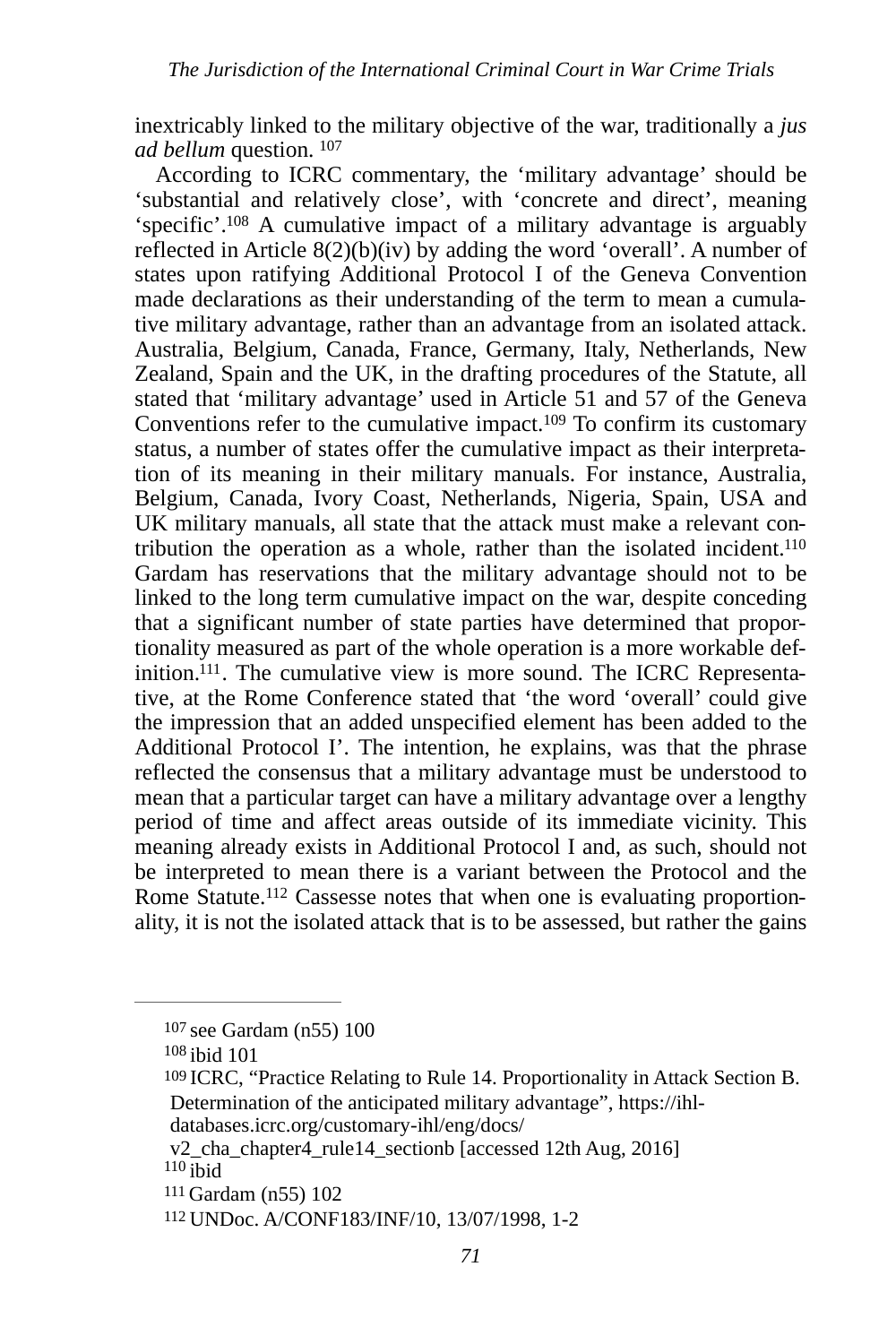<span id="page-26-3"></span>deriving from the attack and all its possible implications to the weakening of the enemy[. 113](#page-26-0)

<span id="page-26-4"></span>The Appeals Chamber at the ICTY in *Kupreskic*, stated that proportionality can be measured in the cumulative, but the principle must be enacted within the Martens Clause, which concerns 'the laws of humanity, and the requirements of public conscience', to be construed narrowly, offering higher protection to civilians. The danger of assessing the cumulative effect of the military advantage in this manner, says the Appeals Chamber, is that while the excessive loss of civilian life may not appear excessive to an isolated incident, when the impact of the advantage is assessed in the cumulative it means that those same civilian deaths could be deemed acceptable. This is a grey area which has the possibility of running contrary to the demands of humanity.<sup>[114](#page-26-1)</sup> The Final Report to the *Committee on the NATO bombing campaign in the Former Yugoslavia*  offers some guidance, first of all noting that this was a progressive statement, but asserting that the principle remains ambiguous and unclear. The cumulative impact it stated, can be lawful, and therefore must refer to an '*overall* assessment of the totality of civilian victims as against the goals of the *military campaign*.' [115](#page-26-2) It is the effect on the military campaign therefore, that can be assessed as the military advantage, rather the impact from any isolated incidents. There must be an expectation in the eyes of the 'reasonable commander' that the advantage adds substance to the campaign of the war.

<span id="page-26-5"></span>Yet, what is a military campaign, if it is not to add substance to the repelling and halting of an armed attack in *jus ad bellum*, or to necessitate a Chapter VII Resolution? This leaves open the question of whether those gains derived from an attack is the aim of the war in *jus ad bellum*, or merely a contribution to that aim. Under either view, the *jus in bello* proportionality becomes inextricably linked to its *jus ad bellum* counterpart. It would be a mistake to interpret the word in a vacuum, as it follows that the military advantage calculated in a proportionality assessment does not contribute to the war effort itself; the military objective becomes futile and arguments of military necessity become meaningless.

<span id="page-26-2"></span><span id="page-26-1"></span><span id="page-26-0"></span><sup>[113](#page-26-3)</sup> Antonio Cassesse, *International Law*, 2nd edition, OUP, 2005, 418 [114](#page-26-4) Prosecutor v. Kupreskic et al. (Appeal Judgement), IT-95-16-A, International Criminal Tribunal for the former Yugoslavia (ICTY), 23 October 2001, pp524-6 [115](#page-26-5) (n62) 52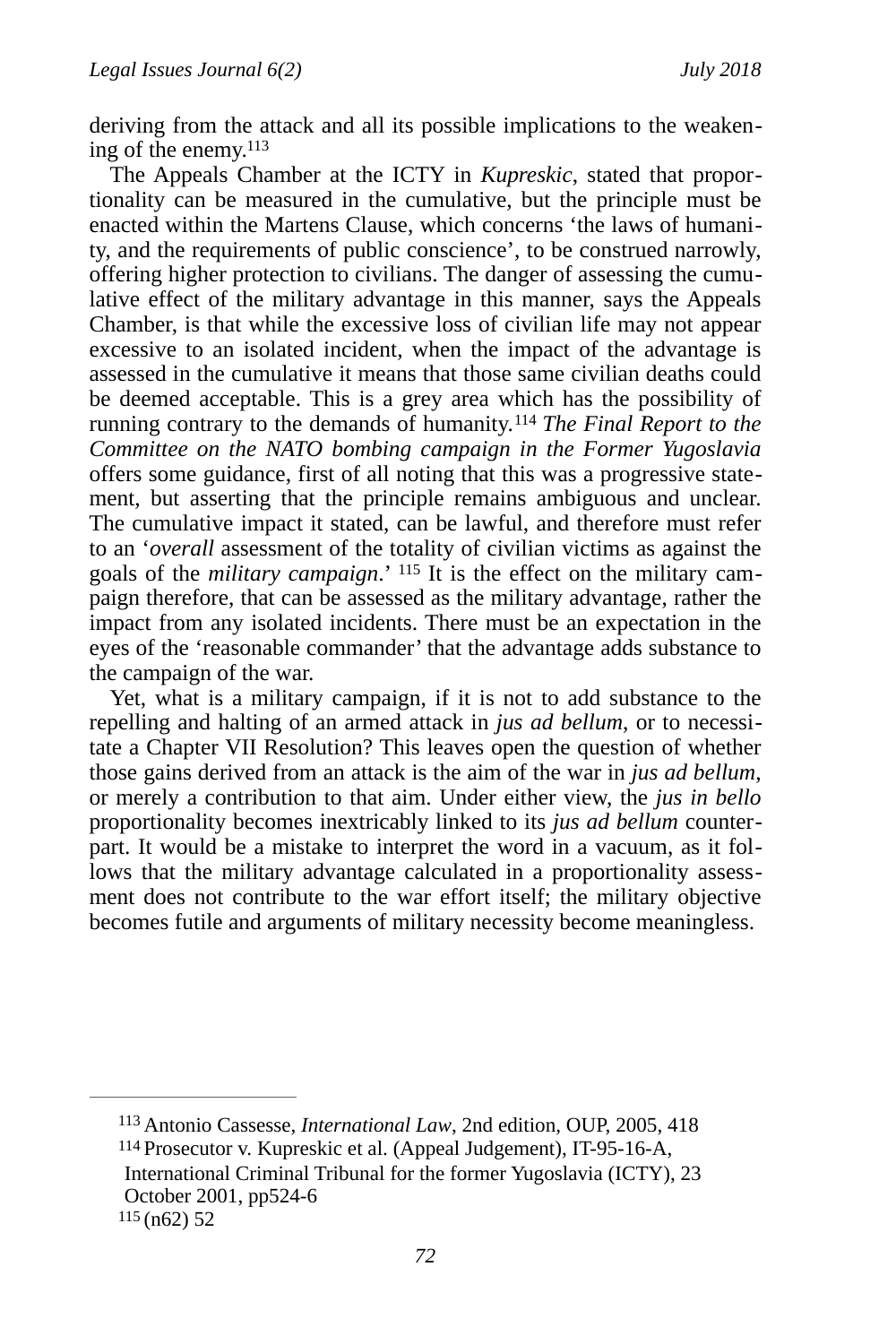#### <span id="page-27-8"></span><span id="page-27-7"></span>MEANING OF 'CLEARLY EXCESSIVE' AND ITS LINKS TO NECESSITY

<span id="page-27-9"></span>*List and Others* held that judges should not consider with hindsight knowledgeof the damage caused to civilians. <sup>116</sup> In a Memorial Amicus *Curiae, Rights International* in *Galic* states that the problem in defining what is 'excessive' is that any calculi used in gauging civilian deaths is always measured from a position of hindsight.<sup>[117](#page-27-1)</sup> Further, in *Kordic*, the Appeals Chamber at the ICTY stated that an attack would have been 'excessive' based on the information available at the time, which ultimately caused no harm[.](#page-27-2)<sup>118</sup> Therefore, actual damage to civilian life and infrastructure cannot be taken into account. Instead, what matters is the knowledge of the commander immediately before an attack, as assessed from the 'reasonable commander' stance. Adding the word 'clearly', the Rome Statute has arguably added confusion to the concept of proportionality. However, Cryer et al writes that a number of states in the drafting process were concerned that judges are not military commanders and may make judgments without taking into account the urgency of decision-making on the battlefield within the 'fog of war'. He states that the word 'clearly' became a compromise, ensuring that proportionality would not be measured with hindsight to satisfy the *mens rea* element.[119](#page-27-3)

<span id="page-27-11"></span><span id="page-27-10"></span>An alternative approach to assessing actual damage is required. In *Galic*, the *amicus curiae,* employed human rights law to assist in the meaning of 'excessive' by linking the foreseeable consequences of proportionality to *necessity*. Using human rights law to assess elements of necessity and proportionality is supported at the ICJ, when Judge Shahabuddeen in his Dissenting Opinion in *Nuclear Weapons*, states, *inter alia,* that pro-portionality is a basic principle of human rights law[.](#page-27-4)<sup>120</sup> In *Alejandre et al v Cuba,* the Inter-American Commission, considering the right to life, noted that the Cuban agents made no effort to guide the aircraft out of a restricted area, making a link to *necessity,* by examining alternative meansavailable.<sup>[121](#page-27-5)</sup> The European Court of Human Rights (EctHR) held, in *Satik and Others v Turkey*, that recourse to physical force be made only if strictly *necessary*. If the objective is lawful then the Court would not find a violation.<sup>[122](#page-27-6)</sup> Further, in *McCann v UK*, the Court's decision was based upon as assessment of alternatives available. Linking proportionality to necessity, the Court concluded that the operation, which resulted in the shooting of IRA suspects by British security forces,

<span id="page-27-13"></span><span id="page-27-12"></span><span id="page-27-0"></span> $116($  $116($ n97)

<span id="page-27-1"></span>*Galic (*n63), submission by 'Rights International' [117](#page-27-8)

<span id="page-27-2"></span><sup>&</sup>lt;sup>[118](#page-27-9)</sup> Kordic (n89) 55-68

<span id="page-27-3"></span>[<sup>119</sup>](#page-27-10)Cryer et al (n91) 295-297

<span id="page-27-4"></span><sup>&</sup>lt;sup>[120](#page-27-11)</sup> Nuclear Case (n23) 103

<span id="page-27-5"></span>[<sup>121</sup>](#page-27-12) *Alejandre et al*.*v*. *Cuba*, Case11.589, 86/99, 29/09/99, Inter-Am. CHR

<span id="page-27-6"></span>[<sup>122</sup>](#page-27-13) *Satik and Others v*. *Turkey*, Application No. 31866/96, 27, ECtHR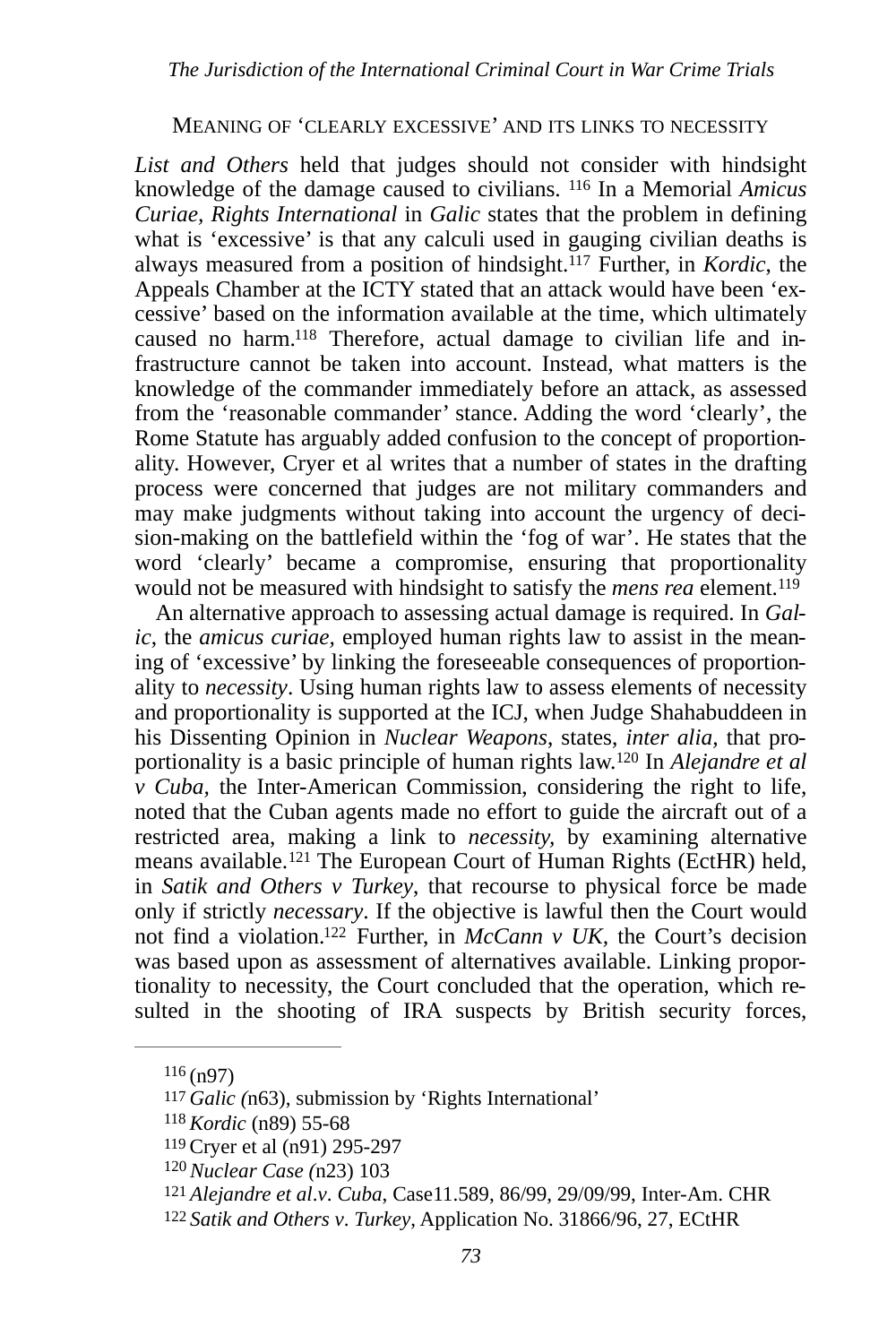<span id="page-28-5"></span><span id="page-28-4"></span>breachedtheir right to life.<sup>[123](#page-28-0)</sup> The substantive provisions within IHRL measure the variable against a *lawful* objective. This strict test in restricting foreseeable consequences has similarities to the concept of military necessity (as borne out in section 2.4.3). A military commander must weighalternative options for the military advantage anticipated.<sup>124</sup> Additional Protocol I, Article 57 (2)(a)(ii) states that combatants 'take all feasible precautions in the choice of means and methods of attack with a view to avoiding, and in any event minimising, incidental loss of civilian life, and injury to civilians'. In cases where the use of force is necessary, a range of military options, in the means and methods of warfare, are available to limit the loss of civilian life. [125](#page-28-2)

<span id="page-28-6"></span>Making use of human rights law to assess foreseeable consequences in proportionality, as linked to necessity, begs the question as to how the *jus in bello* concept can operate within what is otherwise an illegal war in *jus ad bellum*? The definition of 'excessive' does not exist in isolation. Problems occur when if it is to be interpreted as a legitimate legal consequence within a war that itself is considered illegal. Though the effects of the *application* of proportionality differ under the respective regimes, there exists enough overlapping factors to extract shared substantive principles; resulting in *jus ad bellum* proportionality constraining its *jus in bello* counterpart, with the knock effect being that the ICC has jurisdiction to consider the legality of a war when interpreting Article  $8(2)(b)$ (iv).

# <span id="page-28-7"></span>Section Three - the Relationship Between the Two Proportionality Regimes

Dinstein states, 'any attempt to transplant rules or caveats from one do-main to the other is likely to cause confusion'[.](#page-28-3)<sup>[126](#page-28-3)</sup> However, whilst it maybe desirable for some to keep the rules separate for reasons of clarity, this runs counter to the actual development of the two doctrines that deal with the same subject matter. Arguments to keep the regimes separate in order to avoid confusion is merely concerned with consequential reasoning, which does not address the two overlapping conceptual frameworks. Both regimes of proportionality have been demonstrated to be inextricably linked to each other. Treating *jus ad bellum* and *jus in bello* proportionality in isolation, as being divorced from its counterpart, runs coun-

<span id="page-28-3"></span><span id="page-28-2"></span><span id="page-28-1"></span><span id="page-28-0"></span>[<sup>123</sup>](#page-28-4) McCann and Others *v United Kingdom* (21 ECHR97GC)  $124$  Galic (n63) 541 [125](#page-28-6) ibid 542 [126](#page-28-7) Dinstein (n22) 233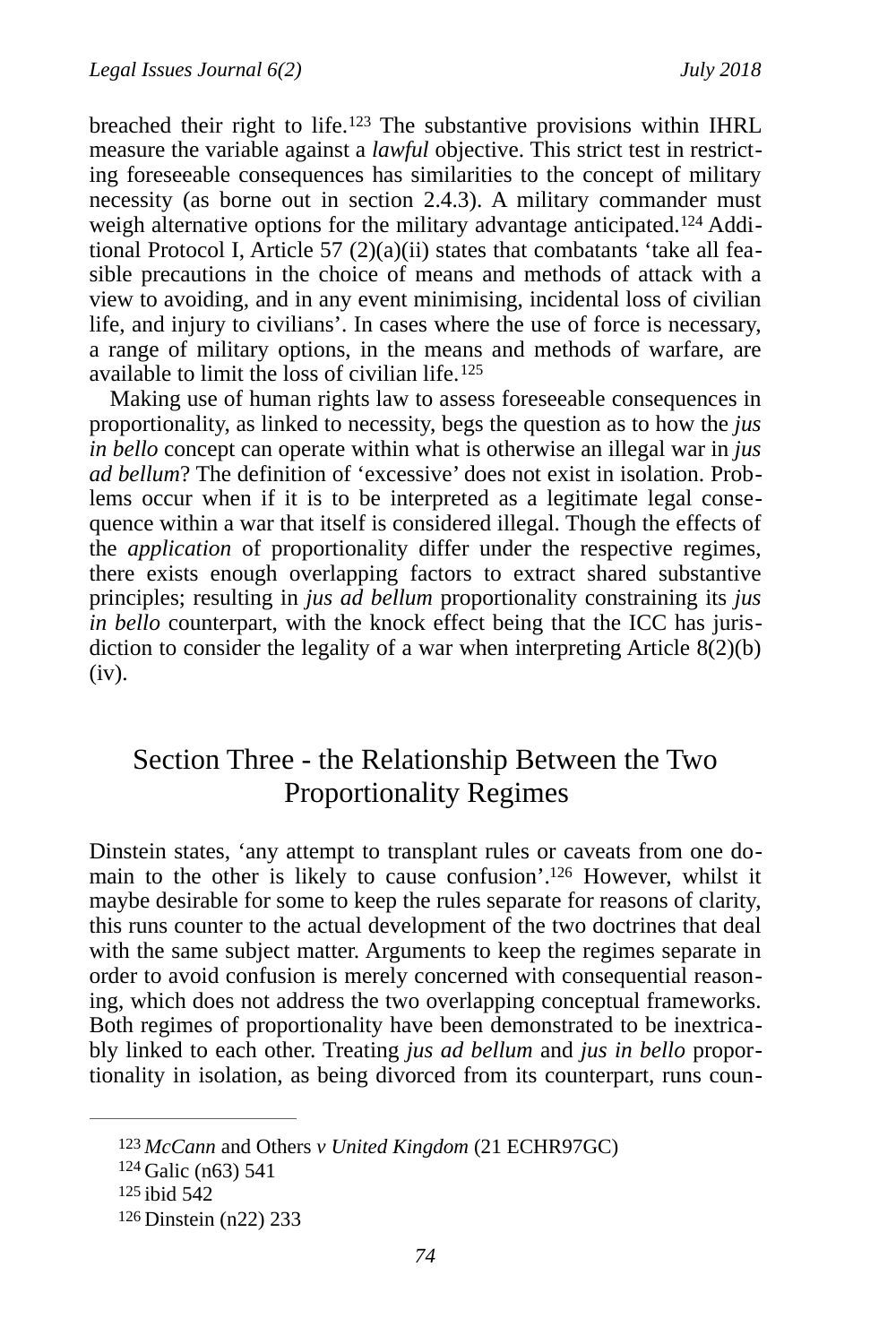terintuitive to the fact both can often address the same incidents in modern warfare. As from a conceptual stance the two regimes share substantial defining features and they address the same incidents on the ground, arguing that they having shared rules may cause confusion is not a sufficient justification to maintain their separation. It is not that rules have been transplanted from one regime to another, as Dinstein suggests, but that in modern warfare those rules cannot be assessed without referring to its counterpart, as it defies battleground practice and the judgments of international tribunals.

Firstly, both regimes are dictated and compartmentalised by necessity, being the aims of the war in *jus ad bellum*, and the military objective as assessed within the aims of war in *jus in bello*. Secondly, in *jus ad bellum,* proportionality is measured against the necessity of repelling an armed attack. In *jus in bello* proportionality is measured against the military necessity of the advantage anticipated. Thirdly, in *jus ad bellum*, assessment is continual after the use of force nexus has been triggered, through the means and methods of warfare. In *jus in bello*, those means and methods of warfare are measured against the overall cumulative impact of the overall military advantage*.* Finally, the military advantage of a campaign itself stems from the *jus ad bellum* justifications of the exception to the prohibition on the use of force.

When assessing the same conduct and actions, it would be a mistake to think that a *jus ad bellum* violation could be nullified by claiming those same acts are legal in *jus in bello*. As such, the *jus ad bellum* concept of proportionality, dictates how and when the *jus in bello* concept is to be measured. The four characteristics of *jus ad bellum* proportionality, discussed above, are the *scale*, *geographical limitations*, *time-frame* of the response and *military targeting*, which are linked to the necessity of the aim of either of the two exception on the use of force contained in Article 2(4) of the UN Charter. The necessity of the war in jus ad bellum constrains the military advantage to be gained in the *jus in bello*. Hence, any assessment of a breach of Article  $8(2)(b)(iv)$  of the Rome Statute must take into account the legality of the war.

Before expanding upon this issue, it is necessary to discuss the perceived dangers that flow from such a stance. Whilst it is acknowledged that any dangers from the Court adopted this approach are based upon a consequential reasoning, rather than conceptual reasoning, it is nonetheless important to consider some serious concerns that support their separation.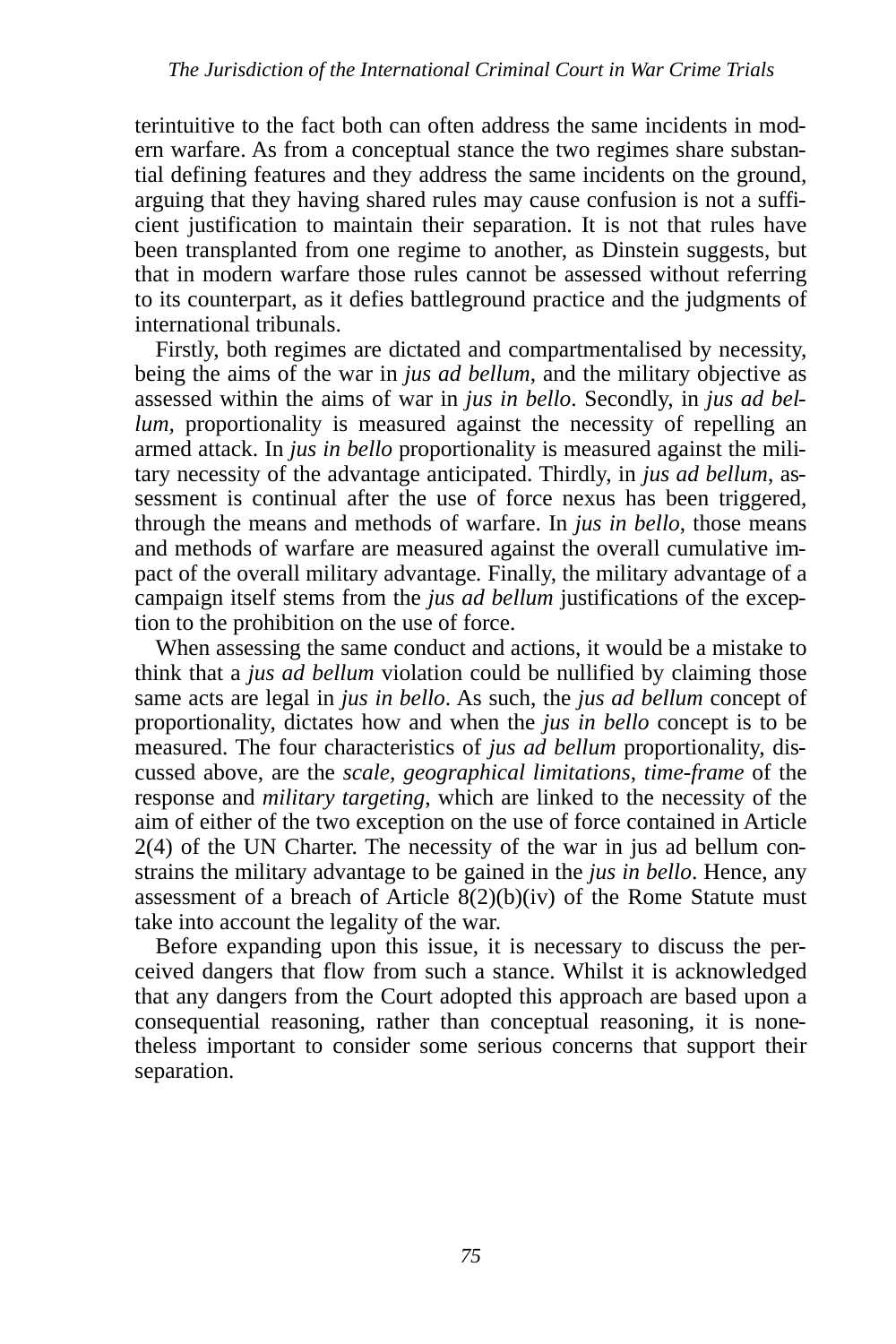#### <span id="page-30-4"></span>ADDRESSING PERCEIVED DANGERS OF CONFLATING THE PROPORTIONALITY RULES

If *jus in bello* proportionality in either regime is to be measured within the context of a war, it can be argued that any action on the battlefield is proportionate to achieve those ends, even the deliberate targeting of civilians. For example, General Sherman's 'March to the Sea' from Atlanta to Savannah during the American Civil War in 1864, resulted in widespread death of civilians and destruction of infrastructure across the southern State of Georgia. For Sherman, this was a form of psychological pressure on the civilian population to 'feel the hard hand of war'. Civilians were not off limits, he believed the effect would be to end the war quickly, resulting in less future civilian deaths in a lengthier war. $127$  Similarly, the dropping of the atom bomb in Hiroshima and Nagasaki, by the United States, contributed to the surrender of Japan in World War II. Likewise, the destruction of Dresden by the United Kingdom contributed to the defeat of Germany.

<span id="page-30-5"></span>Using this reasoning, Judge Higgins, dissenting in *Nuclear Weapons*, stated that a nuclear attack could meet the test of proportionality when assessed 'against untold suffering or the obliteration of a State or peoples' and 'related to the very survival of a State or the avoidance of in-fliction [.](#page-30-1).. of vast and severe suffering on its own population'.<sup>[128](#page-30-1)</sup> This means that a military commander could argue that any scale of attack is proportionate when assessed with the context of the war effort. However, section two demonstrated that the cumulative approach taken in assessing the military advantage is not the aim of the war, but a *contribution* towards that aim. It is therefore possible to consider a disproportionate *jus in bello* act within the *jus ad bellum* parameters by other means. To address this concern, it is *disproportionality* rather than *proportionality* that can be defined by *jus ad bellum*.

<span id="page-30-6"></span>Okimoto argues that the combining force should strengthen the regulation of excessive use of force in *jus ad bellum*. <sup>[129](#page-30-2)</sup> Jus in bello regulates more detailed aspects as to what and who can be attacked, the weapons used and how force is engaged in detailed situations, which is contended by this article, as taking the aim of the war as its frame of reference.<sup>130</sup>

There is an added danger that a military commander could argue a normally disproportionate response is proportional through a *jus ad bellum* argument for a fair and just war. Koutrolis states this is conflation,

<span id="page-30-7"></span><span id="page-30-0"></span>Sherman letter to Henry W. Halleck, 24/12/1864, http://www.civilwar.org/ [127](#page-30-4) education/history/primarysources/william-t-sherman-to-henry.html [accessed 06/08/16]

<span id="page-30-1"></span> $128$  Nuclear Weapons (n23) DissOp, Higgins, 18,21

<span id="page-30-2"></span>[<sup>129</sup>](#page-30-6) Okimoto (n14) 298

<span id="page-30-3"></span>[<sup>130</sup>](#page-30-7) ibid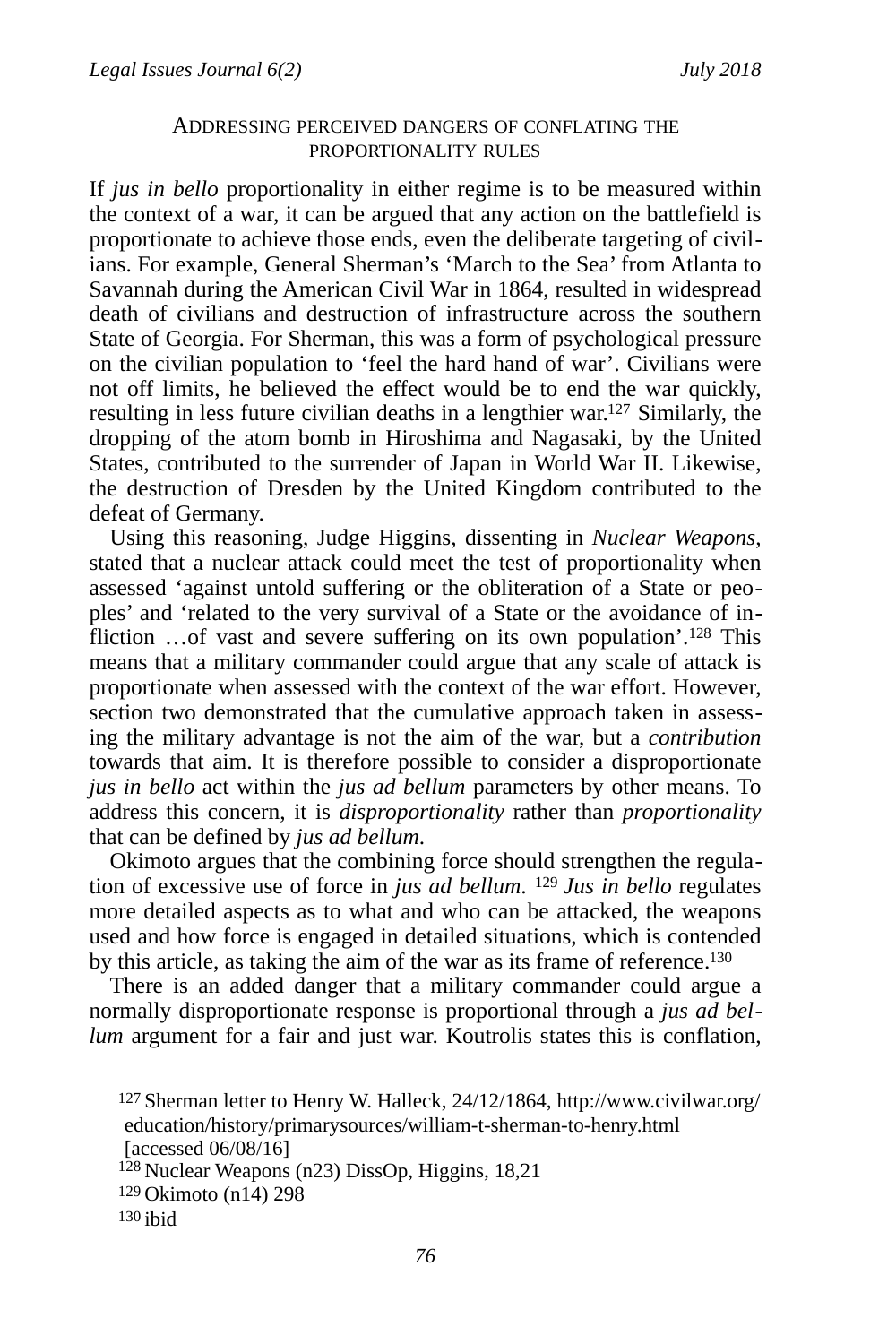<span id="page-31-12"></span><span id="page-31-11"></span><span id="page-31-10"></span><span id="page-31-9"></span><span id="page-31-8"></span><span id="page-31-7"></span>whereby any attempt to justify a potential *jus in bello* violation is made merely by arguing that the war is legal by *jus ad bellum* principles[.131](#page-31-0) The Trial Chamber of the ICTY addressed this point specifically in *Kordic*, stating that 'military defensive operations in self-defence do not provide a justification for serious violations of international humanitarian law'[.132](#page-31-1) Harris notes, though this was with application to excluding crim-inal liability, it also applies to proportionality[.](#page-31-2)<sup>[133](#page-31-2)</sup> Moreover, the Appeals Chamber stated that those people who believe they are fighting a just cause and can therefore violate international norms, 'have to understand that international law is applicable to everybody, in particular during times of war'.<sup>[134](#page-31-3)</sup> The same Chamber in *Boskoki* stated, '[t]he fact that a state is acting in lawful self-defence (*jus ad bellum*) is irrelevant for a determination … [of] … a serious violation of international humanitarian law'[.](#page-31-4)<sup>[135](#page-31-4)</sup> Green writes that if it is assumed that the regimes offer the same requirements then all a state need to do is show that it is compliance with onebranch and it can rest its case.<sup>[136](#page-31-5)</sup> Footnote 36 of the Elements of Crime, addresses this danger on the issue of proportionality when it states, *inter alia*, that "the concrete and direct overall military advantage … does not address justifications for war or other rules related to *jus ad bellum*". Therefore, a military commander being charged under Article 8(2)(b)(iv) cannot invoke *jus ad bellum* legal justifications for the war to address a finding that his disproportionate targeting was legal. Further, in *Taylor*, the *Special Court for Sierra Leone* had an opportunity to rule on the conflation of the doctrines when the defence made a submission that his crimes were 'neutral in its nature' from a factual basis. The prosecution responded by first addressing the specifics of the factual argument, and secondly by submitting that the neutrality argument of the war conflates the *jus ad bellum* and *jus in bello*. Whilst preferring the prosecution's argument on the former factual points, the Tribunal disappointingly ignored this latter submission[.](#page-31-6)<sup>[137](#page-31-6)</sup> However, this point was specifically addressed in relation to mitigation in sentencing in both the ICTY in *Kordic* and the Special Court for Sierra Leonne in *Fofana*. Both tribunals rejected the view that a lower sentence would be appropriate for those

<span id="page-31-13"></span><span id="page-31-0"></span> $131$  Vaous Koutrolis, The Relationship Between Jus ad Bellum and Jus in Bello, Independence versus Conflation, 04/12/12, podcast available at https://podcasts.ox.ac.uk/relations-between-jus-ad-bellum-and-jus-belloindependence-versus-conflation

<span id="page-31-1"></span>[<sup>132</sup>](#page-31-8)*Kordic,* IT-95-14/2-T,(ICTY), 26/02/2001, 452

<span id="page-31-2"></span><sup>&</sup>lt;sup>[133](#page-31-9)</sup> Thomas Harris, 'Can the ICC Consider Quesztions on Jus Ad Bellum in a War Crimes Trial?', 48 Case W.R es J. Int'l L. 273(2016),2 99-230 [134](#page-31-10)*Kordic* (n89) 1082

<span id="page-31-4"></span><span id="page-31-3"></span><sup>&</sup>lt;sup>[135](#page-31-11)</sup> Boskoski and Tarculovski, IT-04-82-A,29/05/2010, 31

<span id="page-31-5"></span>[<sup>136</sup>](#page-31-12) Green (n30) p26

<span id="page-31-6"></span>[<sup>137</sup>](#page-31-13) *Taylor*, SCSL-03-1-T, 18/05/ 2012, 393-395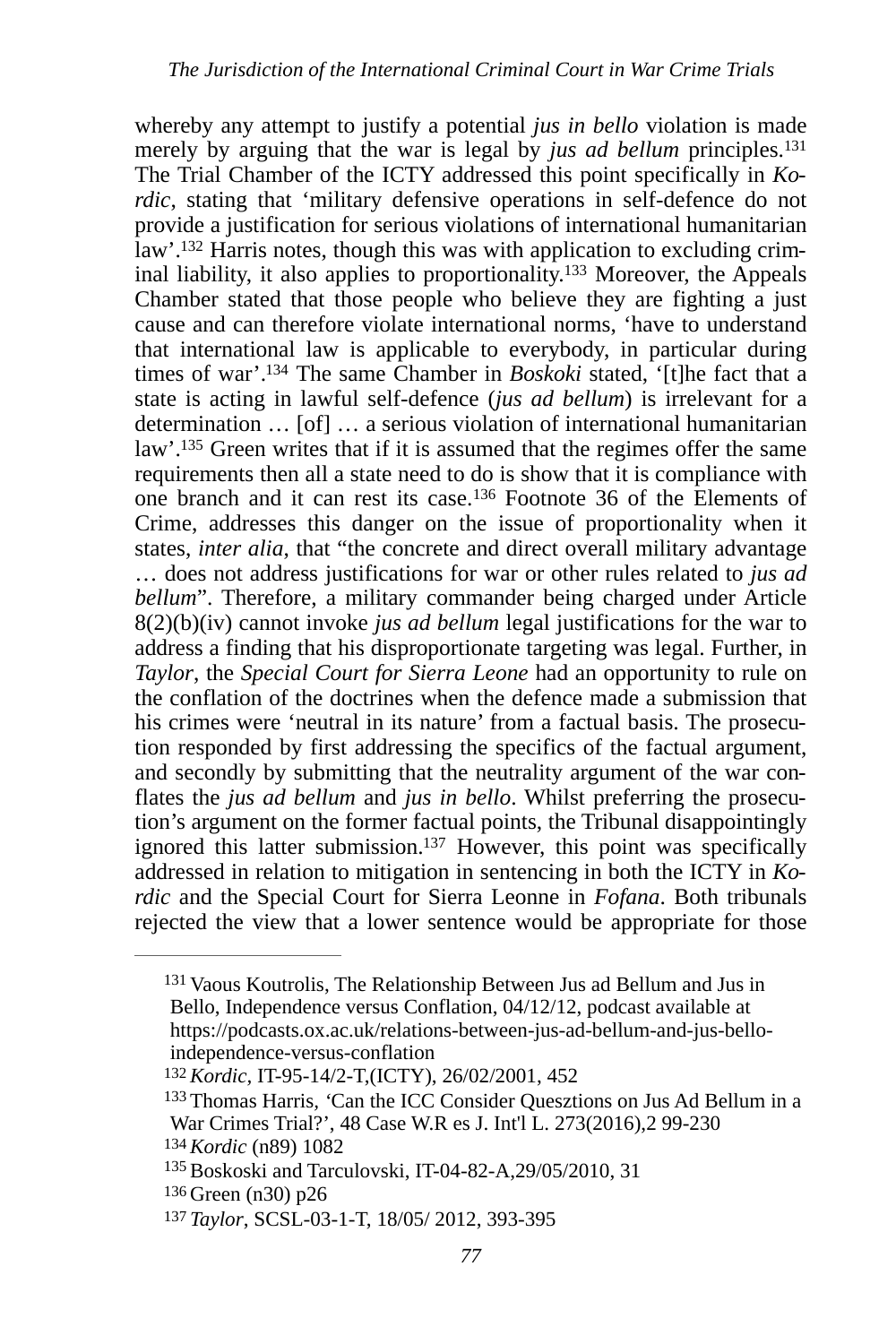<span id="page-32-4"></span>fightinga 'just cause'.<sup>[138](#page-32-0)</sup> Harris argues that this means the ICC are not able to consider the *jus ad bellum*. However, the Court here is expressing the dangers that flow from conflation, holding that a separation of the two doctrines serve differing purposes. This reinforces the argument that has been made, that distinction between the two regimes only concerns theeffects of its *application*.<sup>[139](#page-32-1)</sup> Though alleviating the danger posed through conflation, this reasoning is a separate argument to the proposal that a military commander is liable under IHL, if the military advantage anticipated is one gained through an aggressive war.

<span id="page-32-5"></span>It is clear from the case law that the dangers highlighted by those who seek to preserve a *jus ad bellum* and *jus in bello* distinction are alleviated, when viewed that it is the *effect* of application of the separate regimes that differs. It does not follow that the two regimes lack influence over each other, when it comes to concurrent issues over the same act. Dangers of conflation must be addressed, in order for successful prosecution of international crimes.

#### <span id="page-32-6"></span>CHALLENGING THE 'EQUALITY OF BELLIGERENTS' PRINCIPLE

Traditionally, in keeping with the *jus in bello* and *jus ad bellum* distinction, an equal application of the law of armed conflict applies to every soldier, irrespective of whether he or she is fighting a lawful or unlawful cause. This means that soldiers who fight an aggressive war, are also restricted in the way they fight on the battlefield, despite the fact that the war itself is illegal. Further, those soldiers engaging in an illegal war, who are captured as prisoners of war, are accorded protections through the Geneva Conventions[.](#page-32-2)<sup>[140](#page-32-2)</sup> This aspect of granting soldiers who are fighting an illegal war IHL protections has been controversially challenged in modern warfare strategy, in regards to terrorism. For example, prisoners held by the US in Guantanamo Bay have been stripped of the protections granted to 'prisoner of war' status, argued, in part, by the view that 'terrorists' are engaged in an illegal war. Similarly, Vietnam refused to grant protections to US soldiers, arguing that they were en-gaged in an aggressive war.<sup>[141](#page-32-3)</sup> The *opinio juris* stemming from states is

<span id="page-32-7"></span><span id="page-32-0"></span>*Kordic* (n89) 1082, *Kondewa (the CDF Accused)*, SCSL-04-14- [138](#page-32-4)

T, 02/08/2007, 534

<span id="page-32-1"></span> $139$  Harris (n130)

<span id="page-32-2"></span>[<sup>140</sup>](#page-32-6) Michael Waltzer, Just and Unjust Wars: A Moral Argument with Historical Illustrations, 4th Edition, Basic Books, 2006, 35-41

<span id="page-32-3"></span><sup>&</sup>lt;sup>[141](#page-32-7)</sup> Timothy McCormack et al, Yearbook of International Humanitarian Law, Cambridge University Press, 2003, Vol 6, 175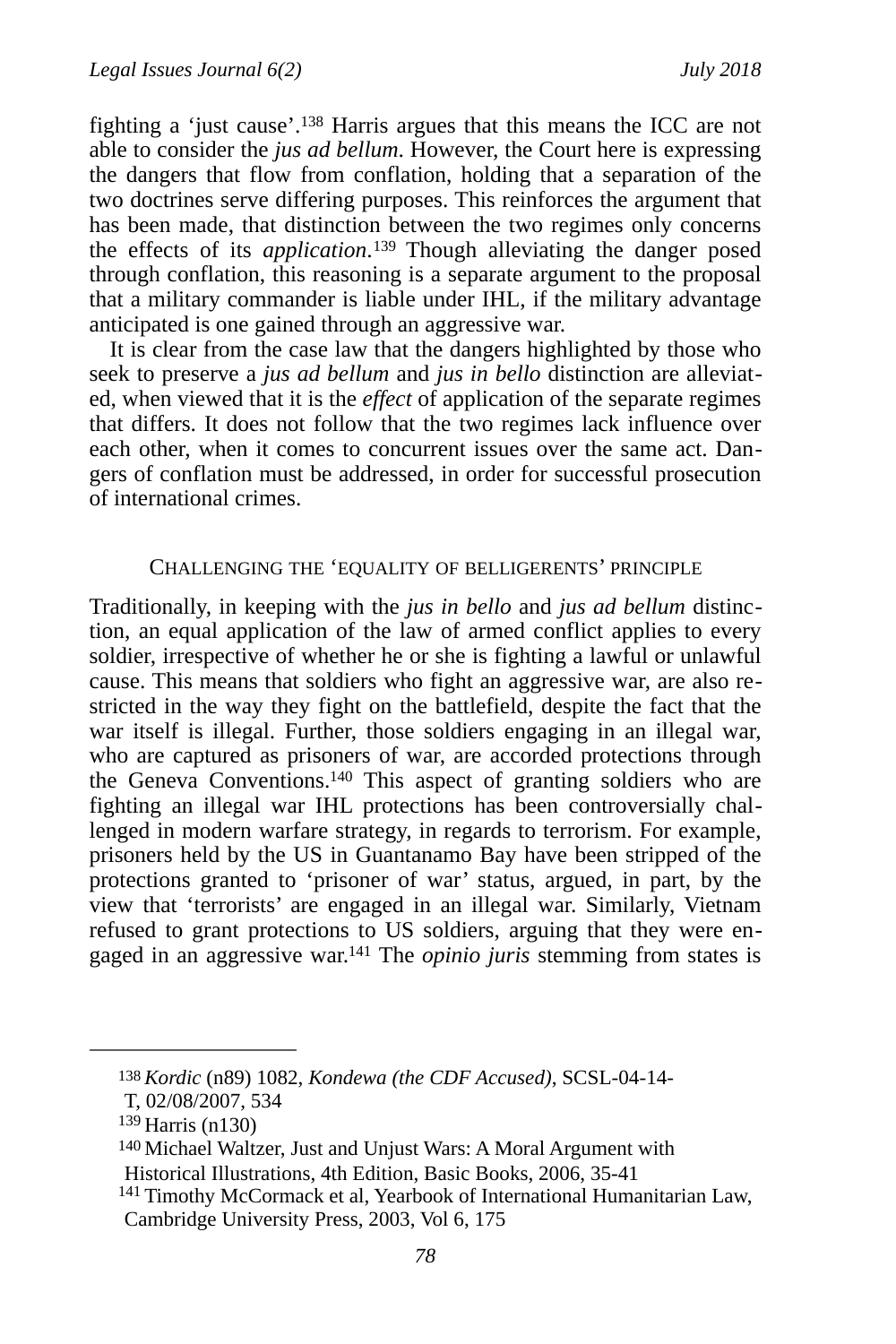<span id="page-33-6"></span>one of condemnation of this view[.](#page-33-0) $142$  As Waltzer argues, soldiers are not responsible for the high level policy decisions of fighting an aggressive war, meaning that they should be accorded humanitarian protections[.](#page-33-1)<sup>[143](#page-33-1)</sup>

<span id="page-33-7"></span>Despite the protections offered to individuals fighting an aggressive war, there is a view that this separation of legal regimes in itself is controversial. It means that the unjust soldier can irrespective of his status as an aggressive soldier, fight in an otherwise lawful manner. McMahan argues that this is inconceivable. A soldier in the knowledge he is fighting an aggressive unjust war could cease his illegal activity in warfare if the possibility of attracting criminal liability hung over him[.](#page-33-2)<sup>[144](#page-33-2)</sup> Waltzer suggests that the equality of belligerents principle serves as a higher protection for innocents. If an unjust soldier were left unrestricted by the laws of armed conflict, because he or she knew they were already engaging in criminal behaviour, it would mean that the soldier would gain an advantage by being allowed to fight using whatever means.

<span id="page-33-9"></span><span id="page-33-8"></span>Whether the 'equality of belligerents' principle resides within conceptual definitions of international law, or in the field of ethics is  $debateable.<sup>145</sup>$  $debateable.<sup>145</sup>$  $debateable.<sup>145</sup>$ As far as ethics surrounding proportionality goes, Letsas states it is a free standing concept embedded with moral reasoning. Judicial interpretation, adopts an interpretative methodology of proportionality that rests within moral reasoning, in the Dworkinian sense of the bal-ancing of principles in hard cases[.](#page-33-4)<sup>146</sup> Proportionality, as traditionally understood, means that bad effects are weighed against the good effects of an attack. It follows for McMahan that the military advantage must therefore be *good*, eliminating the possibility of a calculation made due to the *bad* effect of the advantage anticipated by the aggressor.<sup>147</sup>

<span id="page-33-11"></span><span id="page-33-10"></span>It is contended that the separation of regimes is largely influenced by the historical context of the laws of war, rather than conceptual reasoning to keep the regimes apart. Each concept served in its purpose, in time and place, in reference to the historical significance of war and its relationship to law. As stated in Section One, during the 19th Century the threat of war was a last resort in international relations and therefore legal. The *jus ad bellum* concept in this period of history lay dormant and never

<span id="page-33-0"></span><sup>&</sup>lt;sup>[142](#page-33-6)</sup> Diplomatic Conference on the Reaffirmation and Development of International Humanitarian Law, Vol IV, Official Records, 1978, 177-90  $143$  Waltzer (n137),

<span id="page-33-2"></span><span id="page-33-1"></span>[<sup>144</sup>](#page-33-8) Jeff McMahan, Unjust War, http://philosophyfaculty.ucsd.edu/faculty/ rarneson/Courses/mcmahanjeffUnjust\_War.pdf [accessed 17/08/2016] [145](#page-33-9) Orakhelashvili (n82), 247-8

<span id="page-33-4"></span><span id="page-33-3"></span>[<sup>146</sup>](#page-33-10) George Letsas, The Moral Dimension of Proportionality, UCL CLP Public Lecture 17/03/2016; see also Letsas, 'Rescuing Proportionality', *Rowan Cruft and Massimo Renzo (eds), Philosophical Foundations of Human Rights,* OUP

<span id="page-33-5"></span>[<sup>147</sup>](#page-33-11) Jeff McMahan, *Killing in War*, OUP, 2009, 30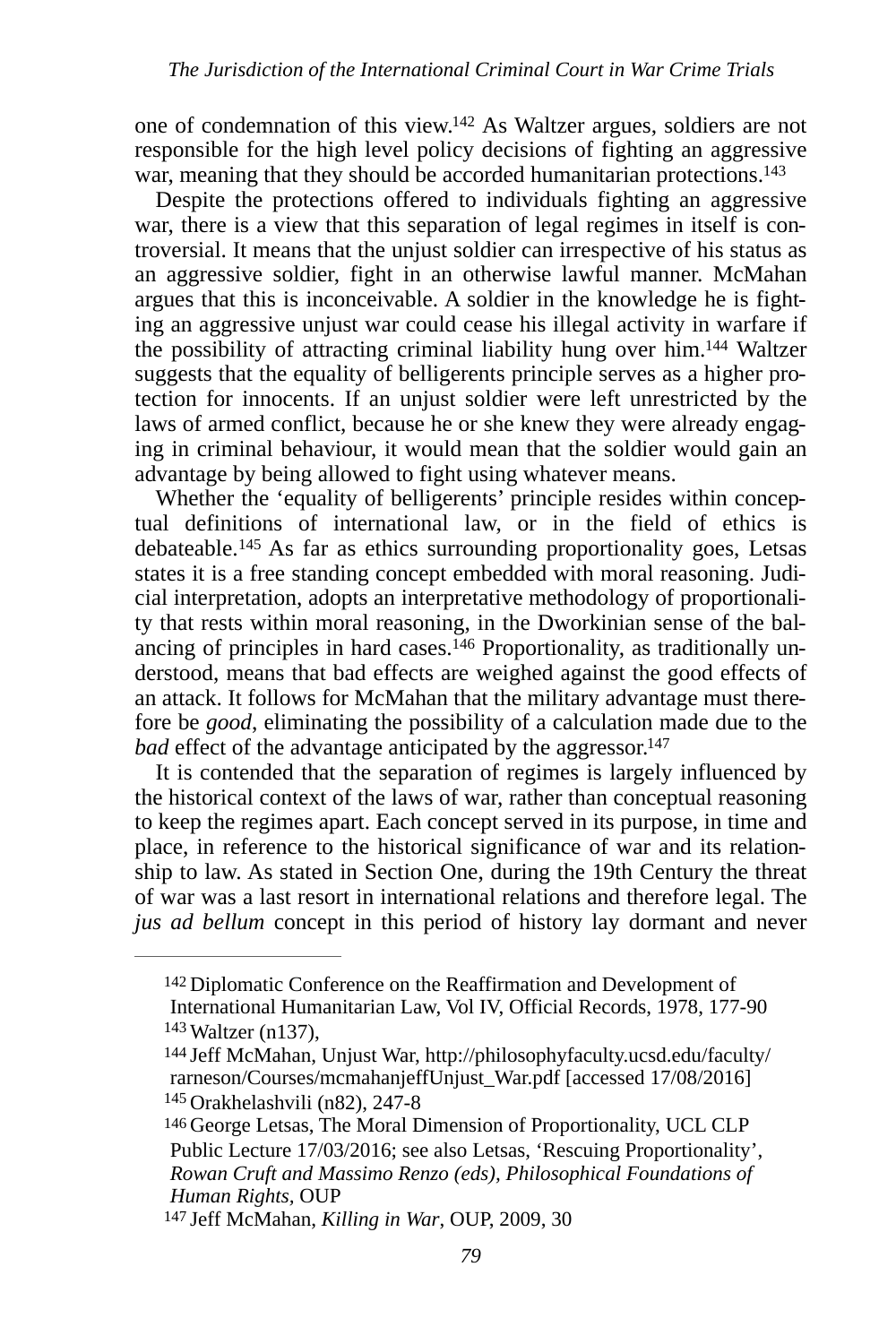<span id="page-34-4"></span>really moved on from Grotius. The letters of the Caroline may have helped to clarify its concept, but rather than providing legal constraints on war, as they were written some years after the actual incident, they were more concerned with diplomatic measures of self-preservation.<sup>[148](#page-34-0)</sup>  $\AA$ state could still enter into an aggressive, yet legal war, so the laws of armed conflict had to develop to serve as a restraint in protecting innocent lives. As Gardam notes that *jus in bello* evolved as the only practical legal restriction on fighting. Otherwise armies would be able to adopt an unrestrainedwarfare strategy with little accountability.<sup>[149](#page-34-1)</sup> So, whilst keeping the regimes separate may have had significance in its early development, there is little need to maintain a separation in the post UN Charter environment.

<span id="page-34-5"></span>International law became concerned with decisions between states in the immediate aftermath of World War II, with the birth of the United Nations. *Jus ad bellum* legal rules developed rapidly in the aftermath, as an international response to ensure that aggressive wars of the likes of the Nazi regime could not occur again. However, by this time, the *jus in bello* had already developed into its own independent and distinct legal regime existing in customary international law, resulting in a codification through the Geneva Conventions of 1949. There was now an inclination towards peaceful negotiation of international disputes and a consensus that the protections offered by international humanitarian law served as a higher protection over the individual.

<span id="page-34-6"></span>Human rights in the form of the Universal Declaration of Human Rights, along with humanitarian considerations under the Geneva Conventions dominated the international stage. Preserving a distinction, the judgment of the Nuremburg Military Trials stated, 'the same rules of international law are valid as to what must be done, may be done … even if the declaration of war is *ipso facto* a violation of international law.['150](#page-34-2) Orakhelashvili states that the argument for this stance is questionable. It rests within Common Article 2 of the Geneva Conventions, which states, 'the present Conventions shall apply to *all cases* of declared war or of any other armed conflict which may arise between two or more of the High Contracting Parties, even if the state of war is not recognized by one of them'. Orakhelashvili argues that Common Article 2 does not require an equal application of the laws of armed conflict, but rather 'details situations to which the Conventions apply'. It does not follow that acts otherwise inconsistent with *jus ad bellum* rules, are legally justified by means of *jus in bello*, or any other area of international law[.](#page-34-3)<sup>151</sup> To ar-

<span id="page-34-7"></span><span id="page-34-0"></span>[<sup>148</sup>](#page-34-4) Gardam (n55),

<span id="page-34-1"></span> $149$  ibid

<span id="page-34-2"></span>[<sup>150</sup>](#page-34-6) *Oppenheim's International Law*, II Lauterpacht, 174

<span id="page-34-3"></span>Orakhelashvili (n82) [151](#page-34-7)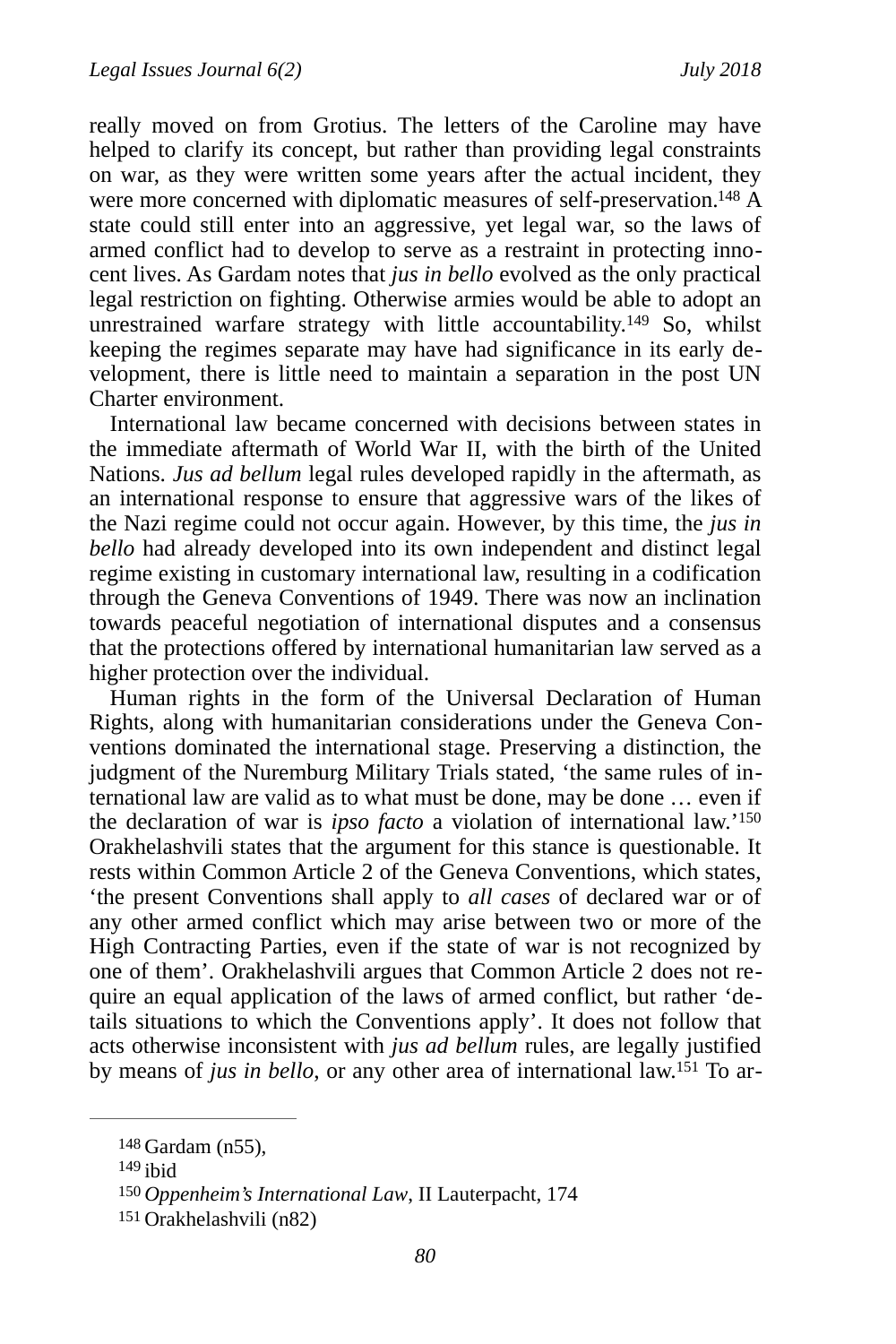gue that the Geneva Conventions legal justify acts otherwise considered unlawful, is contrary to the spirit of the signatories and drafters, who were concerned with a prevention of the death and destruction witnessed during the War.

In addition, Orakhelashvili argues that the equal protection of individuals, such as unlawful soldiers being granted prisoner of war status, is not the same as equal rights of belligerents across all activities. The Preamble of Additional Protocol I, states that there should be no 'adverse distinction based on the nature or origin of the armed conflict', which means that individuals are protected. It does not follow that an unlawful act becomes immune through the application of the Conventions[.](#page-35-0)<sup>[152](#page-35-0)</sup> In addition, the Preamble states that there is nothing in the Conventions that 'can be construed as legitimising or authorising any act of aggression or any other use of force inconsistent with the Charter of the United Nations". This means that there is not an identical position of individuals belonging to the aggressor and the victim state. Proportionality is 'tailored towards the task of repelling the initial armed attack on the victim state', supporting the view taken by this article that the *jus ad bellum* criteria forms the 'outer limit' of any application of the same principle in ius in bello[.](#page-35-1)<sup>[153](#page-35-1)</sup>

<span id="page-35-3"></span>On this view, the *jus ad bellum* proportionality constrains *jus in bello* proportionality and any military action taken outside of the legal framework on the prohibition of the use of force contained within the UN Charter, raises criminally liability.

#### SOME SHARED CHARACTERISTICS OF PROPORTIONALITY ACROSS BOTH REGIMES

#### <span id="page-35-2"></span>*Scale of damage*

A determinant characteristic across *jus ad bellum* and *jus in bello* proportionality are measured through the scale of damage caused.

According to the ICJ, as mentioned in Section One, scale was a determining factor in assessing *jus ad bellum* proportionality in *Nicaragua* and *Oil Platforms*. The Israel – Lebanon conflict is often used as an example of disproportionality in self-defence. Israel had the right to selfdefence, due to Hezbollah firing indiscriminate rockets into Israeli border towns. However, the response of airstrikes against military targets, brought about the death of approximately 1,300 Lebanese people and the displacement of 1.5 million people, representing 25% of the Lebanese

<span id="page-35-0"></span>[152](#page-35-2) ibid, 248-9

<span id="page-35-1"></span>[<sup>153</sup>](#page-35-3) Ibid, 249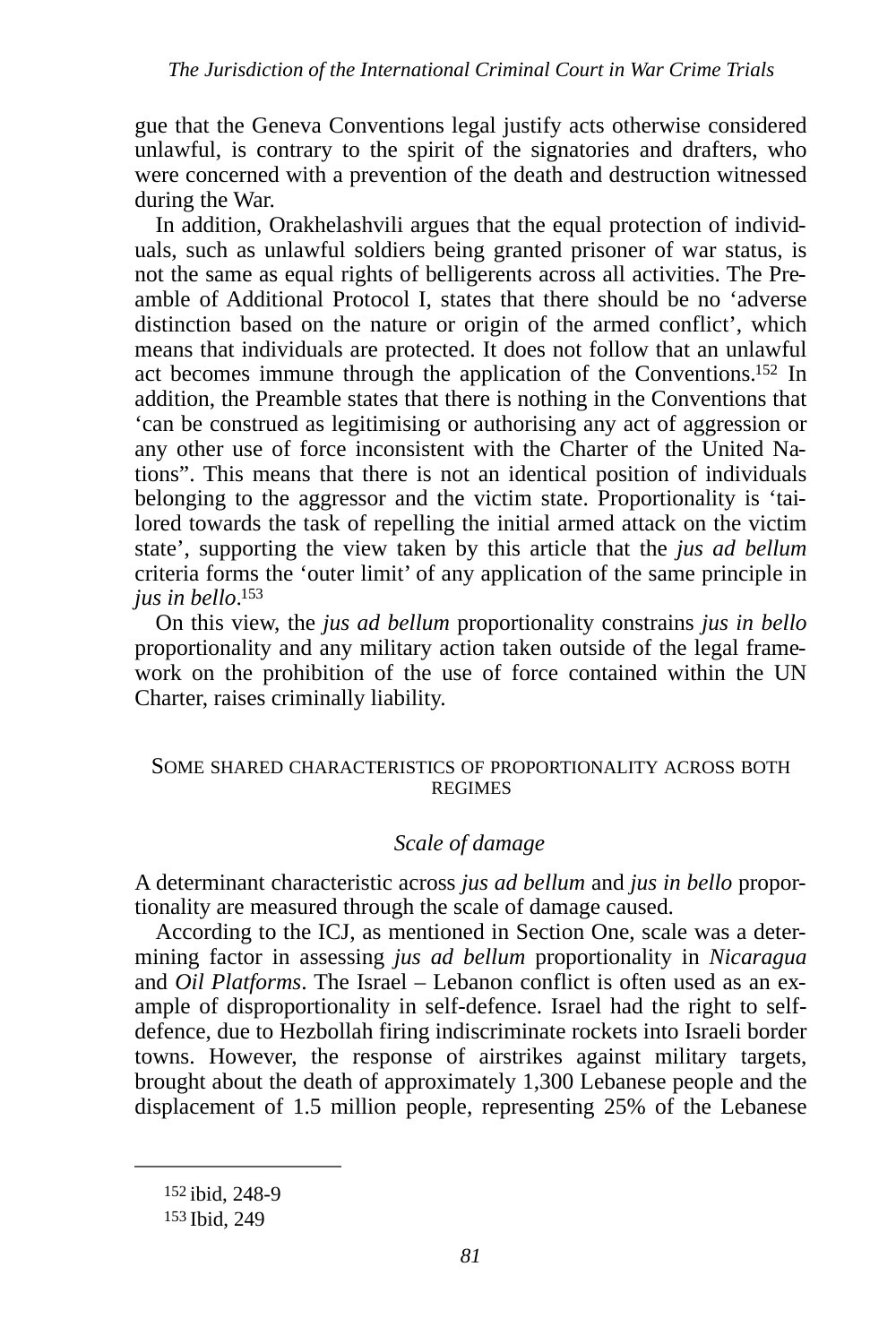<span id="page-36-4"></span>population and 500,000 Israeli civilians[.](#page-36-0)<sup>[154](#page-36-0)</sup> Though Israel had the right to defend itself, that right was delegitimised through the scale of an excessive use of force.

Section two demonstrated that in *jus in bello* a standard of what is 'clearly excessive' is used as a determinant. The difference in measuring the scale of damage is to be determined by its opposing variable, the cumulative impact of the military advantage as adding substance to the campaign. For example, *the ICC Prosecutor's Report on the Situation in North Korea*, of June 2014, calculated damage to determine whether North Korea may have committed a war crime: 159 civilian houses, 15 warehouses, ten public facilities and six shops, costing some \$4.3 million dollars.<sup>155</sup>Though it concluded that it could not proceed through lack of relevant information available, scale was a determinant factor, weighed against the military advantage of force used.

<span id="page-36-5"></span>The scale of damage is a shared characteristic across both regimes of a proportionality assessment, meaning an identical feature exists.

#### <span id="page-36-6"></span>*Military targeting as one act across jus ad bellum and jus in bello*

Green states, state that the practice is difficult to review. It is not possible to determine whether the concept of military targeting is done from a *jus adbellum*, or *jus in bello* perspective.<sup>[156](#page-36-2)</sup> Military commanders take into account the *jus ad bellum* aim of the war itself, when making decisions on the battlefield. For instance, in the NATO campaign in Kosovo, under the legally dubious premise of humanitarian intervention to protect ethnically Albanian civilians, a decision was made to bomb a radio television station in Serbia. NATO headquarters felt they were justified because the station 'was making an important contribution to the propaganda war which orchestrated the campaign against the population of Kosovo'. In *the Final Report to the Prosecutor by the Committee Established to Review the NATO Bombing Campaign,* it was stated, *inter alia*, that one aim of targeting the station was 'to destroy the nerve system and apparatus that keeps Milosevic in power'. As a result, the Report concluded, "[a]ssuming the station was a legitimate objective, the civilian casualties were unfortunately high but do not appear to be clearly disproportionate." $157$ One reading of this Report is that disproportionality was measured not only against its immediate military advantage, but also against removing Milosevic from power, as an aim of the war, as set out

<span id="page-36-7"></span><span id="page-36-0"></span>[<sup>154</sup>](#page-36-4) Middle East crisis: Facts and Figures, BBC Report http://news.bbc.co.uk/ 1/hi/world/middle\_east/5257128.stm [accessed 03 sept 2016)

<span id="page-36-1"></span><sup>&</sup>lt;sup>[155](#page-36-5)</sup> ICC Prosecutor's Report, 'Situation in the Republic of North Korea', June 2014, Article 5, 80-2

<span id="page-36-2"></span>Green (n30) [156](#page-36-6)

<span id="page-36-3"></span>[<sup>157</sup>](#page-36-7) (n62) 77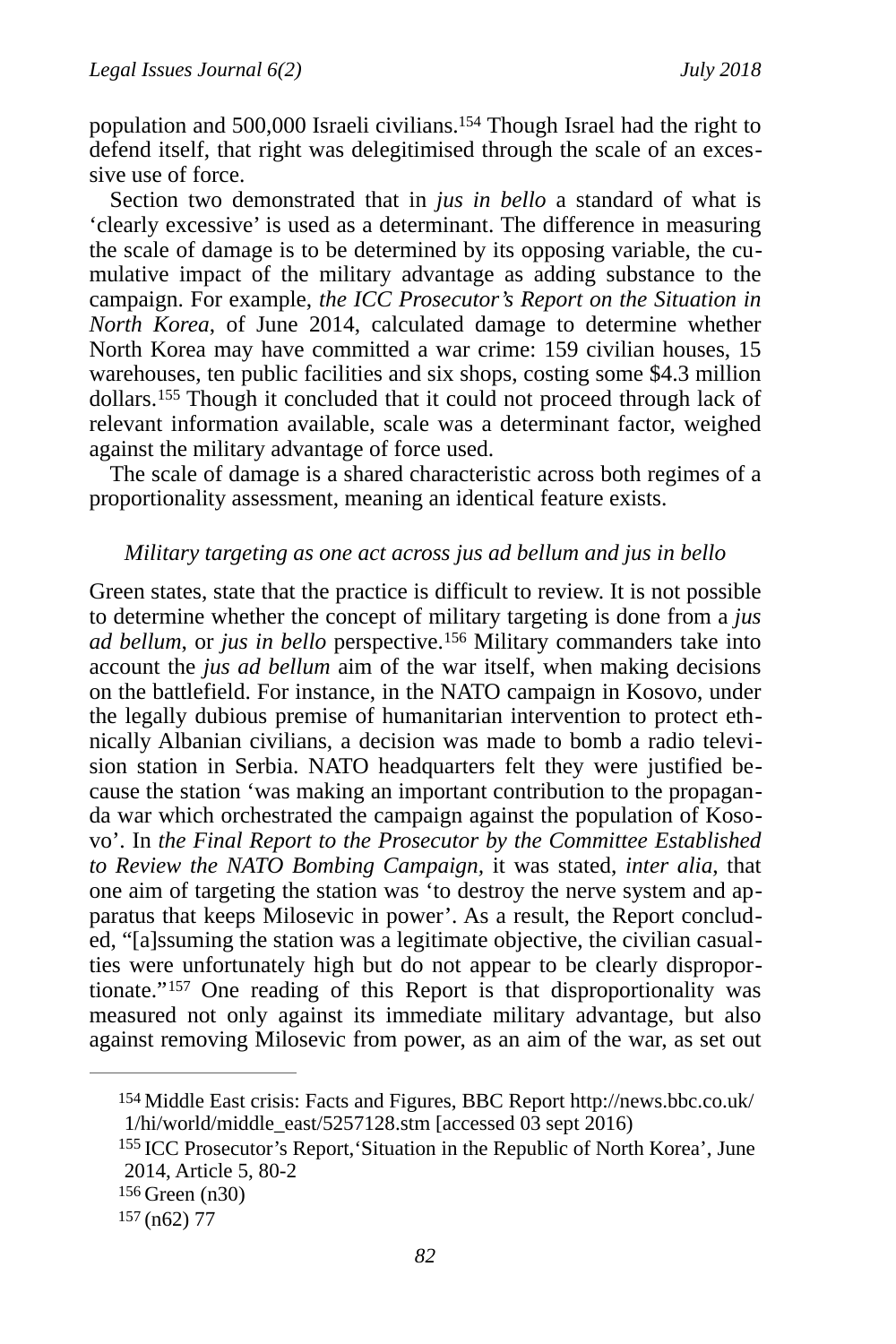by President Bill Clinton on March 24th, 1999. Despite the war being illegal as unilateral humanitarian action, without UN Chapter VII support, proportionality assessments were made on military targeting with the reasons for going to war in mind.

The conflating of military targeting in *jus in bello*, to contribute to the aim of the war in *jus ad bellum* in state practice is not new. On the 2nd May 1982, during Falklands conflict, the Argentinian cruiser, *The General Belgrano*, was sunk by the British submarine *HMS Conqueror*. At issue was that the cruiser was outside a 200 nautical mile exclusion zone and was sailing away from the islands, posing no immediate threat. The United Kingdom had previously declared in a message to Buenos Aires through the Swiss Embassy, that it had reserved the right to take 'whatever additional measures may be needed in the exercise of its right to self-defence under Article 51 of the United Nations Charter'. Any approach by Argentinian vessels or aircraft "which could amount to a threat to interfere with the *mission* of the British forces in the South Atlantic willencounter the appropriate response".<sup>158</sup> The targeting of the *Belgrano* was justified as a proportionate measure under rules of self-defence and related to "the mission of the British forces".

<span id="page-37-4"></span><span id="page-37-3"></span>Military targeting is integral to the proportionality requirement under both regimes[.](#page-37-1)<sup>[159](#page-37-1)</sup> It would be a mistake to interpret Article  $8(2)(b)(iv)$  as a free standing entity, ignoring *jus ad bellum*. This is a shared characteristic, both linked to the aim of the war, reinforcing the argument that proportionality in substance across the regimes are identical.

#### *Geographical and time frame differences over both regimes*

At first glance there appears a substantial difference between the character of the two regimes. According to the ICJ *jus ad bellum* proportionality has geographical and temporal limitations, (Section One). Whereas, in referring to the military advantage, (Section Two), Footnote 36 of the Elements of Crimes to Article 8(2)(b)(iv) states that "[it] may *or may not* be temporally or geographically related the object of the attack". However, rather than signifying separation, this differential signifies that the regimes are linked. Even Dinstein states, that the Footnote 36 interpretive provision is a natural consequence of the requirement to consider the larger picture in *jus in bello*.<sup>160</sup>[T](#page-37-2)aking into account the cumulative impact of the military advantage, as expounded in Section Two, it is not surprising that the advantage may be remote from a geographical or time-frame

<span id="page-37-5"></span><span id="page-37-0"></span><sup>&</sup>lt;sup>[158](#page-37-3)</sup> Martin Middlebrook, *The Fight for the Malvinas*, Penguin Books,

<sup>22/11/1990, 74-5;</sup> Gardam (n56) 172

<span id="page-37-1"></span>[<sup>159</sup>](#page-37-4) Greenwood (n6) 12

<span id="page-37-2"></span><sup>&</sup>lt;sup>[160](#page-37-5)</sup> Yoram Dinstein, *The Conduct of Hostilities under the Law of Armed Conflict*, Cambridge University Press, 3rd Edition, 2016, 431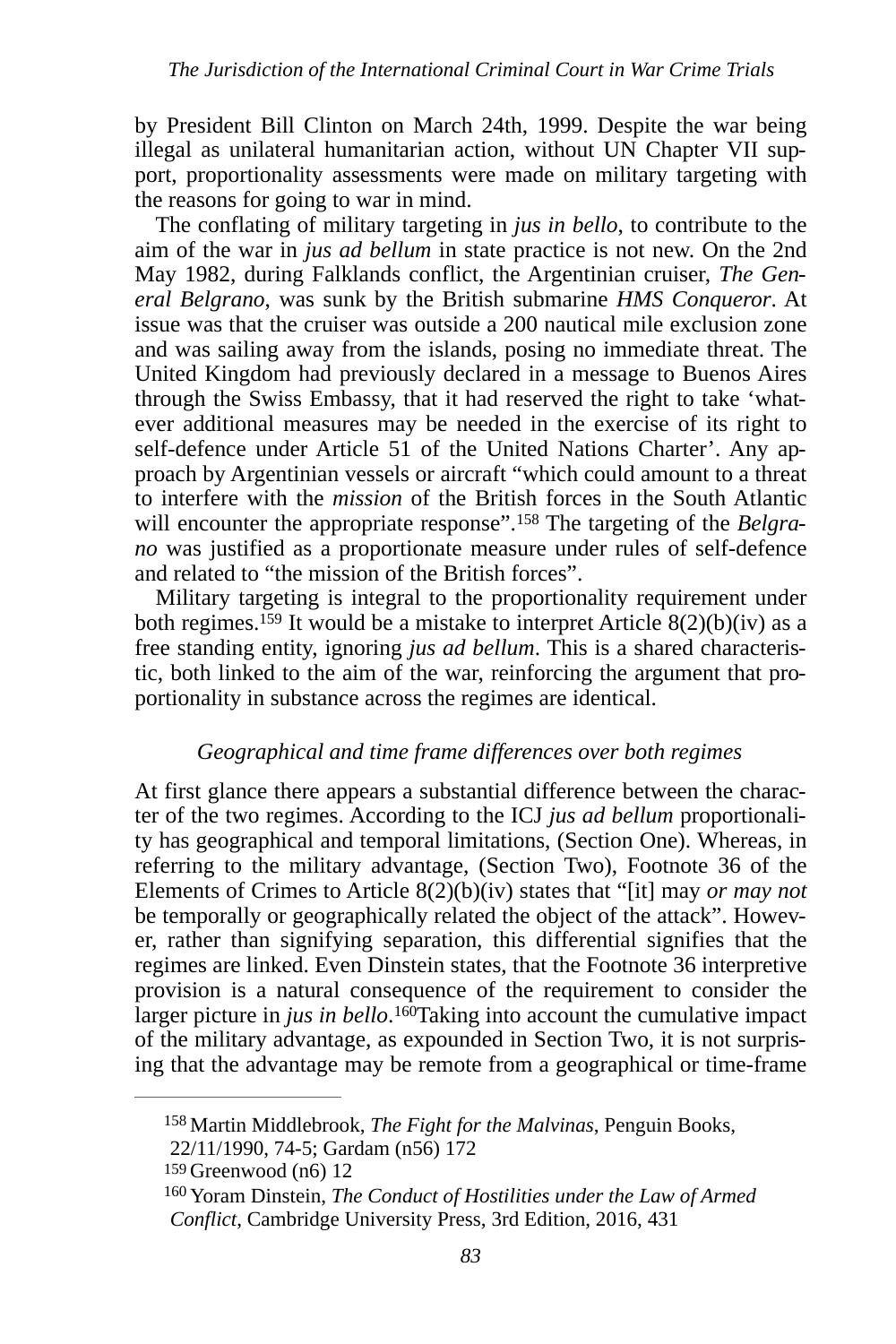reference. The ICRC suggested, at the drafting stage of the Rome Statute that the feigned attack on Calais by Allied forces, during the D-Day attack on Normandy fooled Germany into thinking an invasion was occurring some miles away. This was used as an example of how the military advantage should not be constrained by geography[.](#page-38-0)<sup>[161](#page-38-0)</sup> The advantage of such an attack was cumulative in its approach and as such linked to the aim of the war.

<span id="page-38-4"></span>This permissible aspect of remoteness has its limits, which has been shown to be the *jus ad bellum* limit. The ICRC commentary to Article 57 of Additional Protocol I indicates that a close relationship between targets exists, because the 'expression 'concrete and direct' was intended to show that advantages which are hardly perceptible and those which only appear in the long term should be disregarded."<sup>162</sup>

<span id="page-38-6"></span><span id="page-38-5"></span>Else states, that the lack of a geography and time scale limit in *jus in bello*refers to the foresight of the military commander.<sup>[163](#page-38-2)</sup> Likewise, Yee notes that an attack on an inhabited town or village may appear excessive to a military commander on the ground, yet look minimal in the larger framework from the foresight of higher command. A commander operating his unit in urban warfare will not have the geographical considerations of other towns in mind, whereas an air commander, in charge of a large scale bombing campaign may have to take into account the impact of the entire operation many miles away and on a longer time scale[.164](#page-38-3) The lack of a geographical or time scale limitation is an aspect of the *application* of proportional rules, in determining the *mens rea* of the military commander, not a matter for differentiating conceptual features.

<span id="page-38-7"></span>Therefore, it is the differences in the effect of the *applicability* of rules, which warrants a distinct approach across the two regimes in geography and time constraints. This does not mean that the 'concrete and direct military advantage' anticipated as being remote, is at odds with its *jus ad bellum* counterpart. All military targeting emanates from *jus ad bellum* considerations, and as such, geographical and time scale limits as of the kind set out in *DRC v Uganda* acts as a perimeter for action taken within *jus in bello*. Reiterating the view taken in this article that jus ad bellum proportionality acts as the outer perimeter for jus in bello proportionality.

<span id="page-38-1"></span><sup>[162](#page-38-5)</sup> ICRC Commentary on the Additional Protocols of 08/061977 to the Geneva Conventions of 12/08/1949, 17/10/1987, 2209, 208

<span id="page-38-0"></span>ICRC PrepComm, Rome Statute,http://opiniojuris.org/2006/07/24/ [161](#page-38-4) proportionality-under-the-rome-statute/,[accessed 27/07/16]

<span id="page-38-2"></span><sup>&</sup>lt;sup>[163](#page-38-6)</sup> Ryan Christian Else, Proportionality in the Law of Armed Conflict: The Proper Unit of Analysis for Military Operations, Vol 5, Issue1, 2010, 5 U.St.Thomas J. L & Pub. Pol'y 210

<span id="page-38-3"></span><sup>&</sup>lt;sup>[164](#page-38-7)</sup> Sienho Yee, *International Crime and Punishment, Selected Issues*, University Press of America,Vol21, 11-2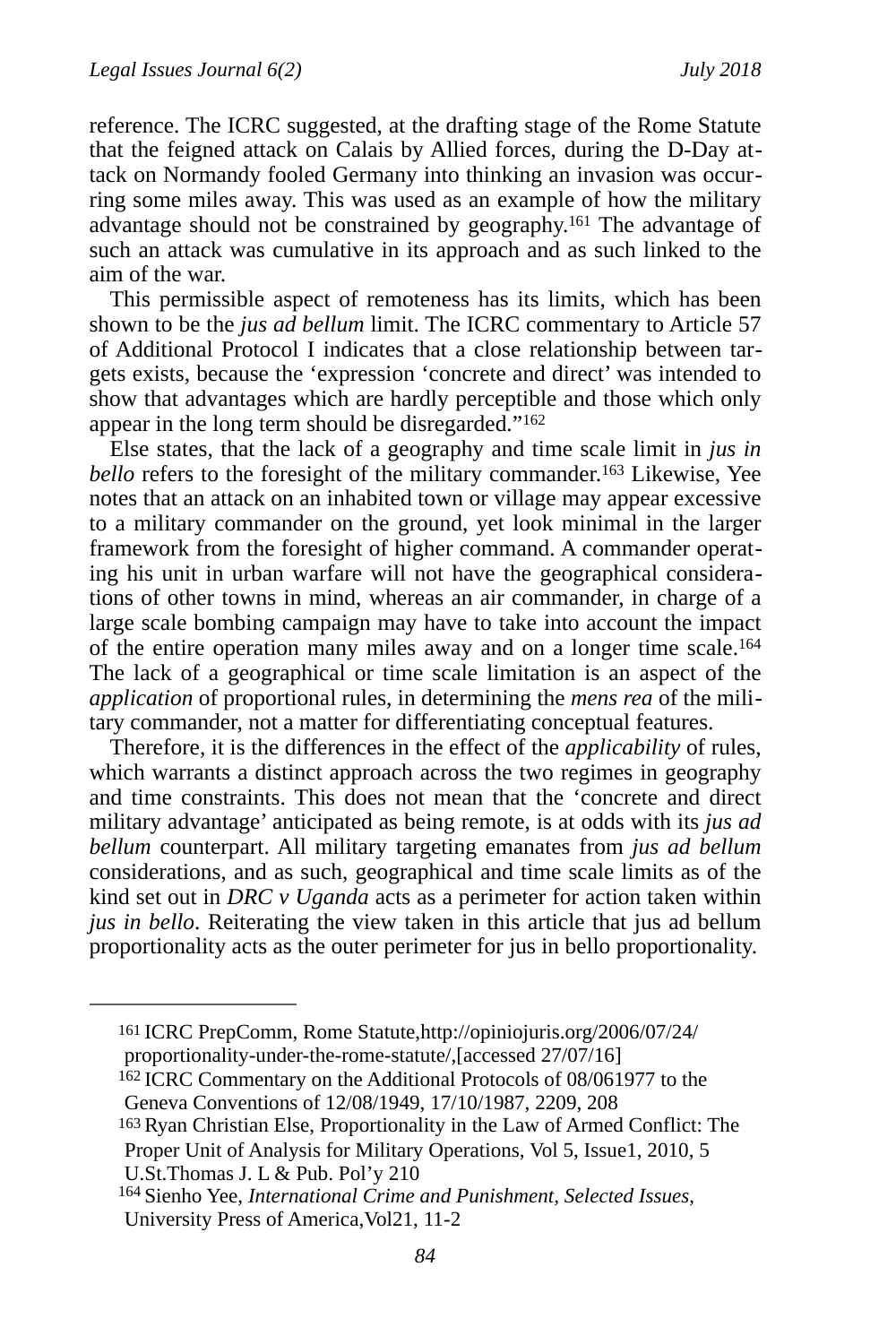This inevitably leads to the conclusion that a military attack, traditionally assessed in *jus in bello* terms, cannot be assessed as legitimately proportionate when acting outside of the legalities of the war.

# Conclusion

The arguments contained within this article demonstrates that a relationship between *jus ad bellum* and *jus in bello* characteristics of proportionality exist, which means that the ICC already has the capability to consider *jus ad bellum* principles for its interpretation of Article 8(2)(b)(iv). After 17th July 2018, it would be wrong to assume that only the highlevel leadership of a state can be tried for the act of an illegal war. It is argued that lower-level military commanders can, and always have, been able to be tried for a disproportionate attack that takes the legality or illegality of the war as a frame of reference.

Proportionality, when measured in modern warfare, contains shared characteristics that go to the roots of their conceptual definitions. It has been shown that proportionality under either regime contains trigger mechanisms. Under *jus ad bellum* it is the engagement of a UN Charter exception to the use of force, followed by necessity, from which proportionality is to be measured. Its characteristics are measured by scale, military targeting, geographical and time limitations, as measured against the necessity of repelling an armed attack in *jus ad bellum*, or fulfilling the requirements of a Chapter VII UN Resolution. These characteristics have a relationship with its *jus in bello* counterpart and as such, must act as the perimeter for Article  $8(2)(b)(iv)$ .

When the two regimes overlap and proportionality rules are running concurrently across the same incident, IHL traditionally being under the jurisdiction of the ICC is the area of law to which it automatically turns. However, the Rome Statute being an international treaty means, according to VCLT Article 31(1)(c), that those rules are to be interpreted taking into account other areas of international law. As the ICJ famously reiterated in *Nuclear Weapons*,'[a] use of force that is proportionate under the law of self-defence, must, in order to be lawful, also meet the requirements of the law applicable in armed conflict which comprise in particu-lar the principles and rules of humanitarian law'.<sup>165</sup>[A](#page-39-0)s Okimoto states, the reality of war means that shared factors are taken into account because of the effects on civilian infrastructure[.](#page-39-1) [166](#page-39-1)

<span id="page-39-3"></span><span id="page-39-2"></span><span id="page-39-0"></span>[<sup>165</sup>](#page-39-2)*Nuclear Weapons* (n23) 42

<span id="page-39-1"></span>[<sup>166</sup>](#page-39-3) Okimoto (n13) 1216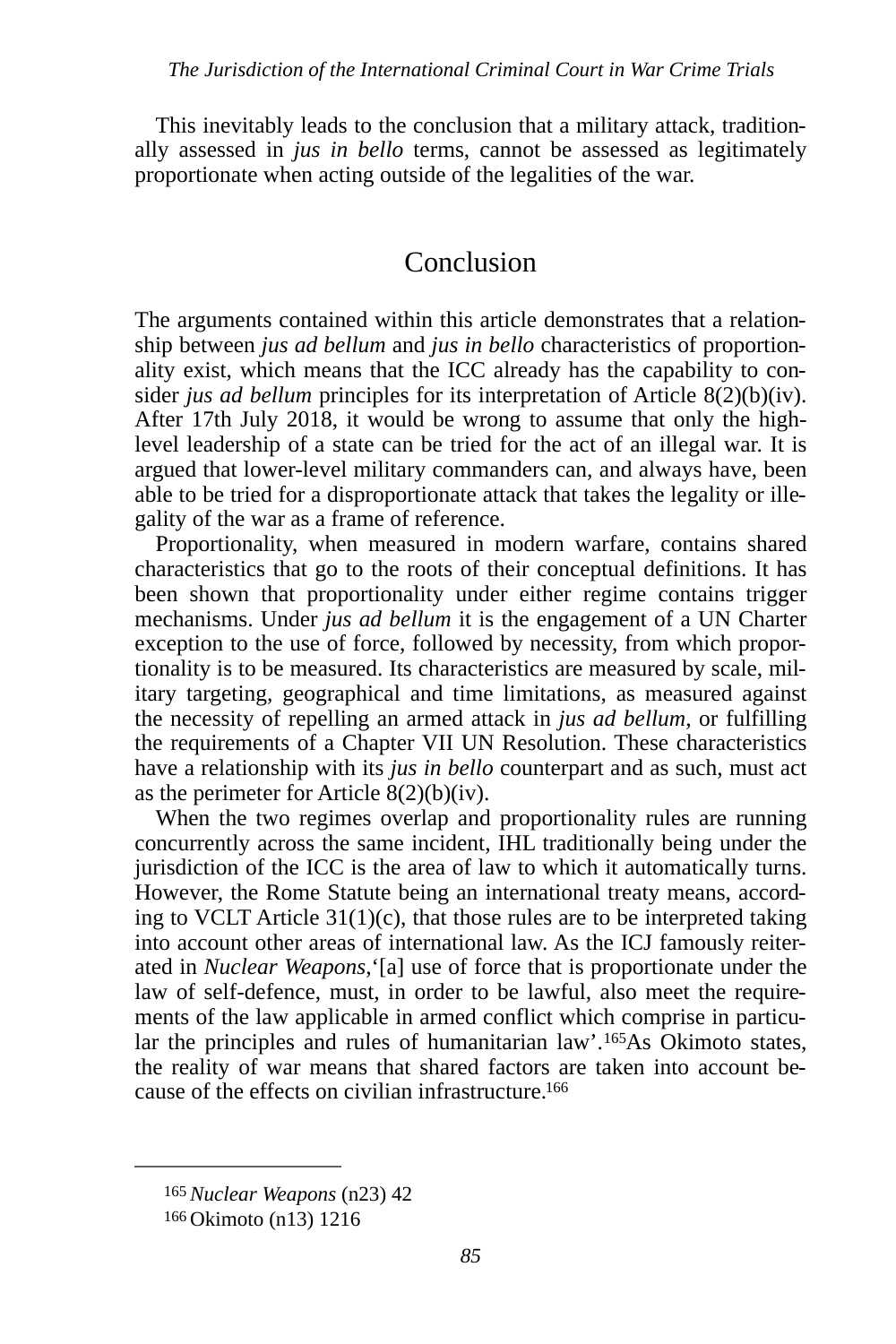As demonstrated in Section Three, case law suggests an act considered legal in International Humanitarian Law cannot justify *jus ad bellum* violations. This observes ILC draft Articles on the Responsibility of States for International Wrongful Acts (Article 30(a)), which is demonstrated as in *DRC v Congo* where it held that action taken hundreds of miles inside the border is considered as disproportionate. Uganda would have been obliged to cease operations, even if they were deemed proportionate in IHL[.](#page-40-0) [167](#page-40-0)

<span id="page-40-4"></span>The substantial overlap between the two regimes leads some commentators, such as Kretzmer, to argue that proportionality after the engagement of a legitimate war is only concerned with *jus in bello*. This ignores the obvious fact that *jus ad bellum* and *jus in bello* proportionality share characteristics.<sup>168</sup>This means that proportionality under *jus in bello* should not be viewed in a vacuum, as Orakhelashvili states, the laws of armed conflict emanate from *jus ad bellum* principles[.](#page-40-2) [169](#page-40-2)

<span id="page-40-7"></span><span id="page-40-6"></span><span id="page-40-5"></span>International Humanitarian Law flowing from *jus ad bellum* principles was aptly demonstrated in the UN Secretary General's Panel Enquiry in to the Flotilla Incident of May 2010, when Israeli Defence Forces boarded six Turkish vessels, killing nine and wounding others. The panel assessed proportionality *in jus ad bellum*, highlighting both the UN Charter and the *Caroline incident*, stating once the hurdle of necessity is overcome, use of force must not be excessive. On proportionality, it stated that '[t]he principle is clear but its application in any set of particular factsis far from simple'.<sup>[170](#page-40-3)</sup> It noted that there was an uncertain status of Gaza in international law, but relying upon Judge Higgins Separate Opinion in *Palestinian Wall*, held that Israel had the right to self-defence, a *jus ad bellum* question, and therefore went on to assess that the naval blockade as proportionate to those ends. In making their assessment, they did so from both International Humanitarian law and International Human Rights Law principles, clearly demonstrating that proportionality in modern warfare can only be assessed in the light of a what was considered to be a legal use of force. It rejected the Turkish argument that an 'armed conflict' triggering International Humanitarian Law did not exist in Gaza, concluding that the naval blockade is proportionate and needs to remain as such, in order to avoid similar incidents in the future.

The Panel concluded that proportionality must be enacted with prudence, through assessing alternative non-violent methods at a comman-

<span id="page-40-0"></span>[<sup>167</sup>](#page-40-4) (n44) 251-4

<span id="page-40-1"></span> $168$  Kretzmer (n16)

<span id="page-40-2"></span><sup>&</sup>lt;sup>[169](#page-40-6)</sup> Alexander Orakhelashvili, Overlap and Convergence: the Interaction Between Jus ad bellum and Jus in bello, Journal of Conflict and Security Law, 2007, 164

<span id="page-40-3"></span> $170$  Report of the Secretary General's Panel of Inquiry on the 31 May 2010 Flotilla Incident, September 2011, appendix I, 42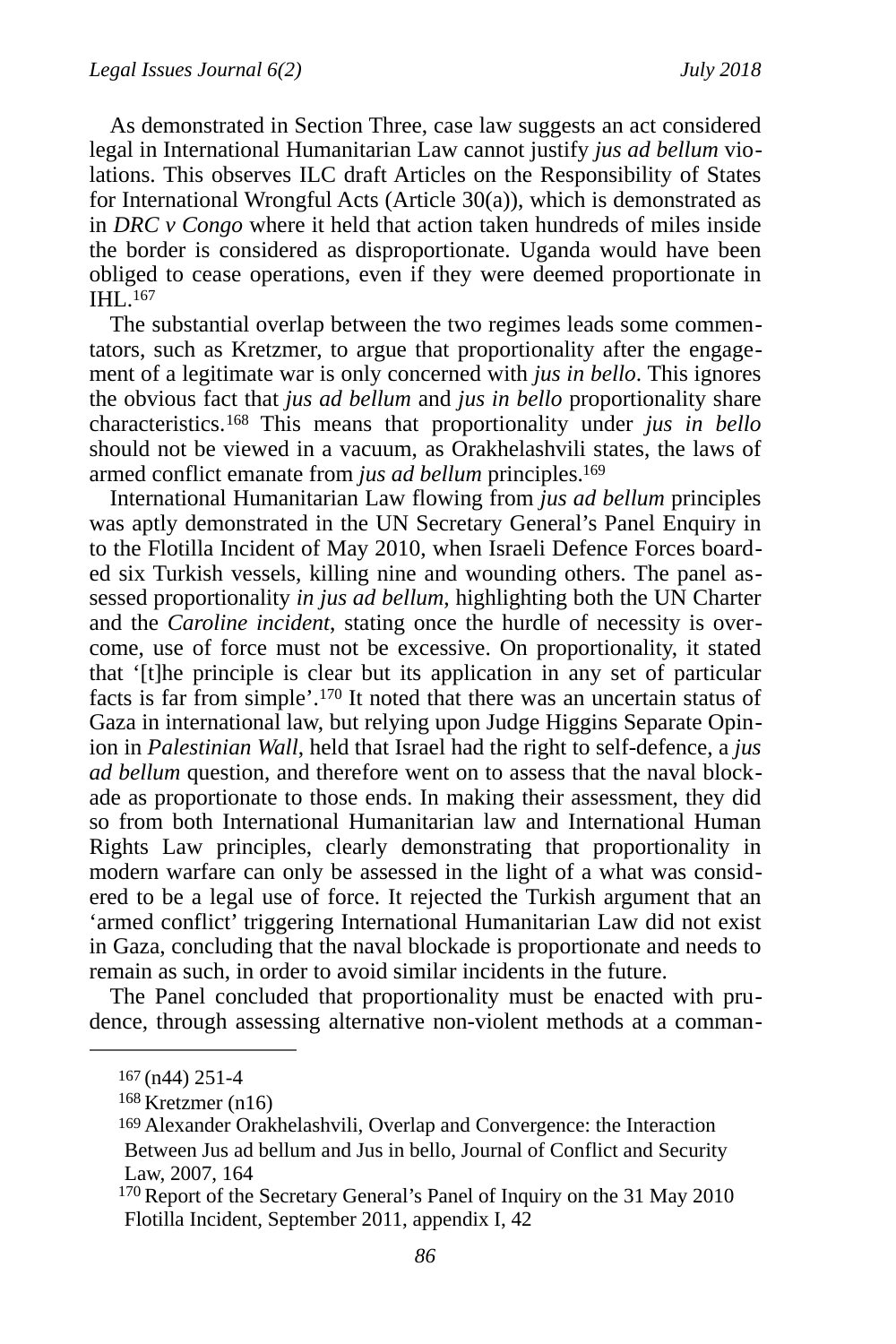<span id="page-41-1"></span>der's disposal, such as warnings given and the principle of distinction observed. The military advantage of the attack, it stated must be weighted against collateral casualties and if excessive, then considered illegal.  $171$  This view on how proportionality in *jus in bello* is to be framed within *jus ad bellum* perimeters is welcomed, which demonstrates an understanding of how the doctrines have developed. The implication for the proportionality element across both regimes is clear, that in order to make an assessment on excessive use of force against the military advantage, it must do so, from the perspective of whether that use of force is legitimate under the rules of *jus ad bellum*.

This is not to conflate the procedural aspects in the fields of application of the two regimes, but rather due to the shared characteristics, that *jus ad bellum* proportionality be used as a framework for assessing Article  $8(2)(b)(iv)$ . The legality of the war itself defines its parameters and as such the ICC have within its jurisdiction the capability to rule on the prohibition of the use of force, when assessing the military commanders decision to attack. Modern warfare now dictates that any attacks pursued towards the military advantage, should always contribute towards either the stated aim of the Security Council Resolution or, the repelling of a legitimate armed attack under Article 51. Any action taken outside of those stated aims is disproportionate.

# Sources

## PRIMARY SOURCES

## *International Court of Justice*

- *Advisory Opinion Concerning Legal Consequences of the Construction of a Wall in the Occupied Palestinian Territory*,(ICJ),09/07/2004
- *Case Concerning Armed Activities on the Territory of the Congo (Democratic Republic of the Congo v. Uganda,*(herein known as DRC v Uganda)ICJ,01/07/2000
- *Eritrea-Ethiopia Claims Commission* held in *Central Front- Ethiopa's Claim 2*

*Iran v US*, Merits, 06/11/2003

*Hostages Case,List & others*,VIIILRTWC66-9

*Legality of the Threat or Use of Nuclear Weapons, Advisory Opinion*, 1996,226, International Court of Justice (ICJ), 8 July 1996

<span id="page-41-0"></span>[<sup>171</sup>](#page-41-1) ibid 72, 78, 150, 162; appendix I, 40-42, 47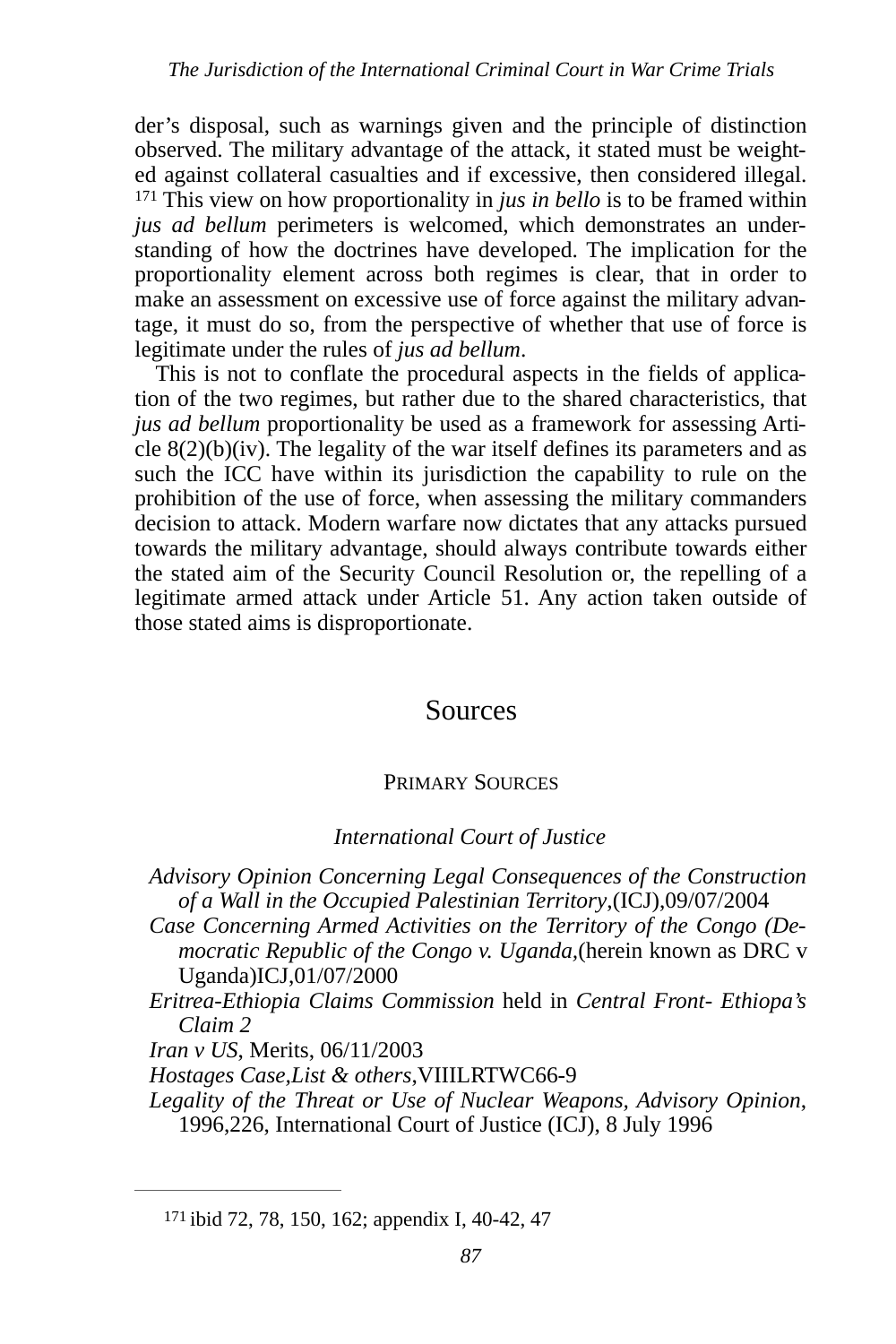*Military and Paramilitary Activities In and Against Nicaragua, Merits*,ICJ,1986

### *European Court of Human Rights*

*Satik and Others v*. *Turkey*, Application No.31866/96, 27,ECtHR *McCann* and Others *v United Kingdom*(21 ECHR97GC)

*International Criminal Courts and ad hoc tribunals* 

- *Final Report to the Prosecutor by the Committee Established to Review the NATO Bombing Campaign Against the Federal Republic of Yugoslavia*, June2000, 39ILM1257, 48
- *Prosecutor's Report*, 'Situation in the Republic of North Korea', ICC, June2014, Article 5
- *Prosecutor v. Tihomir Blaskic (Appeal Judgement)*, IT-95-14-A, International Criminal Tribunal for the former Yugoslavia (ICTY), 29 July 2004

*Prosecutor v Boskoski and Tarculovski*, IT-04-82-A, 29 May 2010

- *Prosecutor v. Moinina Fofana,Allieu Kondewa (the CDF Accused)*,SCSL-04-14-T, 02/08/2007, 534
- *Prosecutor v. Stanilav Galic*,IT-98-29-T,ICTY,5/12/2003
- The Prosecutor v. Gotovina et al. Vol 2, IT-06-90-T, (ICTY), 15/04/2011,1910-11

*Prosecutor v. Ante Gotovina and Mladen Markac*,IT-06-90-A, ICTY, 16/11/2012,82

- Prosecutor v. Dario Kordic, Mario Cerkez (Appeal *Judgement)*, IT-95-14/2-A, International Criminal Tribunal for the former Yugoslavia (ICTY), 17 December 2004
- Prosecutor v. Dario Kordic, Mario Cerkez (Trial *Judgement)*, IT-95-14/2-T, International Criminal Tribunal for the former Yugoslavia (ICTY), 26 February 2001
- *Prosecutor v. Kupreskic et al(Appeals Judgement)*,IT-95-16-A,ICTY, 23/10/2001; Trial judgment IT-95-16-T, 14/1/200, 524
- *Prosecutor v. Pavle Strugar (Appeal Judgment)*, IT-01-42-A, International Criminal Tribunal for the former Yugoslavia (ICTY), 17 July 2008
- *Prosecutor v. Dusko Tadic(Opinion and Judgment)*,IT-94-1-T,ICTY, 07/05/1997,588-607;

*Prosecutor v Tadić*, ICTY,Appeal 02/10/1995,99

*Prosecutor v. Charles Ghankay Taylor*,SCSL-03-1-T, 18/05/ 2012,

- Domestic and other Tribunals
- *Alejandre et al*.*v*. Republic of *Cuba*, Case11.589,86/99, 29/09/99, Inter-Am. CHR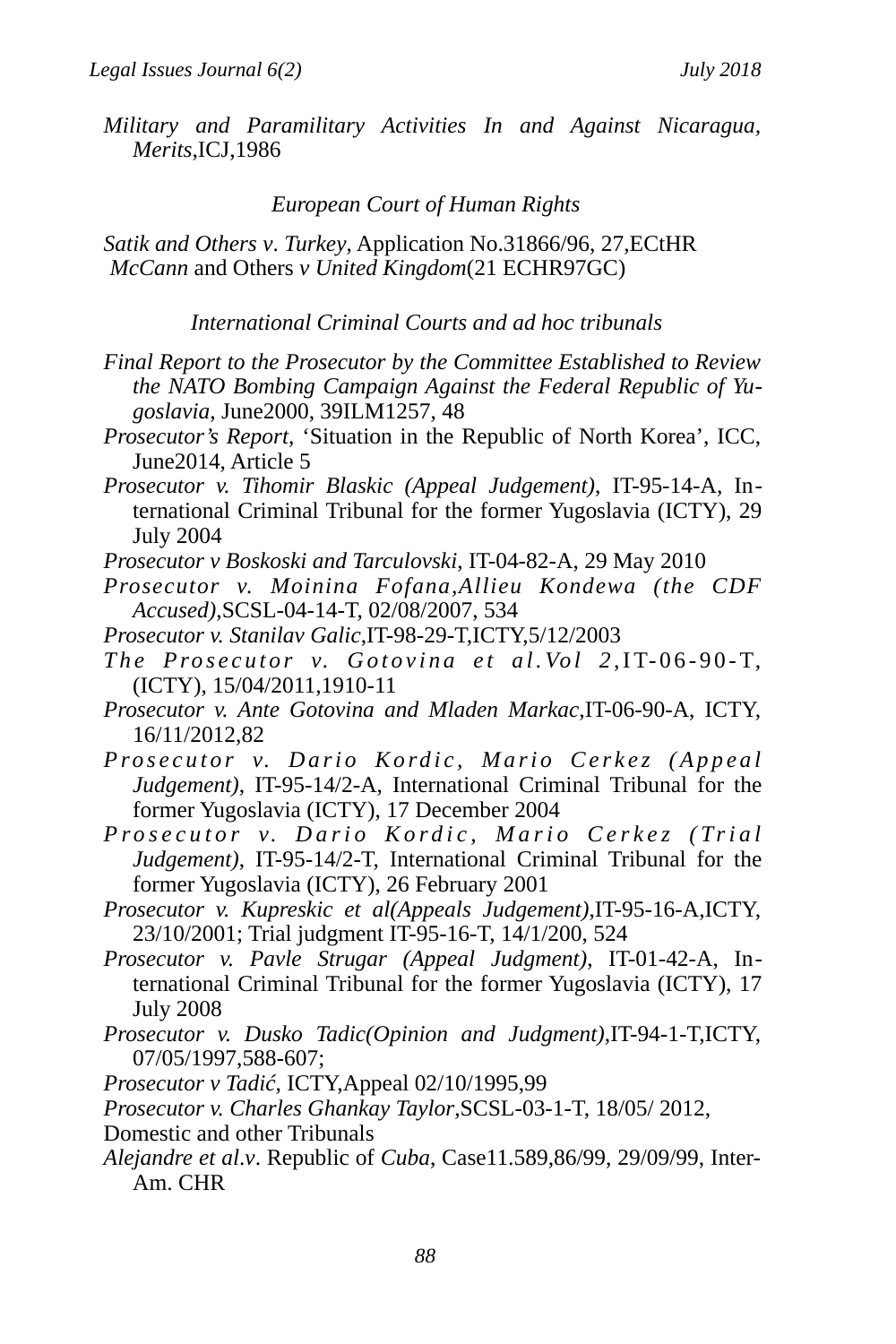*Beit Sourik Village Council v. The Government of Israel*, HCJ 2056/04, Israel: Supreme Court, 30 May 2004 *Filártiga v. Peña-Irala*, 630 F.2d 876 (2d Cir. 1980)

#### *Treaties*

*Charter of the United Nations*, 24 October 1945, 1 UNTS XVI

- *Geneva Convention Relative to the Protection of Civilian Persons in Time of War (Fourth Geneva Convention)*, 12 August 1949, 75 UNTS 287
- *Hague Convention (IV) Respecting the Laws and Customs of War on Land and Its Annex: Regulations Concerning the Laws and Customs of War on Land*, 18 October 1907
- Lieber Code, *Government of Armies of the United States in the Field, General Order № 100*

*Protocol Additional to the Geneva Conventions of 12 August 1949, and relating to the Protection of Victims of International Armed Conflicts (Protocol I)*, 8 June 1977, 1125 UNTS 3

- *Rome Statute of the International Criminal Court (last amended 2010)*, 17 July 1998, ISBN No. 92-9227-227-6
- *Vienna Convention on the Law of Treaties*, 23/05/1969,vol. 1155, p. 331

#### SECONDARY SOURCES

#### *Books*

- Aquinas, Thomas, *Summa Theologica*,Pt11-11,Qu.49,Art. 1L.&POL'y489,493(2000);
- Cassesse. A, *International Law*, 2nd edition,OUP,2005,418
- Andrew Clapham and Paola Gaeta (eds), *The Oxford Handbook of International Armed Conflict*,Oxford University Press, 2014
- Cryer. R, Friman. H, Robinson. D, Wilmshurst E, *An Introduction to International Criminal Law and Procedure*, Third Edition*, Cambridge University Press,June2014*
- Dinstein. Y*, The Conduct of Hostilities under the Law of Armed Conflict*, Cambridge Universiy Press,3rd Edition, 2016
- Dinstein. Y *War, Aggression and Self-Defence*,5thEdition,Cambridge University Press
- Gardam. J, *Necessity, Proportionality and the Use of Force by States*,Cambridge University Press, 2004
- Green. J, *The International Court of Justice and self-defence in international law*, Oxford Hart Publishing, 2009, 88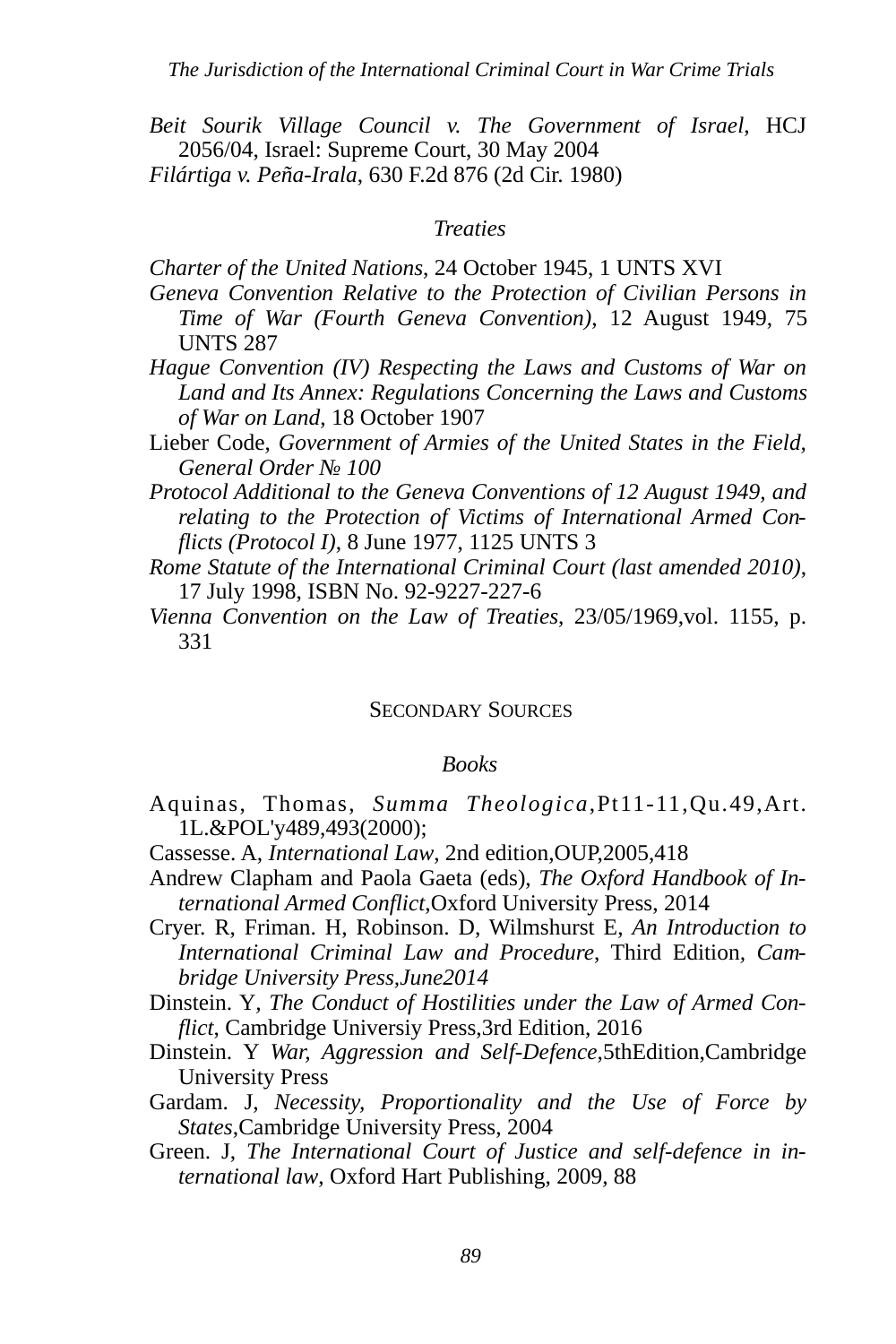- Grey*.* C, *International Law and the Use of Force*, 3rd edition, Oxford University Press, 2013
- Grotius. H, *On the Law of War and Peace*,Walter Black, New York

Haug. H (eds.), *Humanity for All: the International, Red Cross and Red Crescent Movement*, Paul Haupt Publishers, Berne

Hobbes. T, *De Cive* EWII Ch3, 11

ICRC Commentary on the Additional Protocols of 08/061977 to the Geneva Conventions of 12/08/1949,17/10/1987,2209

- Lauterpacht. H, *Oppenheim's International Law*, II, 174
- Leawoods. H, *Gustav Radbruch: An Extraordinary Legal Philosopher,*  2 WASH. U. J.
- McCormack. T, McDonald. A, Cambridge University Press, *Yearbook of International Humanitarian Law* - 2003, Volume 6; Volume 2003
- McMahan. J, *Killing in War*, OUP, 2011
- Middlebrook. M, *The Fight for the Malvinas*, Penguin Books, 22/11/1990, 74-5
- Newton. M, May. L, *Proportionality in International Law*, Oxford University Press, 2014, 62
- Ohlin. J( ed) *Theoretical Boundaries of Armed Conflict and Human Rights,* Cambridge University Press, 2014
- Okimoto. K, *Distinction and Relationship between Jus ad Bellum and Jus in Bello,* Bloomsbury Publishing, 2011
- Waltzer. M, *Just and Unjust Wars: A Moral Argument with Historical Illustrations*,4th Edition, Basic Books, 2006
- Weller. M (eds), *[The Oxford Handbook of the Use of Force in In](http://www.oxfordhandbooks.com/view/10.1093/law/9780199673049.001.0001/oxfordhb-9780199673049)[ternational Law, Jan 2015](http://www.oxfordhandbooks.com/view/10.1093/law/9780199673049.001.0001/oxfordhb-9780199673049)*
- *Yearbook of International Law Commission*,1980, Vol II(1), A/CN. 4/318/ADD.5-7, 60, 121
- Yee. S, *International Crime and Punishment,* Selected Issues, University Press of America, Vol 21

#### *Journal Articles*

- Bonafede. M, 'Here, There and Everywhere: Assessing the Proportionality Doctrine and US Uses of Force in Response to Terrorism After the September 11 Attacks', 88 Cornell L Rev, 185
- Chetail. V, 'The Contribution of the International Court of Justice to international humanitarian law', IRRC, June 2003, Vol 85, 235-269
- Else. R, 'Proportionality in the Law of Armed Conflict: The Proper Unit of Analysis for Military Operations', Vol 5, Issue1, 2010, 5 U. St. Thomas J.L & Pub. Pol'y, 210
- Estreicher. S, 'Privileging Asymmetric Warfare (Part II)?: The Proportionality Principle under International Humanitarian Law', Chicago Journal of International Law, Vol 12, Issue 1, 143-57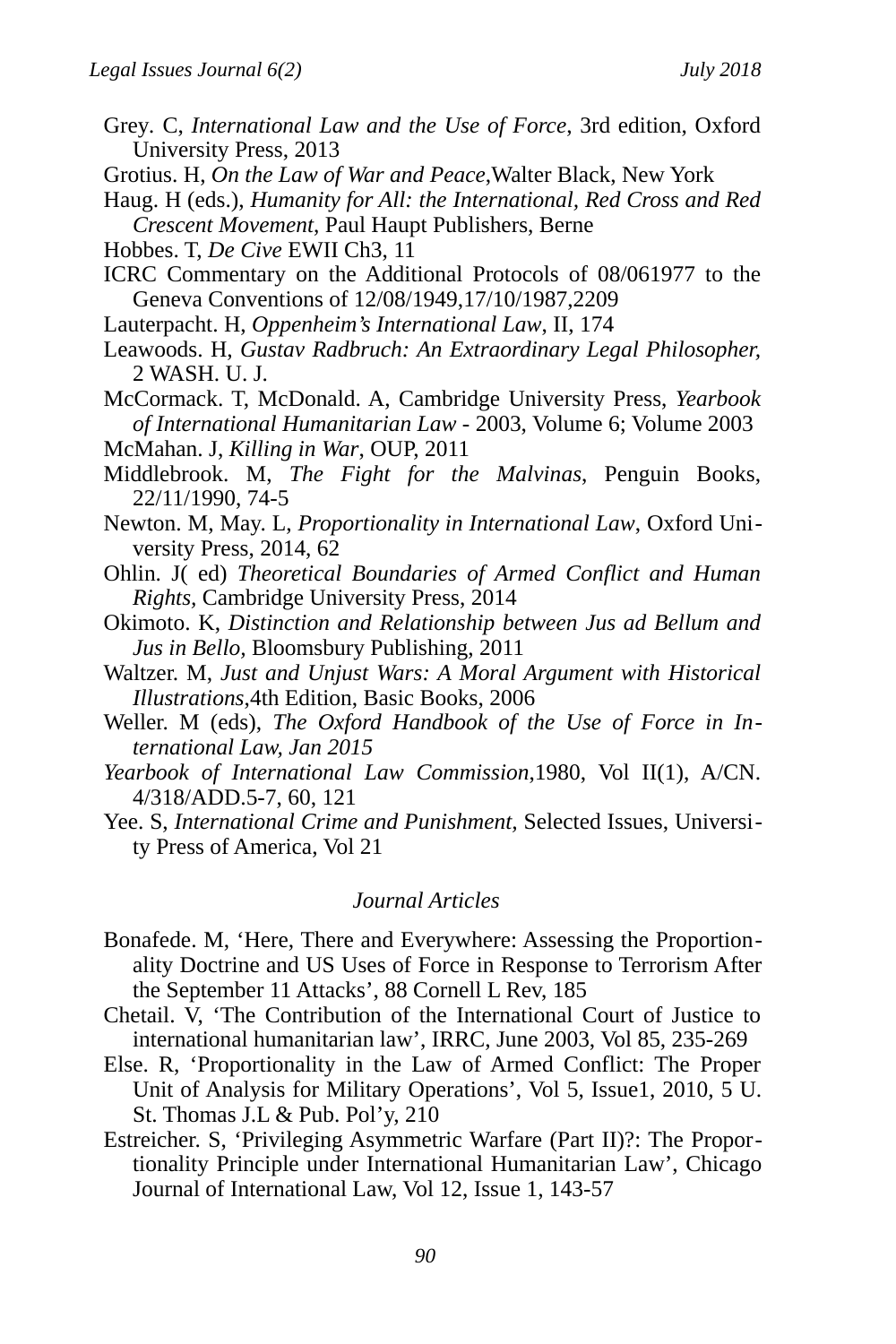- Etazazian. S, 'The nature of the self-defence proportionality requirement', Journal on the Use of Force and International Law, 25/07/2016
- Fellmeth. A, 'The Proportionality Principle in Operation: Methodological Limitations of Empirical Research and the Need for Transparency', Israel Law Rev, 45:125-50
- Fenrick. W, 'Targeting and Proportionality during the NATO Bombing Campaign against Yugoslavia', European Journal of International Law, 2001, Vol 12, No 3, 489-502
- Ferencz. D, 'Aggression in Legal Limbo: A Gap in the Law that Needs Closing', Washington University Global Studies Law Review, 2013, Vol 12, Issue 3, 507-22
- Franck. T, 'On Proportionality of Countermeasures in International Law', The American Journal of International Law, 2008, Vol 102, No 4, 715-67
- Gardam. J, Proportionality and Force in International Law, The American Journal of International Law, 1993, Vol 87, 391-413
- Green. J, 'Military Targeting in the Context of Self-Defence actions', Nordic Journal of International Law (2015) 84, 13
- Green. J, 'Questioning the Peremptory Status if the Prohibition of the Use of Force', MJIL 2011, Vol 32, Issue 2
- Green. J, 'The Oil Platforms Case: An Error in Judgment?', Journal of Conflict and Security Law (2004), Vol 9 No 3, 357-86
- *Greenwood. C, 'The relationship between jus ad bellum and jus in bello*', Review of International Studies, Vol 9 (1983), 221-34
- Harris*.* T, *'Can the ICC Consider Quesztions on Jus Ad Bellum in a War Crimes Trial?'*, 48 Case W. Res J. Int'l L. 273 (2016),
- Hayashi. N, 'Contextualizing Military Necessity', Emory International Law Review, International Law and Policy Institute, Vol 27, 30/07/2013
- Hossein. K, 'The Concept of Jus Cogens and the Obligation Under the UN Charter', SCJIL, Vol 3, Issue 1, 72-98
- Kretzmer. D, 'The Inherent Right to Self-Defence and Proportionality in Jus Ad Bellum', EJIL (2013), Vol. 24 No.1, 235–282
- Letsas. G, 'Rescuing Proportionality', In Rowan Cruft and Massimo Renzo (eds), *Philosophical Foundations of Human Rights*. Oxford University Press

Ohlin. J,'Targeting and the Concept of Intent' (2013) 34 MJIL, 92-8

- Orakhelashvili. A, 'Overlap and Convergence: the Interaction Between Jus ad bellum and Jus in bello', Journal of Conflict and Security Law, 2007
- Orakhelashvili. A, 'The interaction between Human Rights and Humanitarian Law', European Journal of International Law, 2008, Vol 19, no1, 161-182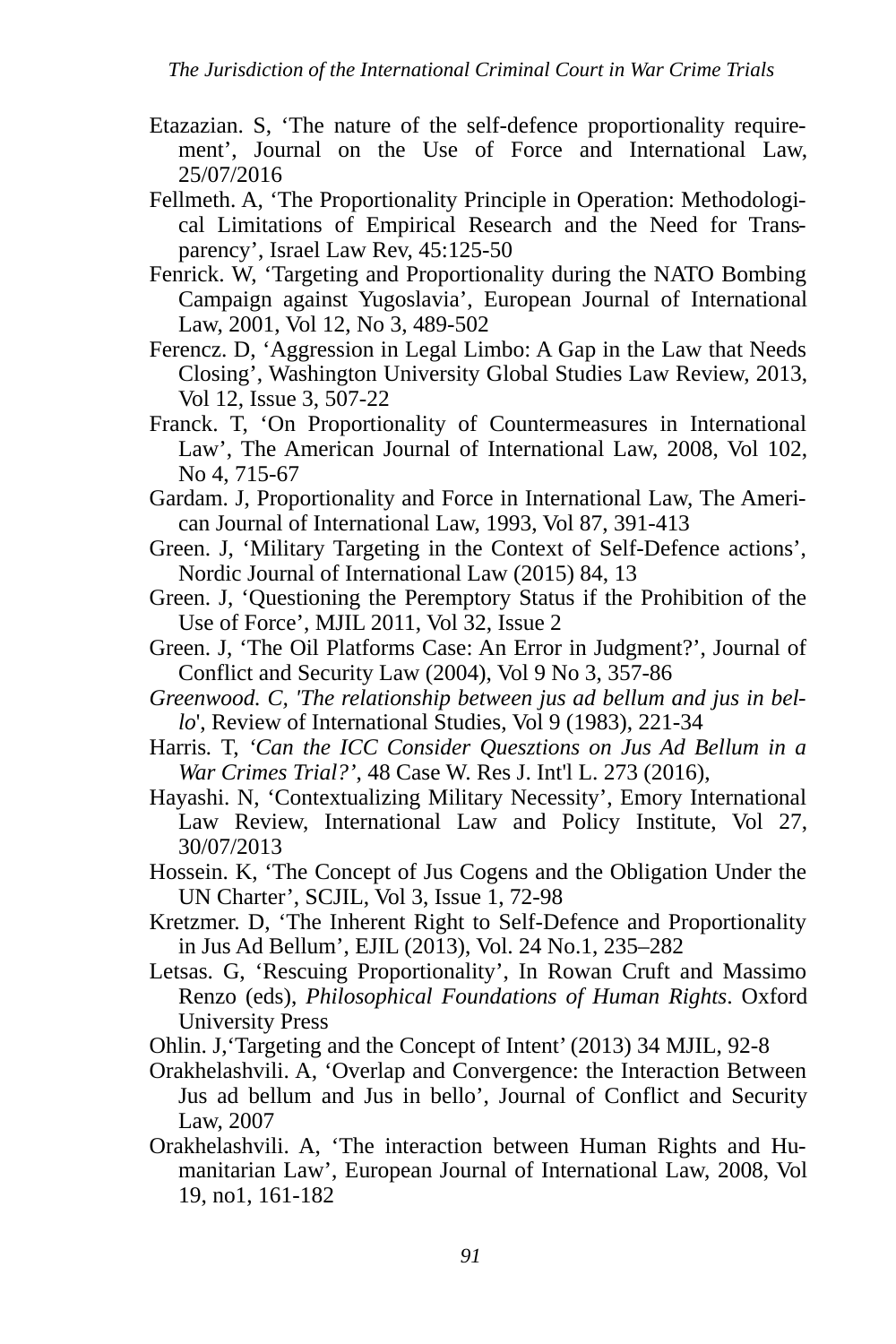- Orakhelashvili. A, 'Undesired, Yet Omnipresent: Jus ad Bellum in Relation to Other Areas of International Law', *Journal on the Use of Force and International Law*, 09/10/2015
- Otieno. M, Wabuke. E, Otieno. S, 'The Fission and Fusion in International Use of Force: Relating Unlawful Use of Force and the War Crime of Disproportionate Force Not Justified by Military Necessity, Case Western Reserve Journal of International Law, 2016, Vol 48, Issue 1, 303-27
- Schmitt. M, 'Military Necessity and Humanity in International Humanitarian Law: Preserving the Delicate Balance', 01/05/2010, VJIL Vol 50, Issue4
- Smith. L, 'What did the ICC Review Conference achieve?', Equality Arms Review, Vol 2, Issue 2, Nov 2010
- Ventura M, Gillett. M, The Fog of War: Prosecuting Illegal Uses of Force as Crimes Against Humanity, Washington University Global Studies Review, 2013, Vol 12, Issue 3, 523-38
- Wright. J, 'Excessive ambiguity: analysing and refining the proportionality standard', International Review of the Red Cross, 2012, Vol 94, No 886, 819-884

#### *Other secondary sources*

- Ago. R, 'Addendum to Eighth Report on State Responsibility', II(1) Y.B. Int"l. L. Comm. 13, (1980)
- Bombing Businesses, Saudi Coalition Airstrikes on Yemen's Civilian Economic Structures, July 10, 2016 https://www.hrw.org/report/ 2016/07/10/bombing-businesses/saudi-coalition-airstrikes-yemenscivilian-economic-structures [accessed 23/08/16]
- Dale,P. 'Is the inherent right of States to self-defence susceptible to abuse?' at http://www.academia.edu/29920130/Is\_the\_inherent\_right\_of\_States\_to\_self-defence\_susceptible\_to\_abuse\_A\_critique\_of\_the\_Brownlie\_-\_Bowett\_debate
- Diplomatic Conference on the Reaffirmation and Development of International Humanitarian Law,VolIV,Official Records,1978,177-90
- Koh. H Washington DC speech available at http://www.state.gov/s/l/ releases/remarks/139119.htm [accessed 07/07/2015]
- ICRC, "Practice Relating to Rule 14. Proportionality in Attack Section B. Determination of the anticipated military advantage", https://ihldatabases.icrc.org/customary-ihl/eng/docs/v2\_cha\_chapter4\_rule14\_sectionb [accessed 12th Aug, 2016]
- International Criminal Court, Elements of Crimes, U.N. Doc. PCNICC/ 2000/1/Add.2 (2000).
- Koutrolis. V, The Relationship Between Jus ad Bellum and Jus in Bello, Independence versus Conflation, 04/12/12, podcast available at